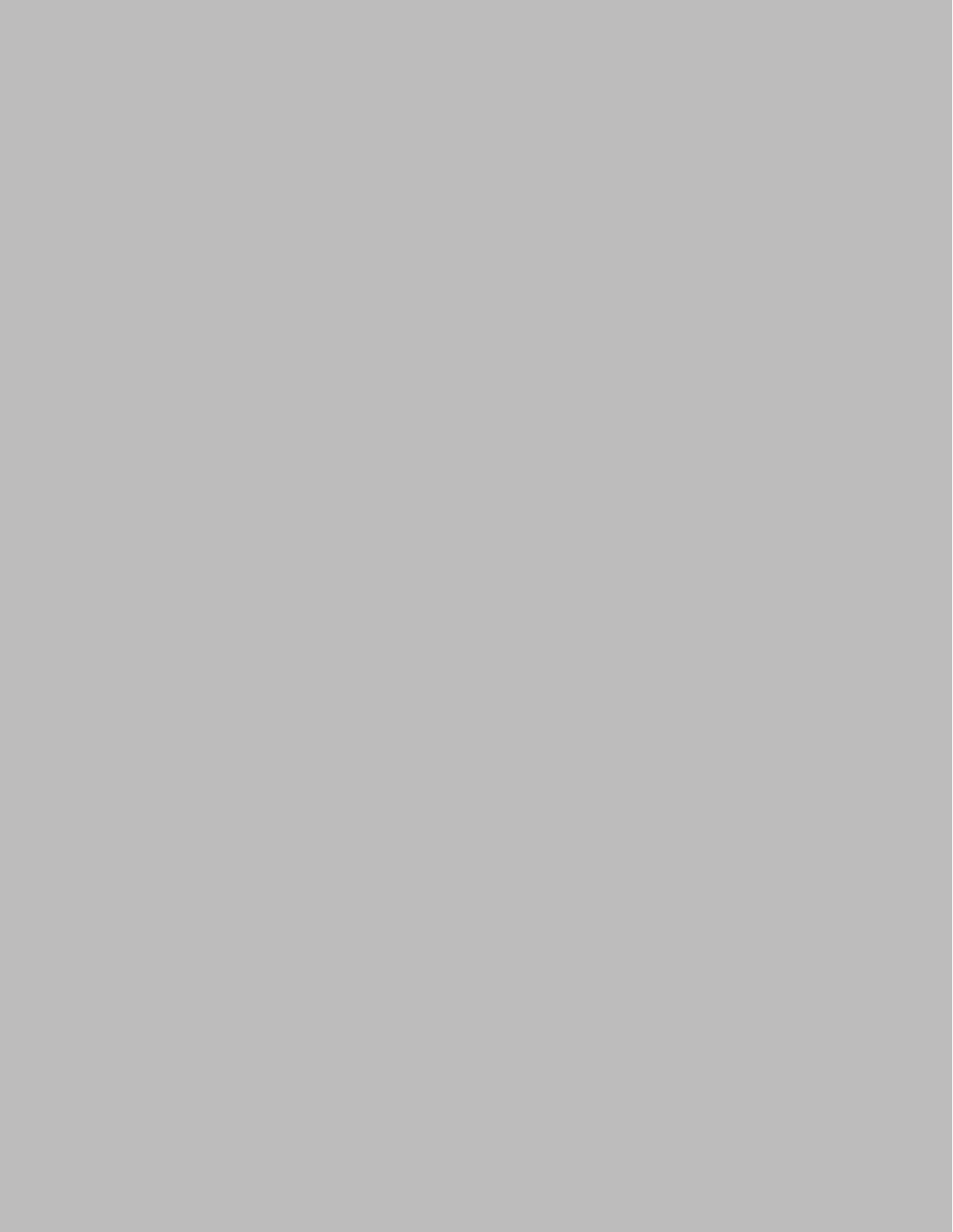

# **Medicare coverage of and payment for home infusion therapy**

# **Chapter summary**

The Congress requested that the Commission conduct a study on home infusion therapy and report its findings by June 2012. The Commission was asked to look at the benefits and costs associated with providing infusions in the home versus alternative settings, coverage and payment for home infusion therapy by commercial insurers and Medicare Advantage plans, potential abuse of a home infusion therapy benefit, and the possibility of achieving savings through avoided or shortened hospital or nursing home stays as a result of Medicare coverage of home infusion therapy.

Home infusion involves the intravenous administration of drugs to an individual at home. The components needed to perform a home infusion include the drug (e.g., antibiotics, immune globulin), equipment (e.g., a pump or a pole), and supplies (e.g., tubing and catheters). Visiting nurses may play a role in home infusion. For antibiotics, nurses typically train the patient or caregiver to administer the drug independently and visit periodically to provide catheter care. Some drugs require more nursing time.

The home infusion process requires coordination among multiple entities, including patients, physicians, hospital discharge planners, health plans, home infusion providers, and home health agencies. We found broad differences in how the process is managed, with possible consequences for patient care when coordination does not occur.

Traditional fee-for-service (FFS) Medicare generally covers some or all components of home infusion depending on the circumstances. Drugs are

# **In this chapter**

- Provision of home infusion by private health plans, MA plans, and other payers
- Medicare beneficiary experience
- Potential for abuse of a Medicare home infusion benefit
- Assessment of cost data
- Cost implications of expanded home infusion coverage in Medicare
- Design considerations for expanded home infusion coverage in Medicare
- **Conclusion**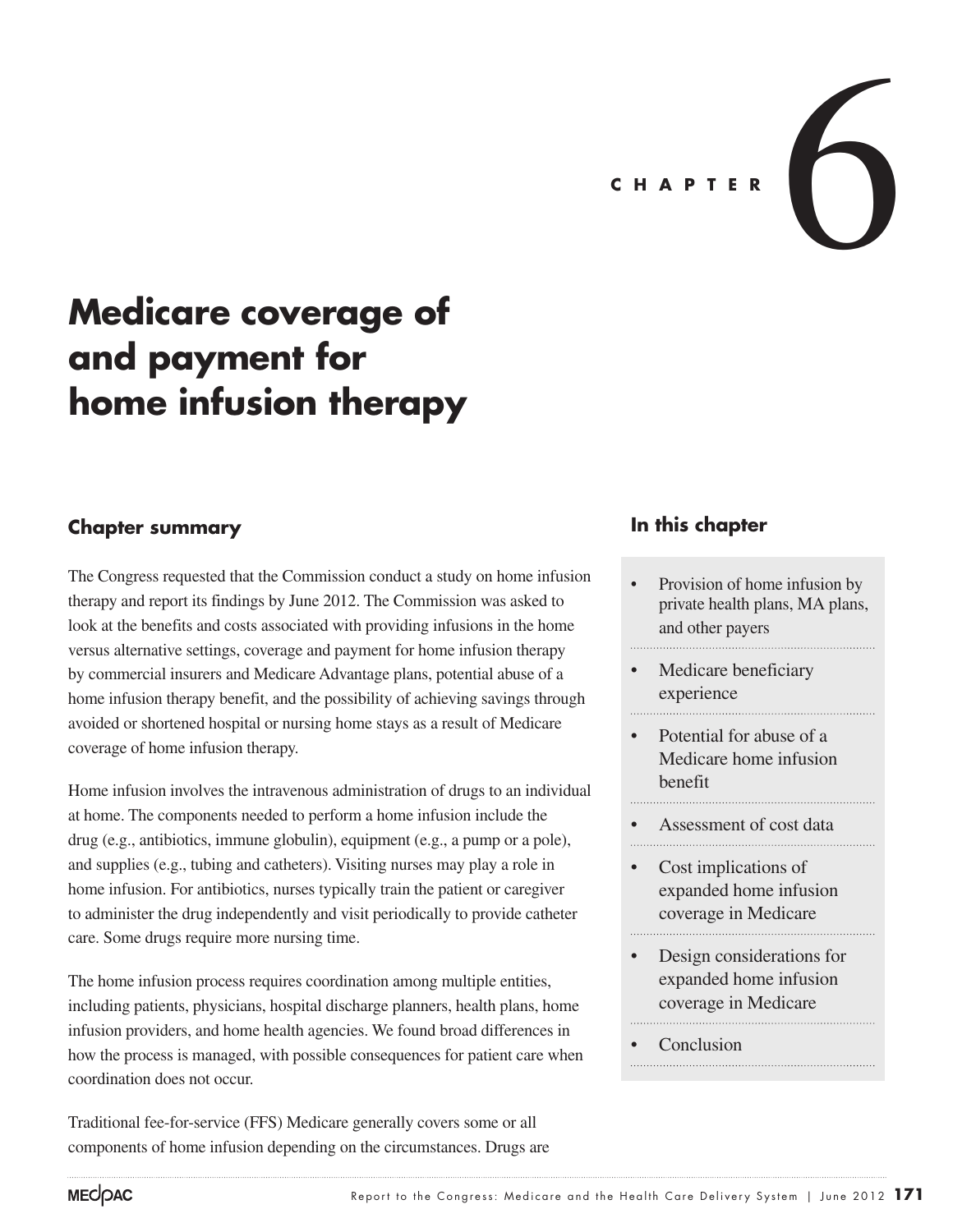generally covered under Part B or Part D. Supplies, equipment, and nursing are covered in some circumstances through the Part B durable medical equipment benefit, the prosthetic benefit, the Medicare home health benefit, or some combination of these benefits. Infusion services are available to beneficiaries in several settings in addition to the home. FFS Medicare covers drugs and drug administration services in physician offices and hospital outpatient departments. Drugs and drug infusion services are generally included in the bundled payment made to inpatient hospitals and skilled nursing facilities under the prospective payment systems.

The specific questions the Congress asked the Commission to examine and the study's findings concerning these issues are:

**1. An assessment of the literature relating to the benefits and costs of providing coverage for home infusion therapy under the Medicare program, including an assessment of the possibility of achieving savings through avoided or shortened hospital or nursing home stays as a result of Medicare coverage of home infusion therapy**

Though there is some literature on the costs of home infusion, most studies are dated and do not estimate the costs of a home infusion program under Medicare's FFS payment systems. Based on our analysis, whether home infusion yields Medicare savings or costs for an individual beneficiary depends on the setting where the beneficiary otherwise would have received infusions, the payment rates established for home infusion and how they compare with the payment rates in that alternative setting, how frequently the drug is infused, and how often home nurse visits are needed. To the extent that some beneficiaries are admitted to skilled nursing facilities because of the out-of-pocket costs associated with home infusion, opportunities likely exist to achieve savings by providing care for these beneficiaries in their homes. Shifting infusions from hospital outpatient departments or physician offices to the home could yield net savings or costs depending on how frequently nurse visits are needed, how drug payment rates compare under Medicare Part B and Part D, and the payment rates established for home infusion. Savings from substituting home infusion for home health episodes may be possible in some circumstances. Inpatient hospital expenditures are not likely to be a significant source of savings because we do not anticipate substantial substitution of home infusion for hospital admissions. Some patients might be discharged earlier from the hospital as a result of broader coverage for home infusions, but the impact on Medicare expenditures for such patients would vary, with savings expected for a small subset and little change or increased expenditures expected for most.

For expanded coverage of home infusions to realize overall savings for Medicare, shifts in site of service would need to result in savings that exceed the additional costs associated with the crowd-out effect (i.e., Medicare assuming responsibility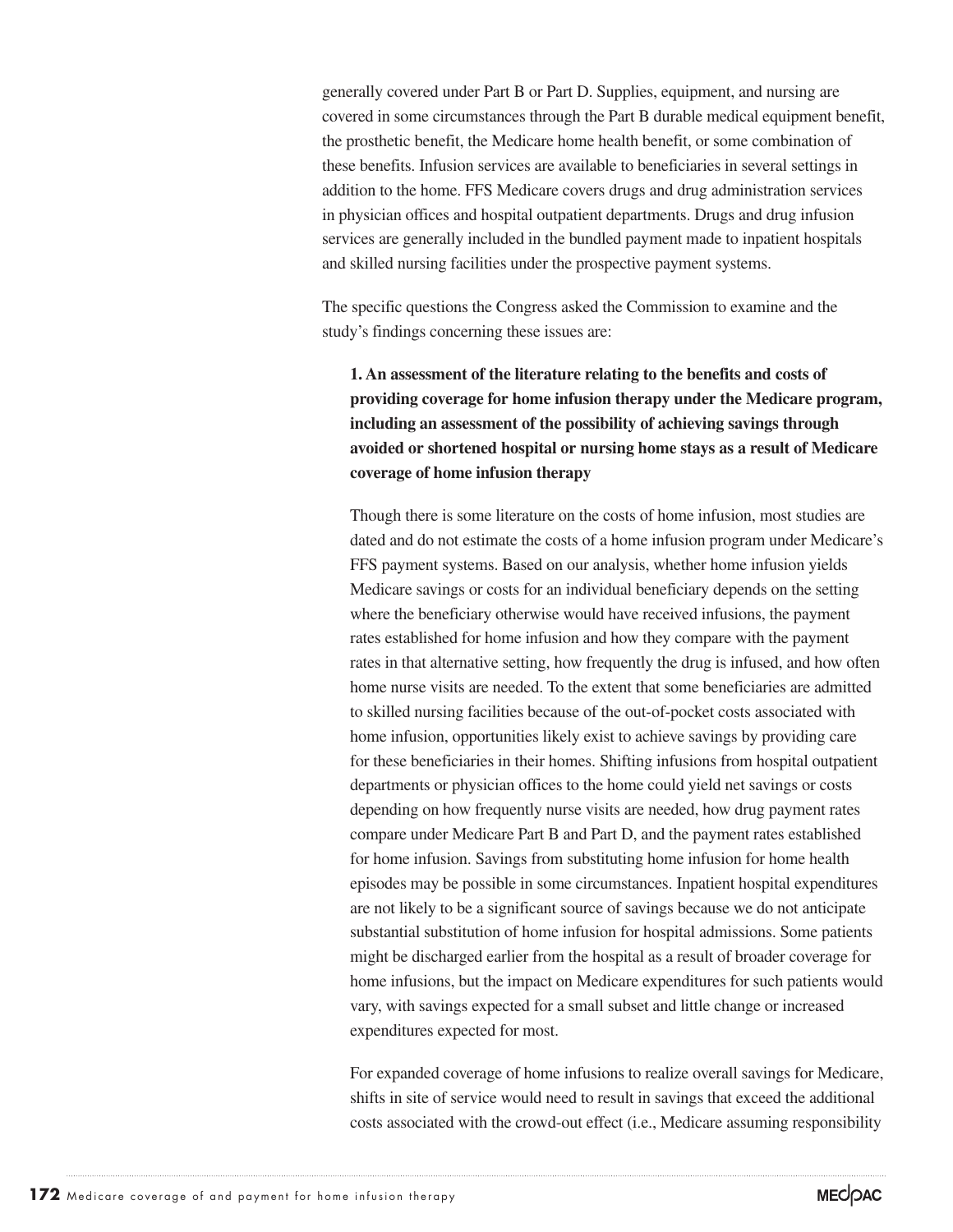for home infusion services that otherwise would have been paid by other insurers or beneficiaries) and the woodwork effect (i.e., coverage of home infusion leading to more beneficiaries using intravenous drugs who otherwise would have been treated with other therapies). The cost implications of broader coverage of home infusions vary by drug. As a result, a targeted expansion of home infusion coverage focusing on a subset of drugs would have more likelihood of savings than a broad expansion. However, a lack of data impairs our ability to determine whether net savings would result, even in the case of a targeted expansion (e.g., antibiotics, or intravenous immune globulin for primary immune deficiency). Although it is unsatisfactory to be unable to draw a conclusion about net savings or costs, it might be possible to collect additional information to fill in some of the data gaps, but it would be difficult to collect all the data needed.

# **2. An assessment of sources of data on the costs of home infusion therapy that might be used to construct payment mechanisms in the Medicare program**

Data on the cost associated with providing home infusion services are very limited. An industry-sponsored study that estimated the per diem costs of home infusion has methodologic limitations that reduce its utility for rate setting. Data on Medicare payment rates for similar services, such as home health or durable medical equipment, might be a source of some benchmarks. Another avenue for obtaining cost information might be competitive bidding. Also, the feasibility of obtaining data on providers' acquisition costs or manufacturers' sales prices for equipment and supplies could be explored.

# **3. An assessment of private payment methodologies used by Medicare Advantage plans and private health plans for the provision of home infusion therapy and their applicability to the Medicare program, with reference to recent work by the Government Accountability Office**

We found that the most common payment method used by private health plans and Medicare Advantage plans included a payment for drugs, a separate payment for nursing as needed, and a per diem amount covering supplies, equipment, pharmacy services, and additional services. The Government Accountability Office did not discuss the applicability of this payment method to Medicare. This payment method could be applicable to Medicare depending on the payment rate chosen. Providers we interviewed described a wide range of payment levels for per diem services. Other payment methods may be possible, including bundling (as part of an episode of care or bundling nursing along with supplies and equipment as part of a per diem payment) and competitive bidding.

Some technical issues would have to be resolved with any methodology selected. For example, some drugs are covered under Part B or Part D, using different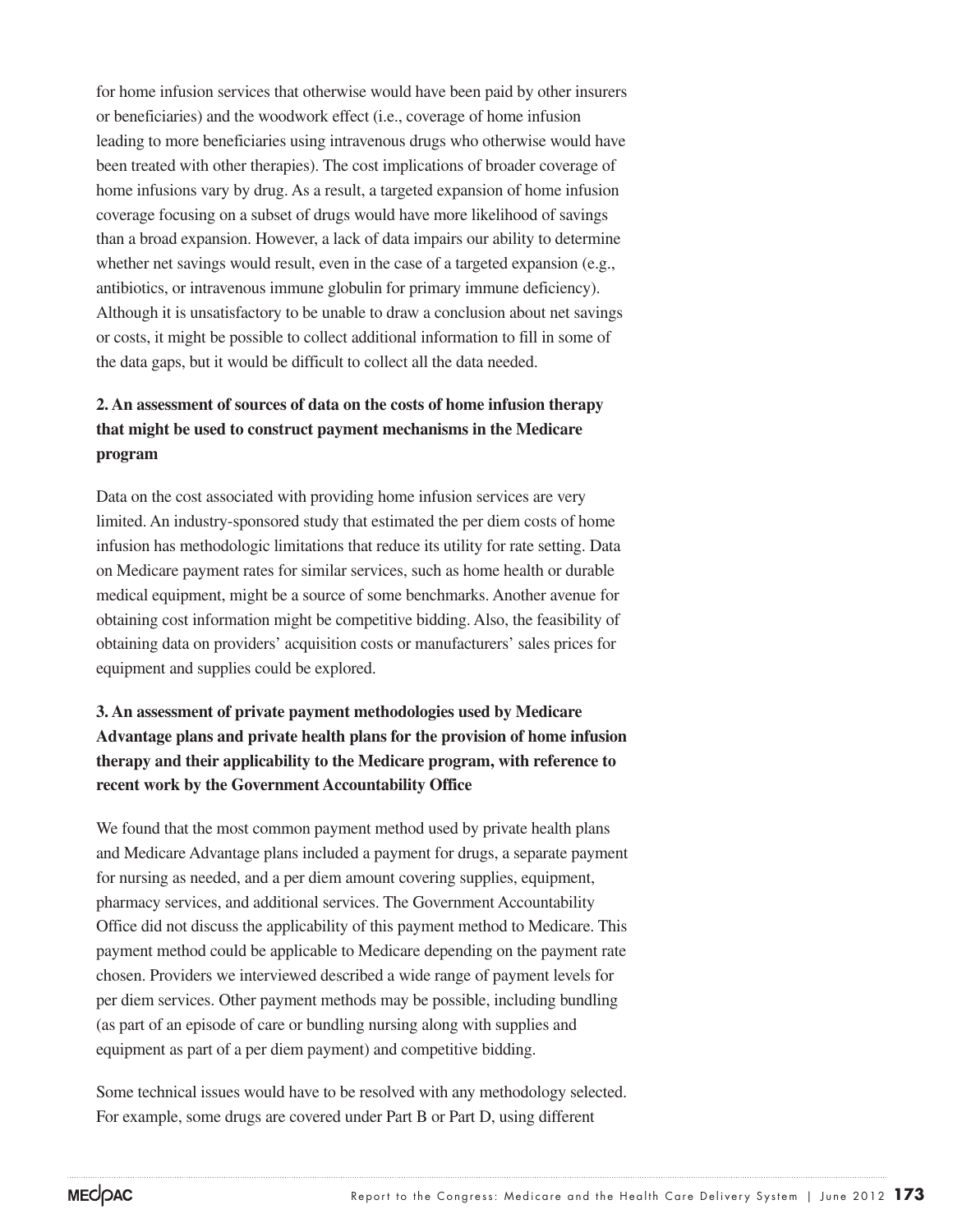payment methods. Services covered under the Part D dispensing fee overlap with some of the services provided under the per diem paid by private plans. In designing a payment method, policymakers would also need to be cognizant of the potential for increased expenditures because of a crowd-out effect and a woodwork effect.

# **4. A discussion of any issues surrounding the potential abuse of a home infusion therapy benefit in Medicare**

Private plan representatives did not report any evidence that fraud and abuse are more prevalent in the area of home infusion than in any other type of service. All plans apply utilization management techniques, particularly prior authorization, to ensure that home infusion is provided appropriately. Plans generally ask physicians to report the diagnosis, prescribed drug, dosage, and expected duration of therapy. They may also request information about the patient's age, sex, and weight. Some plans require separate approval for a schedule of nursing visits. One health plan described the need to look closely at home infusion utilization to ensure it is appropriate and noted that this kind of oversight would present a challenge for FFS Medicare. In general, Medicare has had less ability to monitor care provided in the home than in facility settings and it has been more difficult to create payment systems with incentives for appropriate utilization. While private payers have not found fraud to be a problem in the home infusion industry, a broad, unmanaged expansion of Medicare FFS coverage could lead to fraudulent actors entering the field.

Although we did not make any recommendations, we discussed two approaches for increasing access to home infusion: filling in the gaps in current coverage and setting up a demonstration project to test the effects of providing an integrated home infusion benefit for beneficiaries needing infused antibiotics. Each approach has advantages and drawbacks. We examined the gap-filling approach by considering policies for intravenous immune globulin under Part B and antibiotics under Part D. We examined the integrated benefit approach through a demonstration project that would test quality and efficiency under an integrated home infusion benefit for antibiotics.

To ensure appropriate utilization, a project testing provision of a home infusion therapy benefit would require management controls such as prior authorization. This project could test the ability of CMS to administer a targeted prior authorization policy designed to improve quality of care and reduce costs. Since prior authorization can be labor intensive and require considerable resources, it would be a challenge for CMS. However, targeted prior authorization could be a useful tool to improve quality and control inappropriate utilization not just in home infusion but in other areas as well. If CMS is able to administer a targeted prior authorization program, benefits would accrue to beneficiaries and the program as a whole. ■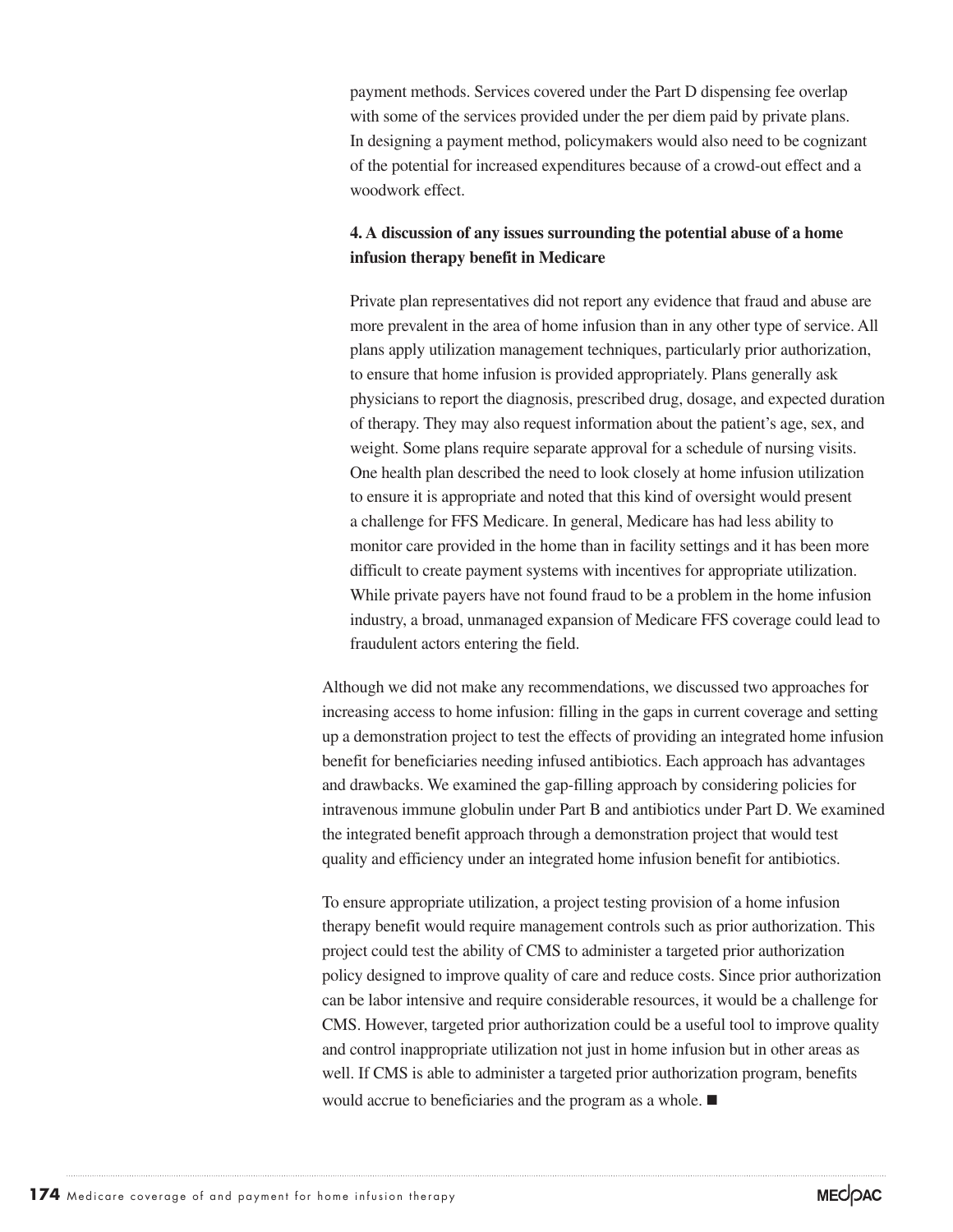# **Background**

The Congress requested that the Commission conduct a study on home infusion therapy and report its findings by June 2012. The Commission was asked to look at issues such as the benefits and costs associated with providing infusions in the home versus alternative settings, how commercial insurers and private plans cover and pay for home infusion therapy, and potential issues surrounding fraud and abuse.

# **Scope of the study request**

The Commission was asked to examine:

- literature relating to the benefits and costs of providing coverage for home infusion therapy under the Medicare program, including an assessment of the possibility of achieving savings through avoided or shortened hospital or nursing home stays as a result of Medicare coverage of home infusion therapy;
- sources of data on the costs of home infusion therapy that might be used to construct payment mechanisms in the Medicare program;
- payment methodologies used by Medicare Advantage (MA) plans and private health plans for the provision of home infusion therapy and their applicability to the Medicare program, with reference to recent work by the Government Accountability Office (GAO); and
- any issues surrounding the potential abuse of a home infusion therapy benefit in Medicare.

In addition, the Commission was asked to submit recommendations for Medicare's coverage of and payment for home infusion therapy if warranted by the Commission's research.

# **Study design**

To perform our study, we contracted with Acumen, LLC, to analyze data on Medicare's current expenditures on home infusion; contracted with NORC to interview health plans, home infusion therapy providers, hospital discharge planners, state Medicaid programs, and physicians; and conducted additional interviews with physicians, home health agencies, and others with expertise in this area. We also conducted a literature review of studies looking at the benefits and costs of home infusion, developed a conceptual framework of the possible effects expanded

coverage of home infusion could have on Medicare expenditures, and presented some illustrative scenarios in which broader Medicare coverage of home infusion may yield savings or additional expenditures compared with infusion in other settings. We also explored the advantages and disadvantages of policies designed to increase home infusion coverage, including filling in current coverage gaps and designing a demonstration project to test the quality and efficiency of providing an integrated home infusion benefit for antibiotics.

# **What is home infusion?**

Home infusion involves the intravenous (IV) administration of drugs to individuals in their homes.<sup>1</sup> The components needed for home infusion include the drug (e.g., antibiotics, immune globulin), equipment (e.g., pump, pole), and supplies (e.g., tubing and catheters). Visiting nurses are often involved in home infusion. From our discussions with home infusion providers and health plans, we have heard that the nurse's role in home infusions in most situations is to train the patient or family to administer the infusion. Often a nurse is present at the initial or first few infusions until the patient or family member is properly trained; thereafter the nurse visits periodically to check the infusion site and provide catheter care. (Some drugs may require more nursing assistance.) Home infusion is often described as being more convenient for patients than traveling to a health care provider's office for infusions, particularly when infusions are needed every day or multiple times a day.

Medicare covers infusions in a number of settings in addition to the home. Traditional fee-for-service (FFS) Medicare covers drugs and drug administration services in physician offices and hospital outpatient departments (HOPDs). Infusion services are also covered in inpatient settings, such as acute care hospitals and skilled nursing facilities (SNFs), and are generally bundled into the payments these providers receive.<sup>2</sup>

# **Medicare's current coverage of home infusion**

Medicare covers the various home infusion therapy components across several separate payment systems (Figure 6-1, p. 176). Drug coverage is the broadest component, falling under Medicare Part B and Part D. Supplies, equipment, and nursing services are covered in certain circumstances under FFS Medicare through the durable medical equipment (DME), prosthetic, and home health benefits. Some MA plans provide broad coverage of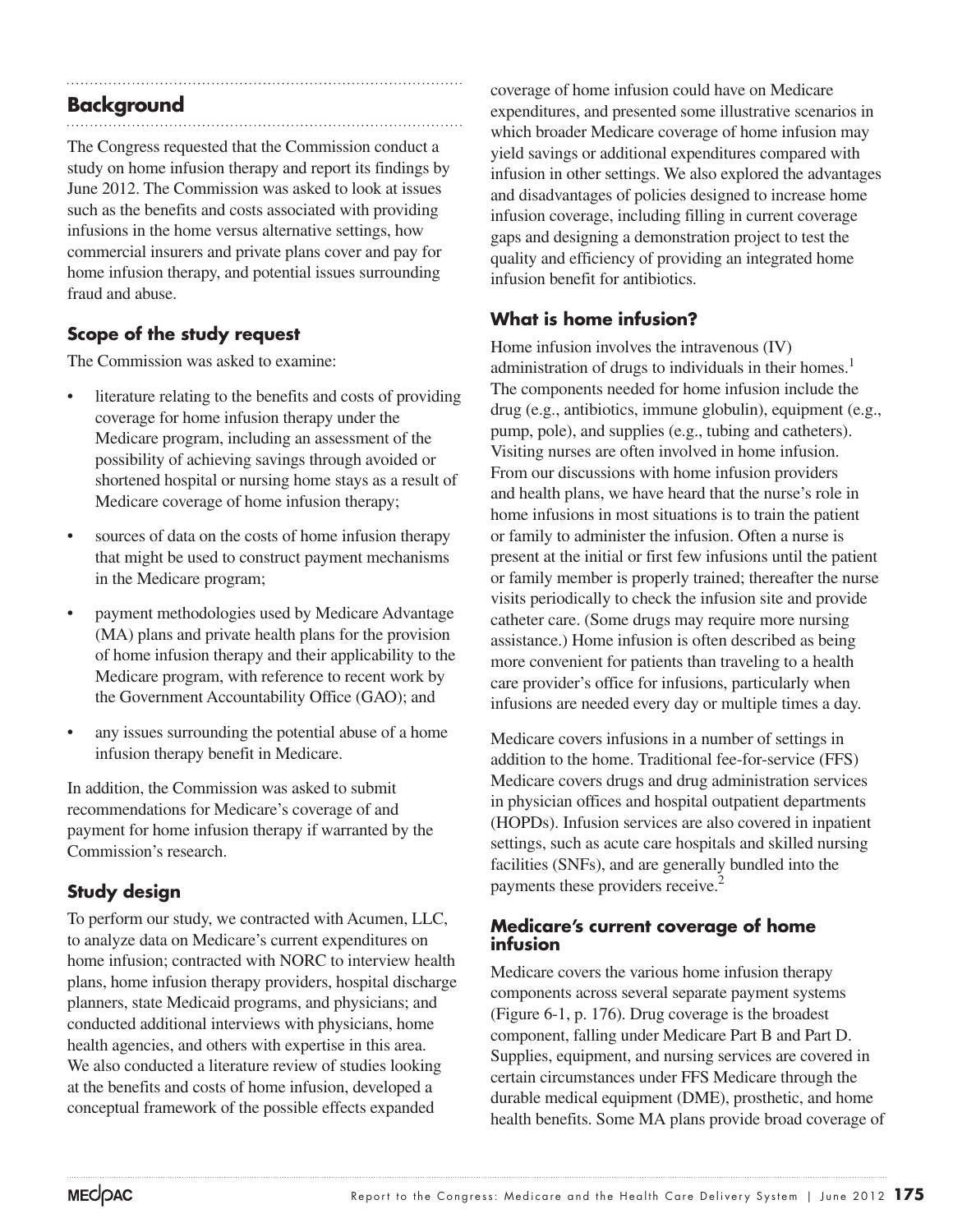### **F i gure 6–1**

# **Medicare fee-for-service coverage of home infusion**



Note: A beneficiary who is homebound and who needs part-time or intermittent skilled nursing assistance with home infusion of intravenous drugs would generally meet the Medicare home health benefit eligibility criteria, in which case nursing and in some circumstances limited supplies would be covered. If the drug is not covered by Part B or Part D, a homebound beneficiary would potentially have coverage under the home health benefit for nursing and in some circumstances certain supplies, but not the drug or equipment.

\*Intravenous immune globulin covered in the home under Part B follows different coverage rules than displayed above (only the drug is covered unless the beneficiary is homebound, in which case nursing and, in some circumstances, limited supplies are covered).

Source: MedPAC analysis of Medicare coverage rules.

home infusion, particularly those that bundle Part D home infusion drugs with equipment, supplies, and nursing under Part C as a mandatory supplemental benefit.

In some situations, FFS Medicare covers all home infusion components (drugs, equipment, supplies, and nursing), whereas in other situations it covers only some components. Coverage of home infusion components depends generally on whether the drug is covered under Part B or Part D and whether the beneficiary is homebound. $3$  If the drug is covered under Part B (except in the case of IV immune globulin (IVIG)), the drugs, supplies, and equipment are generally also covered by Part B<sup>4</sup>. In contrast, Part D covers only the home infusion drug. For homebound beneficiaries, the home health benefit provides nursing services and limited supplies. If

the beneficiary is not homebound, FFS Medicare does not cover nursing.

If Medicare does not cover a certain component of home infusion services, some beneficiaries have coverage through employer-sponsored supplemental insurance or Medicaid. Individually purchased medigap policies do not cover these services. Beneficiaries facing out-of-pocket costs for home infusion may choose to receive infusion services in another setting, such as a SNF, physician office, or HOPD, or they may decide to pay out of pocket for certain home infusion components.

# **Medicare Part B drug coverage**

**DME drugs** Medicare Part B covers a small number of home infusion drugs through the DME benefit. To be covered under the Part B DME benefit, the drug must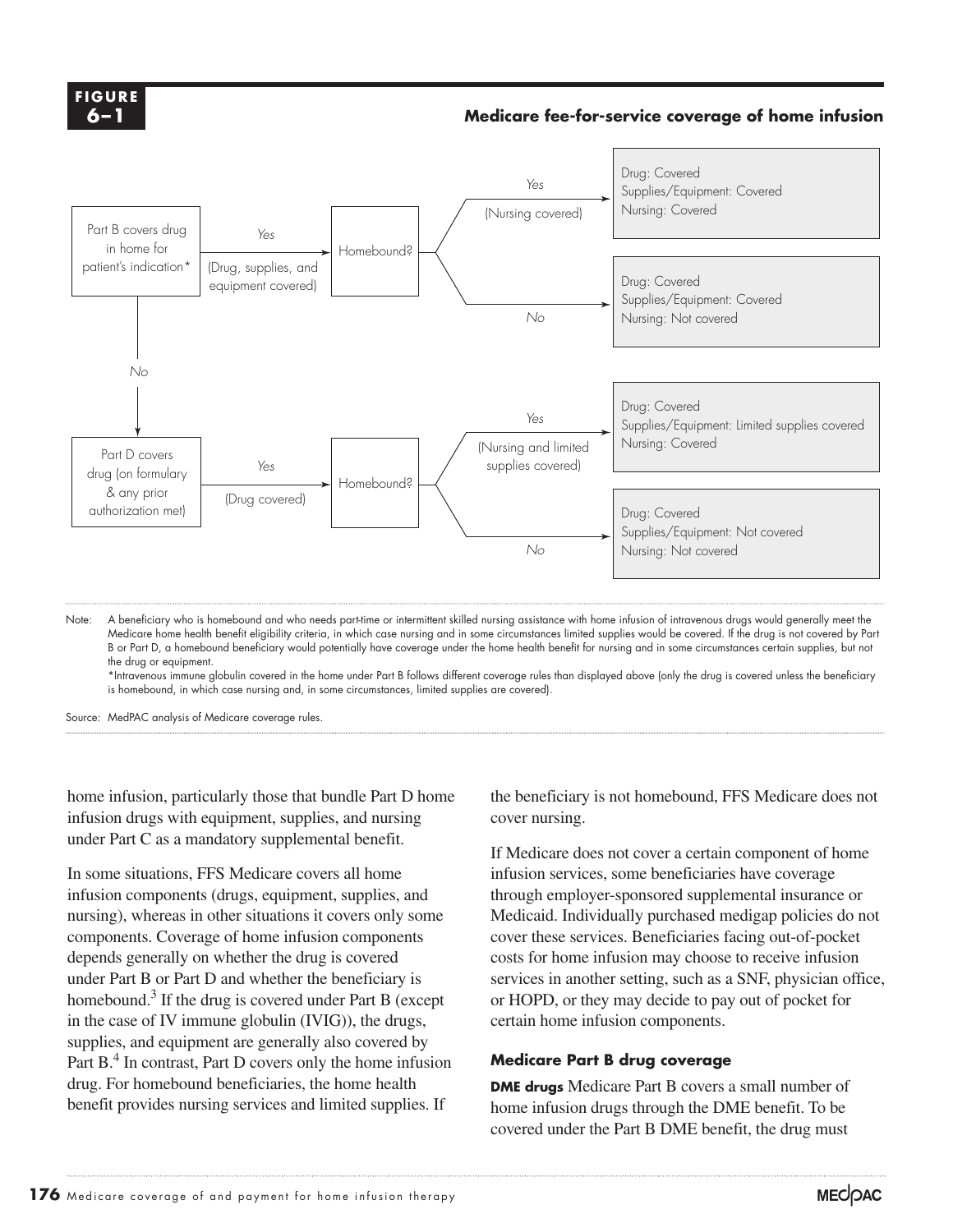require administration using a DME infusion pump and administration of the drug in the home must be medically reasonable and necessary. The DME Medicare administrative contractors limit this coverage to about 30 drugs specified in their local coverage policies (Centers for Medicare & Medicaid Services 2011). Examples include, among others, certain IV drugs for heart failure and pulmonary arterial hypertension, immune globulin for primary immune deficiency (PID), insulin, antifungals, antivirals, and chemotherapy in limited circumstances. Medicare pays for these drugs based on 95 percent of the October 1, 2003, average wholesale price (AWP) (or, for new drugs, 95 percent of the products' initial AWP) until these drugs come under competitive bidding.<sup>5</sup> These drugs have not been proposed for inclusion in competitive bidding thus far.

**IVIG in the home** By special statutory provision, Medicare Part B also covers IVIG administered in the home (which does not require a DME pump according to CMS policy) for patients with PID. Medicare pays for IVIG in this situation based on 106 percent of the average sales price (ASP).

**Parenteral nutrition** Through the prosthetic benefit, Medicare Part B also covers total parenteral nutrition (TPN, or more commonly, IV nutrition) for patients with a permanently nonfunctioning gastrointestinal tract. Medicare pays for TPN according to a fee schedule.

# **Medicare Part D drug coverage**

Any infusion drug that is not covered under Part B is potentially a Part D drug subject to the plan's formulary and any medical necessity or prior authorization criteria. For example, Medicare Part B does not cover antibiotics for home infusion because CMS has determined they do not require a DME pump. Therefore, IV antibiotics may be covered under Part D. As another example, Part B covers home infusion of IVIG for beneficiaries with PID. Beneficiaries with a diagnosis other than PID could, depending on the plan, receive coverage for home infusion of IVIG under Part D.

Part D plans are required to contract with home infusion pharmacies to provide access to home infusion drugs to their enrollees. CMS has access requirements in terms of the number of home infusion pharmacies a plan must contract with in a state. Part D provides coverage only for the drug; it does not cover the equipment, supplies, and nursing services associated with home infusions. However, Part D plans are required to ensure that the network

pharmacies they contract with verify that the necessary equipment, supplies, and services are present to support home infusion before dispensing a drug covered by Part D for home infusion. They must also provide the drug in a form that can be administered by a patient or caregiver.

# **Equipment and supplies**

FFS Medicare covers equipment and supplies associated with home infusions in certain circumstances. For DMEcovered drugs and TPN covered under the prosthetic benefit, Medicare Part B covers the associated equipment and supplies. For other home infusion drugs (i.e., drugs covered by Part D or IVIG covered by Part B), the Medicare home health benefit covers limited supplies, such as alcohol swabs, if the beneficiary meets the Medicare home health eligibility criteria and receives the infusion via the gravity method (not a pump).

# **Nursing**

Nursing services for home infusion are covered only for FFS Medicare beneficiaries receiving the home health benefit. To qualify for home health care, a beneficiary must be homebound and need skilled care, such as part-time or intermittent skilled nursing care. Thus, beneficiaries meeting the homebound requirement who need nursing services related to home infusion generally qualify for the Medicare home health benefit.

# **Medicare Advantage coverage of home infusion**

Some MA plans provide broad coverage for home infusion. MA plans have the option of bundling Part D home infusion drugs with equipment, supplies, and nursing services under Part C as a supplemental benefit. In this situation, the MA plan is not permitted to charge cost sharing for the bundled home infusion services. As of 2009, about 219 MA plans with enrollment of about 1.5 million beneficiaries (accounting for about 15 percent of MA enrollees) bundled home infusions under Part C. Less is known about the extent of home infusion coverage for the majority of MA plans that provide home infusion drugs through Part D. While these plans have broader flexibility to cover supplies, equipment, and nursing under Part C than what is covered under FFS Medicare, we do not have data on the extent to which they provide such services.

# **Medicare's current expenditures on home infusion**

A relatively small number of Medicare beneficiaries about 36,000 FFS beneficiaries under Part B and just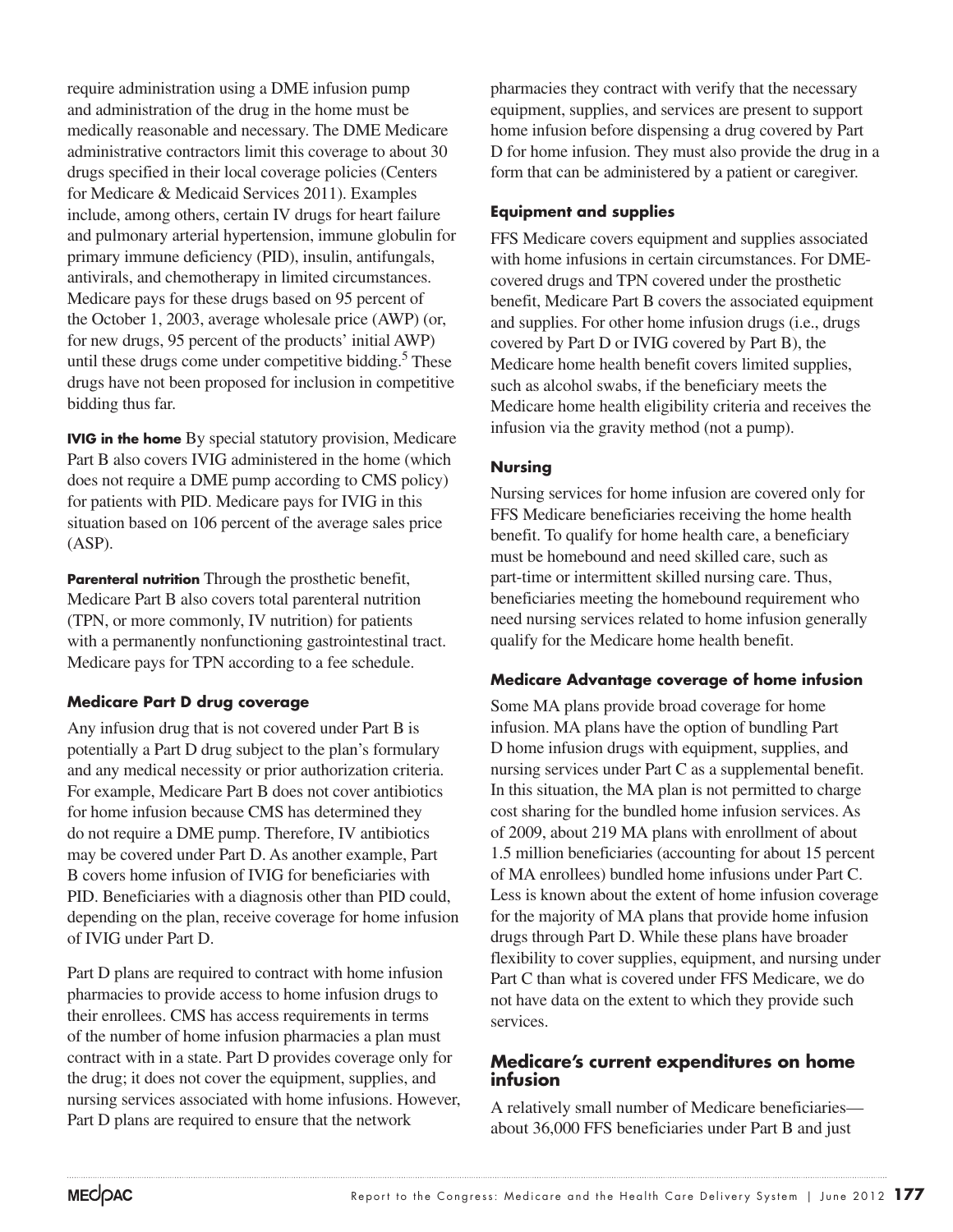# **6–1 Top three home infusion drugs covered by Part B and Part D, 2009**

| Home infusion drug<br>or drug class | Part B/Part D<br>drug spending<br>(millions) | <b>Percent of</b><br><b>Part B/Part D</b><br>home infusion<br>spending | <b>Number</b><br>of users | <b>Percent of</b><br><b>Part B/Part D</b><br>home infusion<br><b>users</b> | <b>Average</b><br>spending<br>per user |
|-------------------------------------|----------------------------------------------|------------------------------------------------------------------------|---------------------------|----------------------------------------------------------------------------|----------------------------------------|
| Part B-covered drugs                |                                              |                                                                        |                           |                                                                            |                                        |
| Parenteral nutrition                | \$159.0                                      | 35%                                                                    | 4.745                     | 13%                                                                        | \$33,511                               |
| Treprostinil                        | 123.6                                        | 27                                                                     | 977                       | 3                                                                          | 126,490                                |
| Immune globulin                     | 64.5                                         | 14                                                                     | 2,040                     | 6                                                                          | 31,615                                 |
| All Part B-covered drugs            | 453.2                                        | 100                                                                    | 36,314                    | 100                                                                        | 12,479                                 |
| Part D-covered drugs                |                                              |                                                                        |                           |                                                                            |                                        |
| Immune globulin                     | 139.6                                        | 33                                                                     | 2,007                     | $\overline{2}$                                                             | 69,541                                 |
| Antibiotics                         | 70.2                                         | 17                                                                     | 56,196                    | 55                                                                         | 1,250                                  |
| Alpha-1 proteinase inhibitor        | 68.8                                         | 16                                                                     | 843                       |                                                                            | 81,607                                 |
| All Part D-covered drugs            | 421.7                                        | 100                                                                    | 101,352                   | 100                                                                        | 4,161                                  |

Note: Drug spending refers to program payments and beneficiary cost sharing for Part B and plan payments and beneficiary cost sharing for Part D. In the table, average spending per user does not precisely equal drug spending divided by number of users due to rounding.

Source: MedPAC analysis of results from Acumen, LLC, analysis.

over 100,000 Medicare beneficiaries under Part D received home infusion drugs in 2009. Home infusion expenditures in Part B (including beneficiary cost sharing) for drugs, equipment, and supplies totaled about \$602 million (about \$453 million for drugs, \$83 million for supplies, and \$67 million for equipment). Part D plan payments and beneficiary cost sharing for IV drugs covered by Part D totaled about \$422 million in 2009.<sup>6</sup> This amount does not include FFS spending for Medicare home health episodes that may have been triggered by a beneficiary's need for home infusion, nor does it reflect spending by MA plans other than drug costs incurred under Part D.

Medicare spending on home infusion drugs and the number of beneficiaries receiving those drugs has grown rapidly since 2006. Medicare Part D gross costs for home infusion drugs grew at an average annual rate of 47 percent between 2006 and 2009. During this period, the number of Part D enrollees receiving Part D–covered home infusion drugs grew an average of 21 percent per year, far outpacing growth in the overall Part D population (which averaged 5 percent per year). During the same period, Medicare FFS spending for Part B–covered home infusion drugs increased at an average rate of about 17 percent per year, compared with an average annual growth rate of 6 percent in the number of beneficiaries using Part B home infusion drugs. This growth in Part B home

infusion drug use and expenditures occurred during a period when the Medicare FFS Part B population declined by about 1 percent per year.

Medicare expenditures on home infusion drugs are concentrated on a small number of products. IV antibiotics covered by Part D accounted for the largest number of users of Medicare-covered home infusion drugs. More than 56,000 beneficiaries used Part D– covered IV antibiotics in the home in 2009, with a gross drug cost of about \$70 million and an average gross drug cost per user of about \$1,250 (Table 6-1). (More detailed data on current Medicare expenditures for home infusion are available in an online appendix to this chapter (http://www.medpac.gov).) The remainder of Medicare spending on infusion drugs was largely concentrated on a few products with a very small number of users and a high cost per user. For example, under Part D, two drugs—immune globulin and alpha-1 proteinase inhibitor (with about 2,000 or fewer users each and annual gross drug costs per user averaging roughly \$70,000 to \$80,000)—accounted for half of Part D gross drug costs for IV drugs. In addition, several rheumatoid arthritis and antineoplastic drugs (infliximab, bevacizumab, and rituximab) with a high cost per user but a small number of users are among the top 10 IV drugs with the highest Medicare Part D expenditures (see online appendix to this chapter (http://www.medpac.gov)). (Part D data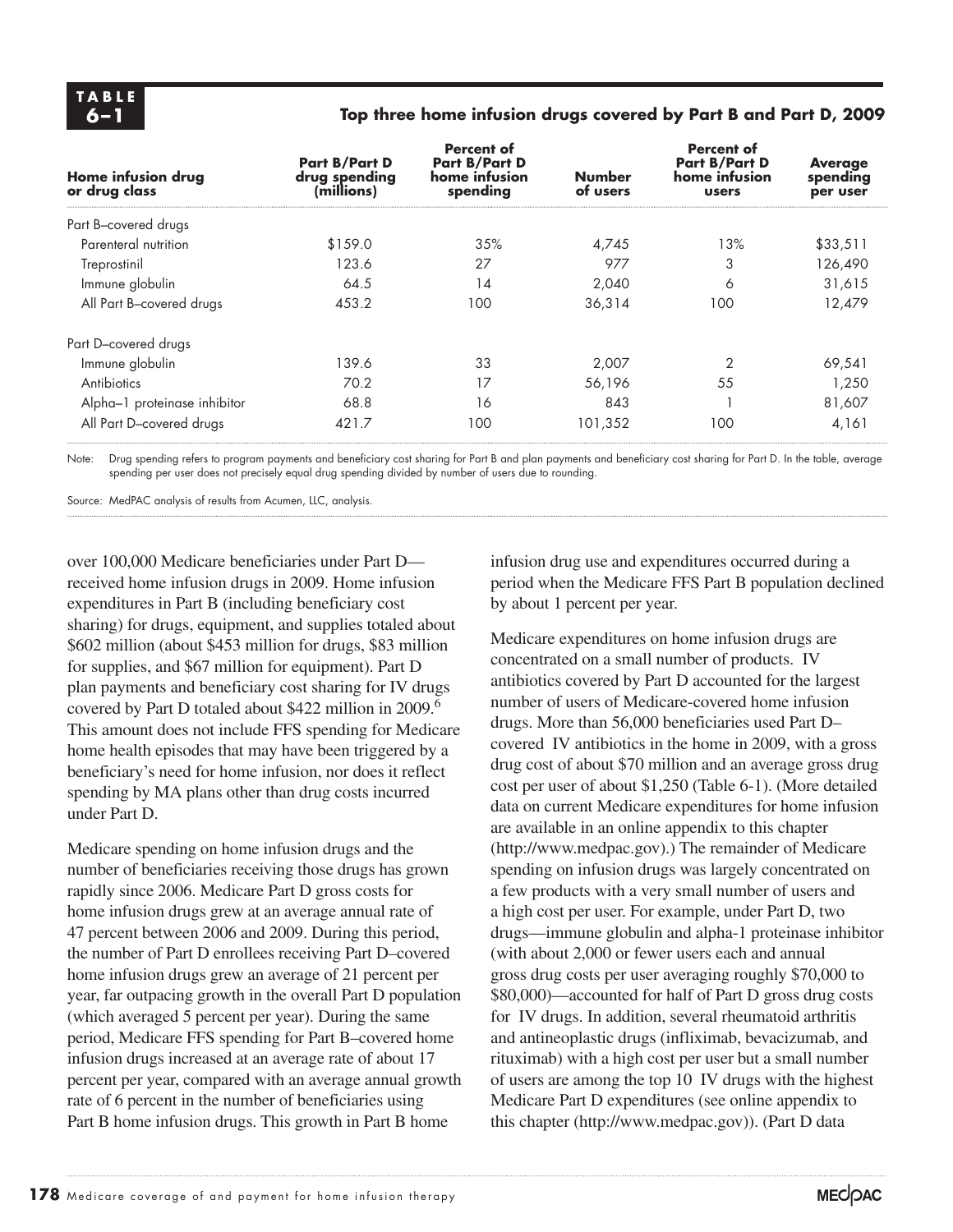do not include information on the diagnosis for which the drug is being prescribed.) About three-quarters of Medicare Part B spending on home infusion drugs was concentrated on three products (TPN, treprostinil, and immune globulin for PID) that had between just under 1,000 and 4,750 users each and Medicare drug expenditures per user averaging over \$30,000 to more than \$125,000.

Use of home infusion drugs varies by beneficiary and Part D plan characteristics. In 2009, the populations with the highest share of beneficiaries using Part D home infusion drugs were beneficiaries under age 65 or over age 85, those with end-stage renal disease, and minorities. Beneficiaries enrolled in the low-income subsidy and prescription drug plans (since these plans enroll a disproportionate share of low-income subsidy enrollees) were also more likely to use Part D home infusion drugs than their counterparts.7 Beneficiaries who were younger or had end-stage renal disease were more likely to use Part B home infusion drugs than other beneficiaries.

The degree to which the Medicare home health benefit is a source of coverage for nursing services associated with home infusions varies by drug. There is a high rate of home health use among beneficiaries who received IV antibiotics covered by Part D. For example, for the two highest expenditure Part D antibiotics in 2009, a home health nurse visit occurred within 6 days of the prescription being filled for 76 percent and 63 percent of prescriptions. Home health visits occurred within 6 days of the prescription being filled for 15 percent to 21 percent of prescriptions for immune globulin, alpha-1 proteinase inhibitor, and parenteral nutrition additives.

# **Provision of home infusion by private health plans, MA plans, and other payers**

To understand how private payers, MA plans, and Medicaid cover and pay for home infusion, we contracted with NORC to conduct semistructured interviews with health plans, home infusion providers, and hospital discharge planners. Interviews included 15 health plans, 10 home infusion providers, 10 discharge planners, and 4 state Medicaid programs. The Commission or NORC staff also interviewed physicians in several specialties (infectious disease, immunology, cardiology, and pulmonology). Staff interviewed home health providers

and representatives from CMS and the Department of Veterans Affairs and met with stakeholders representing the industry and beneficiary advocates. In most cases, we could not independently validate the accuracy of their accounts or assess their generalizability.

In asking the Commission to assess how commercial insurers and MA plans cover and pay for home infusion therapy, and the applicability of those approaches to the Medicare program, the Congress asked us to build off a recent GAO study (Government Accountability Office 2010). Findings from the GAO study on home infusion are summarized in the text box (p. 180). Much of what we heard in interviews about how plans cover and pay for home infusion services and their utilization management and quality assurance approaches is similar to findings reported by GAO.

# **Clinical and administrative decisions regarding home infusion coverage**

Patients who receive home infusion of antibiotics usually begin their spell of illness in the hospital. Under this scenario, the decision to prescribe home infusion generally begins with a conversation between a physician and a hospital discharge planner or case manager. In the case of antibiotics, patients with orthopedic joint infections, bone infections, cardiovascular endocarditis, and other postoperative infections are likely to require postdischarge antibiotics. If the physician determines that oral medications are not effective, the discharge planner—in consultation with the physician, patient, and patient's insurer—determines the most appropriate site of care for a treatment regimen involving infused drugs. For patients requiring antibiotics, physicians and insurers generally told us that the home would be the optimum setting. Discharge planners report that patients also prefer this setting.

However, home infusion is not always appropriate. The decision to use it depends on the nature of the medication, patient and family characteristics, and insurer coverage rules.

*Drug characteristics*—Interviewees' opinions about drugs suitable for home infusion fell on a continuum, with some insurers limiting coverage to a few products and others identifying home infusion as their first choice whenever possible. As is the case under Medicare Part D, antibiotics were cited as the most common type of drug covered by home infusion in the commercial market. Other common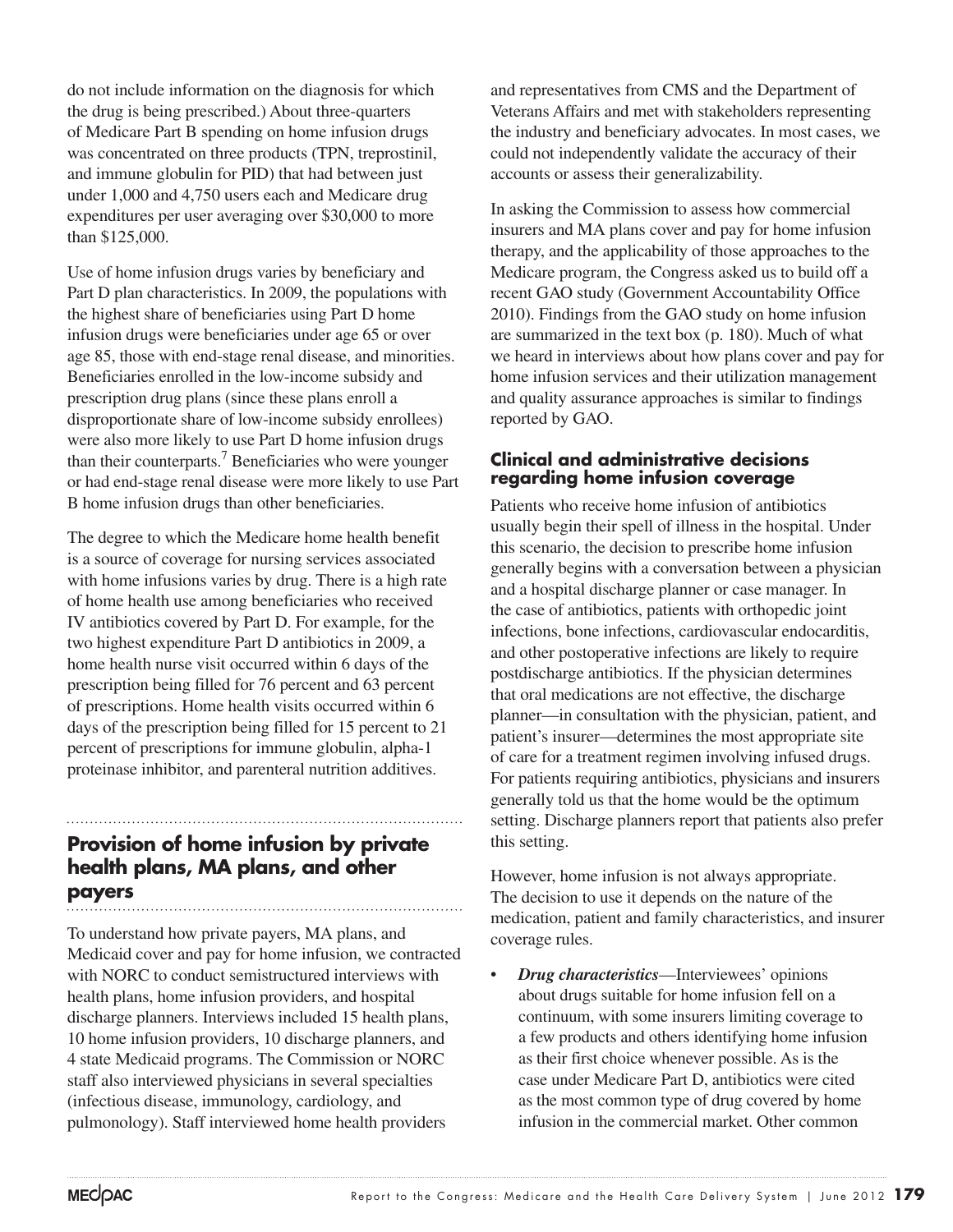# **Report on home infusion by the Government Accountability Office**

The Congress requested that the Government<br>Accountability Office (GAO) review home<br>infusion therapy coverage policies in the prin<br>market in relation to Medicare policy. In its lune Accountability Office (GAO) review home infusion therapy coverage policies in the private market in relation to Medicare policy. In its June 2010 report, GAO reviewed Medicare fee-for-service coverage of home infusion and conducted interviews with health insurers, home infusion associations, one home infusion provider, a utilization management organization, and three organizations that accredit home infusion providers (Government Accountability Office 2010). GAO also reviewed the benefit packages submitted to CMS by Medicare Advantage (MA) plans.

GAO reported that the health plans interviewed cover home infusion therapy comprehensively in all their commercial benefit packages; two out of five provide similar comprehensive coverage under their MA plans. The health insurers GAO interviewed believed that home infusion was cost-effective relative to inpatient

settings. The cost savings were less clear when comparing infusion in the home with infusion in a physician office or an infusion clinic.

The insurers interviewed explained their methods for monitoring the utilization and quality of their home infusion benefit. GAO reported that most of the plans use prior authorization, postpayment claims review, or both to manage utilization of the benefit. The plans noted the importance of developing very specific reimbursement guidelines for providers. To ensure high quality, the plans interviewed used a limited provider network of infusion pharmacies and home health agencies, required accreditation, monitored patient complaints, and coordinated care among providers. The accrediting organizations further identified factors that indicate highquality providers. GAO recommended further study of home infusion therapy to inform the development of a comprehensive benefit under Medicare. ■

products mentioned were TPN, hydration, antifungals, and IVIG. Interviewees rated drugs on the degree of risk they entailed. Factors mentioned as increasing risk included drugs requiring administration within a controlled and sterile environment, drugs with unpredictable adverse effect profiles, drugs with a short period of stability, drugs that must be given using a peripheral line, and regimens that include multiple drugs during the course of a day. Most insurers do not cover chemotherapy in the home because of the potential toxicity of the drugs, the need for multiple products, and unpredictable changes in therapy needs. At least one home infusion pharmacy mentioned that it will not cover products if reimbursement is below their costs. Accordingly, this agency no longer covers IVIG under Medicare Part B because they believe the payment rate (ASP plus 6 percent) does not cover their drug costs.

*Patient characteristics***—Interviewees mentioned** a wide variety of factors that determine whether a patient is a candidate for home infusion. The patient or a caregiver should be able and willing to administer the medication after initial education. (One health plan requires a nurse to be present for all home infusions.)

The patient's home must be clean and have reliable refrigeration, electricity, and water supply. The patient should be able to adhere to the medication regimen and not have a history of IV drug abuse. Some interviewees noted that patients in dysfunctional families may not be good candidates. If the patient has additional complex medical needs (e.g., multiple comorbidities), most interviewees did not consider home infusion appropriate.

**Insurer coverage rules—All interviewees reported** that private payers tend to have broader coverage for home infusion than FFS Medicare. They generally cover supplies, equipment, pharmacy services, and nursing as well as drugs. However, insurer coverage varies by drug. For example, a number of health plans told us they did not cover IVIG in the home (for safety and financial reasons) and most did not authorize home infusion for chemotherapy. Many interviewees said that insurers authorize nursing visits at the same time they approve a drug regimen. Additional nursing visits may require further authorization. One provider told us that in her region commercial insurers use the Medicare definition of homebound to determine whether nursing visits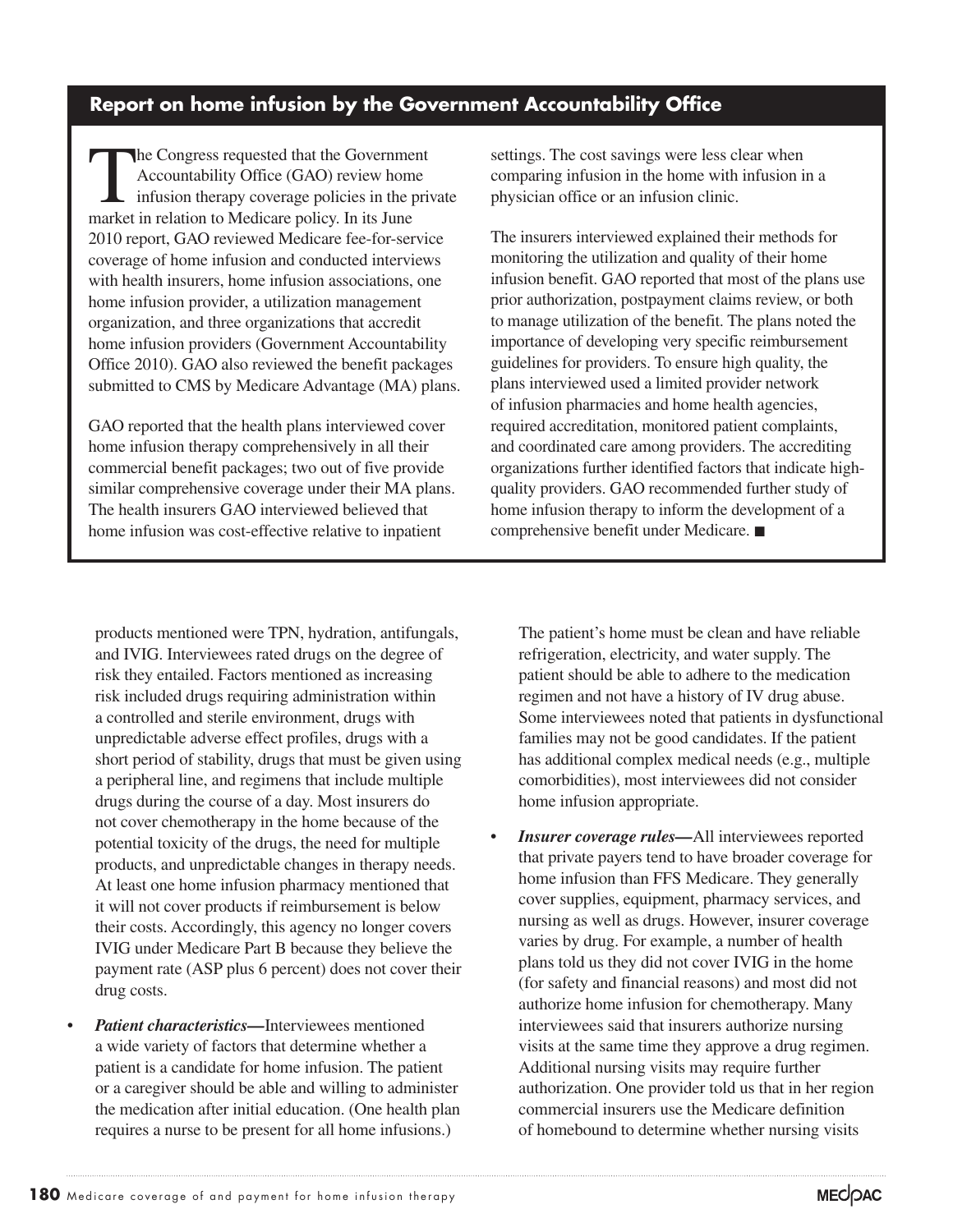are covered. Most interviewees told us that home infusion was covered by Medicaid in their state and beneficiaries dually eligible for Medicare and Medicaid had no difficulty getting coverage.

# **Managing home infusion**

The home infusion process requires coordination among multiple entities. Patients, physicians, hospital discharge planners, health plans, home infusion providers, and home health agencies all have roles to play. We found broad differences in how the process is managed, with possible consequences for patient care.

# **Role of the physician**

Home infusion begins with a physician order, which includes the drug, dosage, frequency of administration, and expected duration of treatment. The physician works with the hospital discharge planner to initiate a referral to a home infusion provider.<sup>8</sup> Although any physician may write the order, we noted multiple hospitals and health plans require input from an infectious disease specialist in the case of antibiotics. They are most likely to know if infused drugs are necessary and appropriate. One retrospective study examined the impact of infectious disease consults at the Cleveland Clinic over a threemonth period in 2010. The most common diagnoses requiring consults were bone and joint infection, skin or soft tissue infection or rash, endocarditis or cardiac device infection, IV catheter or other endovascular infection, and urinary tract infection. The authors concluded that 27 percent of patients initially referred for community-based infusion of antibiotics before the consults did not require infused antibiotics. This number includes 16 percent of patients who did not require IV antibiotics and 11 percent of patients who did not require any antibiotic (Shrestha et al. 2011). Although the study was not designed to capture data on patients who would have benefited from IV antibiotics but did not receive them, it is possible that infused antibiotics are underused.

In some cases, the infectious disease physician continues to treat the patient after discharge and has primary responsibility for coordinating all patient care until the infection is controlled. When that does not happen, either because the patient lives too far away or because an infectious disease specialist was not involved, the treating physician may depend on the home infusion provider or home health agency to coordinate care for the infusion process. Some physicians were concerned that patient care suffered in those circumstances—for example,

when the initial order was written by a hospitalist and another physician took over the case after the patient was discharged. A number stressed the difficulty of coordinating care for nursing home residents because the home's medical director is in charge of all care for the residents.

In several instances, interviewees reported that physician office–based care minimized the need for separate nursing visits for patients receiving IV antibiotics. In these cases, patients see the physician once a week. During the visit, office-based nurses monitor lab results and clean and flush lines as needed, while the physician evaluates the patient's progress. In at least one instance, an interviewee reported that the patient is given the medication to take home, eliminating the need for delivery by a home infusion provider.

# **Role of the patient**

A patient who needs infusion therapy may receive it in a number of settings, including the home, ambulatory infusion suites, physician offices, HOPDs, and SNFs. Patient choice plays a large role in the decision. Since most home infusion benefits assume that the patient or caregiver is administering the drug most of the time, patients must feel confident that they can do it. The home infusion patient must also be able to recognize adverse events and have access to reliable transportation to a clinic or hospital if needed.

Most interviewees told us that patients generally prefer receiving infusions in their homes and providers report high patient satisfaction. Research generally supports this view (Paladino and Poretz 2010). Bernard and colleagues (2001) noted: "Patients may be more responsive and less depressed at home, and our study revealed that all the patients were satisfied with home treatment and the ability to maintain a normal life." However, interviewees also note that some patients, especially those with elderly caregivers, may not feel capable of self-administering.

In making their choice, patients also consider their out-ofpocket costs. Patient obligations vary by site of care and coverage rules. For FFS Medicare beneficiaries, we heard multiple interpretations of coverage rules by discharge planners, home infusion providers, and home health agencies.

# **Role of discharge planners**

Hospital discharge planners have the primary responsibility for coordinating services when a patient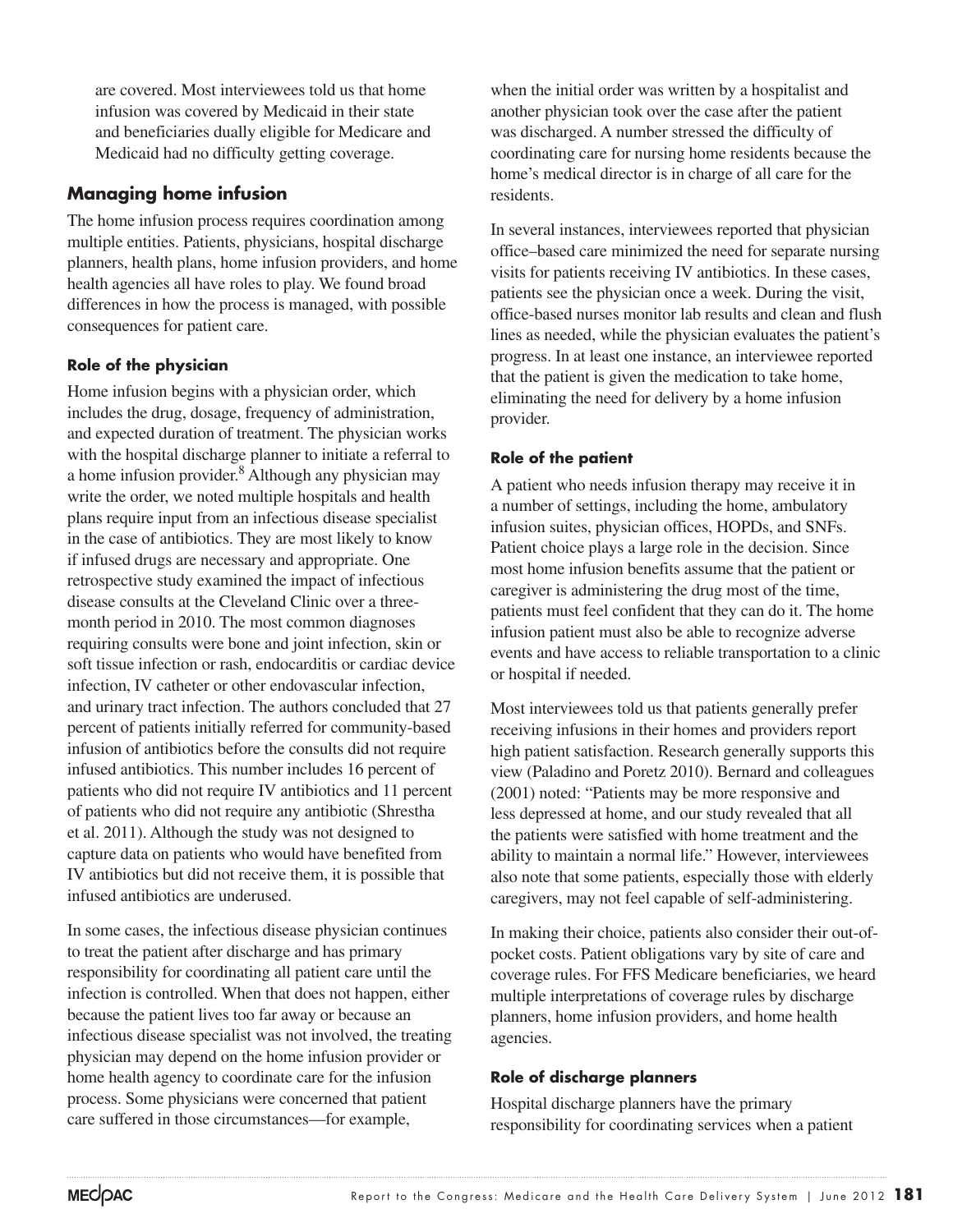requires a continued course of infused medication. As soon as the physician indicates that a patient will need continuing infusions postdischarge, the discharge planner begins to arrange care. She must determine, in coordination with the physician, whether the patient is a candidate for home infusion, the treatment regimen can be given safely in the home, the patient's health plan has a home infusion benefit, and the plan has a preferred home infusion provider. She may work with the physician to see if an effective treatment can be found that calls for only one or two administrations per day to simplify the home infusion process. Some interviewees told us that a majority of patients receiving IV antibiotics can be placed on a once per day regimen. Finally, she contacts a home infusion provider or home health agency that will take responsibility for the patient. After the patient's release, the discharge planner has no further contact with the patient.

# **Role of home infusion provider**

Although home infusion providers obtain most of their referrals from hospital discharge planners, they also receive referrals from physicians and home health agencies. A home infusion pharmacy must be a state-licensed pharmacy that meets standards for a compounding pharmacy including maintenance of a clean room. When a home infusion provider accepts a patient, it must obtain authorization from a patient's health plan to provide services. Some home infusion providers we spoke to employed home infusion nurses. If providers do not have their own nurses, they make a referral to a home health agency for necessary nursing services. (With Medicare patients, home infusion providers also make referrals to home health agencies if the providers' nurses are not part of a Medicare-certified home health agency.)

Home infusion providers prepare drugs for home administration and deliver the drugs, needed supplies, and equipment. Providers generally must have the ability to respond to patient needs 24 hours a day, 7 days a week. They share responsibility for patient education with visiting nurses, including teaching the patient how to use the equipment to self-administer the drug, how to clean it, and how to recognize side effects that require immediate attention. Ideally, they begin patient education in the hospital before discharge. They are often the point of contact for patients, physicians, and health plans. If they coordinate care, they send blood work and other lab results to physicians on at least a weekly basis. Interviewees reported that on an initial visit home

infusion providers occasionally determine that patients are not capable of self-administration or that their homes are unsuitable.

While most health plans were satisfied with the services they received from contracted providers, a few expressed some concerns. One said that some companies simply drop off drugs without checking to ensure that someone is home to receive them. This practice presents a problem because many of these drugs require careful handling and refrigeration. Some physicians and health plans reported that providers differ in terms of the timeliness and reliability of their communication about patient conditions and lab results and tend to rely on providers who do the best job of communicating with the physician.

# **Role of the home health agency**

Home health agencies receive referrals directly from discharge planners or from home infusion providers. The patient's health plan needs to authorize nursing visits. Interviewees noted that typically plans approve a standard number of visits based on diagnosis, although additional visits may be necessary if a patient has trouble self-administering or experiences adverse effects. Some plans authorize daily visits for elderly patients. The nurse must coordinate with the discharge planner and the home infusion provider to ensure that medication is delivered on time and that she is at the patient's home in time for the first scheduled infusion after discharge. Hospital discharge planners may not discharge a home infusion patient late in the day because it is not possible to arrange a nursing visit.

For antibiotics, the nurse typically visits twice during the first week of therapy to educate the patient and caregiver on how to use the equipment and to make sure they are able to do it. Typically, she visits once a week after the initial period. The nurse draws blood, monitors lines and catheters, and checks for medication errors. Some therapies require more nursing time. For example, several plans that cover IVIG at home require a nurse to be present at each infusion. In some cases, the nurse communicates lab results to the physician; in other cases, that is the responsibility of the home infusion provider.

The home health agency may provide services in addition to infusions for some patients. Wound care patients who need infusions also need services associated with wound care. Joint replacement patients receiving antibiotic infusions may also need physical therapy.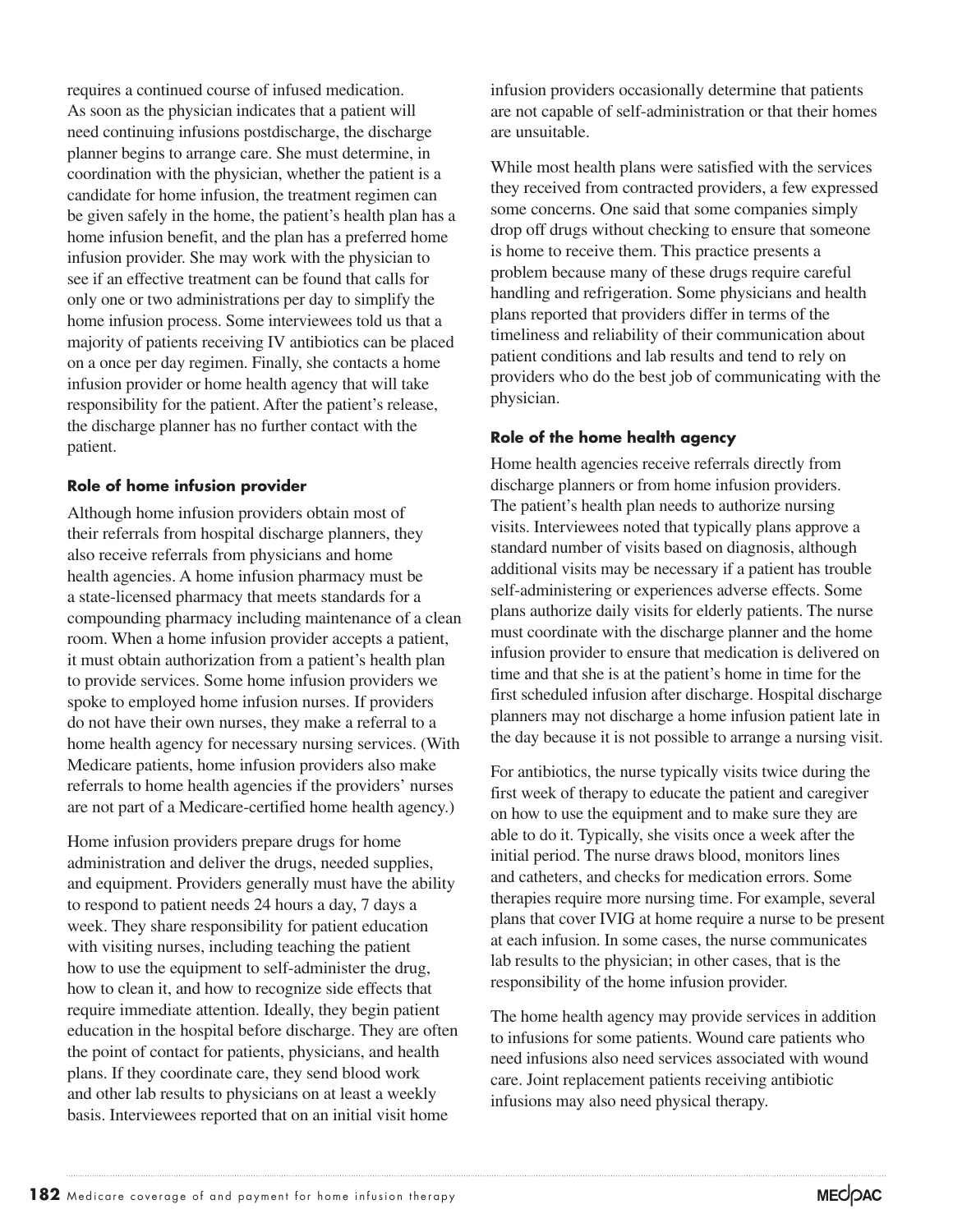The nurse also provides continuing education. In some cases, a patient's medication is switched during the course of treatment because the prior drug was not working or the patient could not tolerate its side effects. The nurse is responsible for teaching the patient how and when to administer the new therapy.

# **Role of the health plan**

Interviewees agreed that the goal of the health plan is to provide the least expensive, safest level of care. Oral drugs are preferable but are not always appropriate to treat the patient's condition. If home infusion is indicated, the health plan may have a preferred network of home infusion providers or home health agencies, and the hospital discharge planner refers the patient to one of them. Commercial plans generally cover home infusion under their medical benefit. The plan authorizes provision of home infusion, including the drug and number of nursing visits. If therapy is extended or changed, further authorization may be needed.

The plan's role in additional coordination of patient care varies, generally based upon health plan or delivery system integration. Integrated plans often have their own home infusion provider, home health agency, or both. A plan case manager coordinates services for the patient. Some integrated plans interviewed provide minimal home nursing care, preferring that patients come into their clinic once a week for monitoring if practical. In contrast, one integrated plan interviewed provides nursing for all home infusions, believing that it increases safety and is still more cost-effective than care in other settings. Interviewees from integrated systems also said that electronic health records played a crucial role in monitoring patient care, particularly as patients transitioned from the hospital to home.

Some plans actively encourage home infusion, reaching out to physicians and patients to let them know of its availability. Others more strictly limit circumstances in which home infusion is covered.

Plans that separate the pharmacy component from the medical benefit may do less patient coordination. One department monitors drug usage while another oversees coverage for medical care. This situation may create perverse incentives for overall cost and quality of care. For example, one interviewee reported that many health plans do not cover an expensive new oral antibiotic that can obviate the need for infusions. Within Medicare, a standalone drug plan may not find it advantageous to cover the

product while an integrated MA plan may consider overall costs of care lower with the oral drug.

# **Utilization management techniques**

Health plans use a number of techniques to ensure that home infusion is being provided appropriately. Plans generally require prior authorization before home infusion therapy can begin. All plans that we interviewed reported using prior authorization techniques, although not for all drugs. Plans also conduct retrospective reviews after therapy has been provided.

• *Prior authorization*—Before home infusion therapy begins, plans must approve coverage. They generally ask physicians to report the diagnosis, prescribed drug, dosage, and expected duration of therapy. They may also request information about the patient's age, sex, and overall health status. Some plans require separate approval for a schedule of nursing visits. For Medicare patients, plans also determine whether the drug is covered under Part B or Part D and whether the patient has reached the Part D coverage gap.<sup>9</sup> Physicians and providers told us that the prior authorization process is not burdensome and requests are approved quickly, although several reported that coverage overlap issues between Medicare Part B and Part D are administratively burdensome. One provider remarked that, unlike the uncertain outcome of postutilization review, prior authorization ensured that the agency would be paid for its services.

Some plans do not require prior authorization for every drug. Rules differ based on drug cost and appropriateness criteria. Plans that limit prior authorization to expensive drugs may not require it for most antibiotics. On the other hand, some plans worry that inappropriate use of antibiotics is leading to increased bacterial resistance to existing antibiotics, and they screen antibiotic use for appropriateness. Some check to make sure that oral medications have been tried first. Others, particularly plans in an integrated delivery system, may require an infectious disease specialist to consult and approve an antibiotic therapy order. The emphasis is on the appropriateness of the drug, not the site of care.

All plans we spoke with that cover IVIG in the home require prior authorization because of its high cost and its use for multiple off-label indications. Some plans do not consider IVIG safe for home infusion, although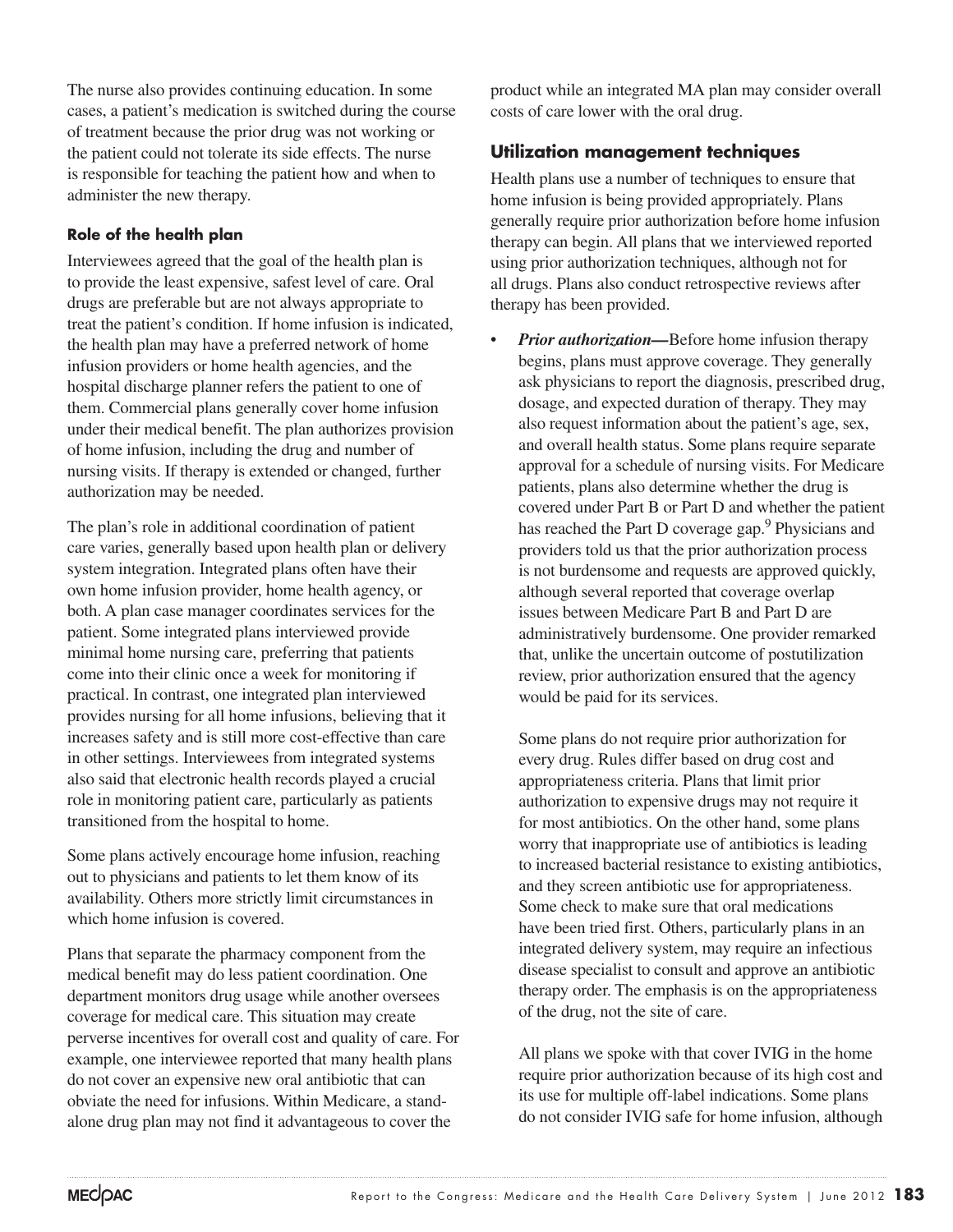others reported success with home use. One plan has a patient education program that teaches patients how to reduce use of IVIG. Additional drugs that some plans do not approve for home infusion include chemotherapy and infusions for rheumatoid arthritis.

• *Retrospective reviews—*All plans conduct retrospective reviews of home infusion therapy. The number and intensity of audits depend on the extent to which the plan emphasizes prior authorization. If prior authorization is limited, plans are more likely to rely on retrospective reviews. Auditors look for outliers, including excessive length of therapy and an abnormal number of nursing visits. For example, one physician noted that IV antibiotic therapy that lasts longer than eight weeks should "raise a red flag." Plans also examine use of high-cost therapies like IVIG and clotting factor. Some plans look at differences in dosing for certain drugs and reach out to providers if they find unwarranted variation.

# **Ensuring safety and quality in home infusion**

Plans generally contract with home infusion providers that meet certain standards. All home infusion pharmacies must be licensed under applicable state boards of pharmacy. Some providers mentioned that they were also accredited by the Joint Commission on Accreditation of Healthcare Organizations or the Accreditation Commission for Home Care.

A number of interviewees mentioned their efforts to develop quality metrics and track them. One provider participates in a quality tracking group with 300 other home infusion pharmacies to submit data on a number of quality indicators. This organization, Strategic Healthcare Programs, LLC, collects data on a number of quality indicators including unscheduled hospitalizations, central line infections, adverse drug events, incidents of acute renal failure, and frequent hospitalizations by patients receiving TPN. A representative of this organization told us that reporting is voluntary and organizations may use different definitions of concepts like adverse drug events. In fact, some providers may score worse on some measures than other providers because of a greater commitment to identifying adverse events rather than a greater prevalence of such events. She stressed the importance of a uniform assessment instrument to obtain consistent data across providers.

With some caveats, the research literature indicates that home infusion is a safe option for elderly patients. A

study in the Department of Veterans Affairs health system compared results from two cohorts of patients receiving home infusion: One group consisted of patients under age 60 years, the other group had patients age 60 or older. The study concluded that clinical outcomes and numbers of adverse events were similar in both groups, though the rate of nephrotoxicity was higher in the older group. Older patients also needed more support. They were "significantly more likely to require the assistance of family members to help with the infusion and were more likely to be seen in urgent care or to call the infectious diseases pharmacist or physicians with questions" (Cox et al. 2007).

# **Payment methodologies for home infusion**

Interviewees indicated that most health plans provide a three-component payment for home infusion, but a few plans we spoke with pay with broader bundles or use a capitated approach. We did not independently verify information obtained from our interviews.

The three components of plans' payments for home infusion consist of a payment for the drug; a per diem payment for supplies, equipment, pharmacy services, and other non-nursing services; and a payment for each nurse visit.

- *Drugs*—The majority of health plans interviewed paid for the drugs based on a discount off the AWP. Interviewees mentioned discounts ranging from 9.5 percent to 16 percent. A few health plans based their drug payments on a percentage of the wholesale acquisition cost or ASP.
- *Per diem for supplies, equipment, and other services—*Plans typically make a per diem payment to home infusion providers to cover supplies, equipment, pharmacy services, and other non-nursing services, such as administrative and care coordination services.10 The per diem rates vary depending on the drug being infused and the frequency of the infusion. In addition, the typical per diem payment for antibiotics varied across interviewees—ranging from \$75 to \$150. This range appeared to reflect variation in pricing across providers and insurers. Drugs that are provided intermittently (e.g., once per week or once per month) may receive a per treatment payment for supplies and other services instead of a per diem payment.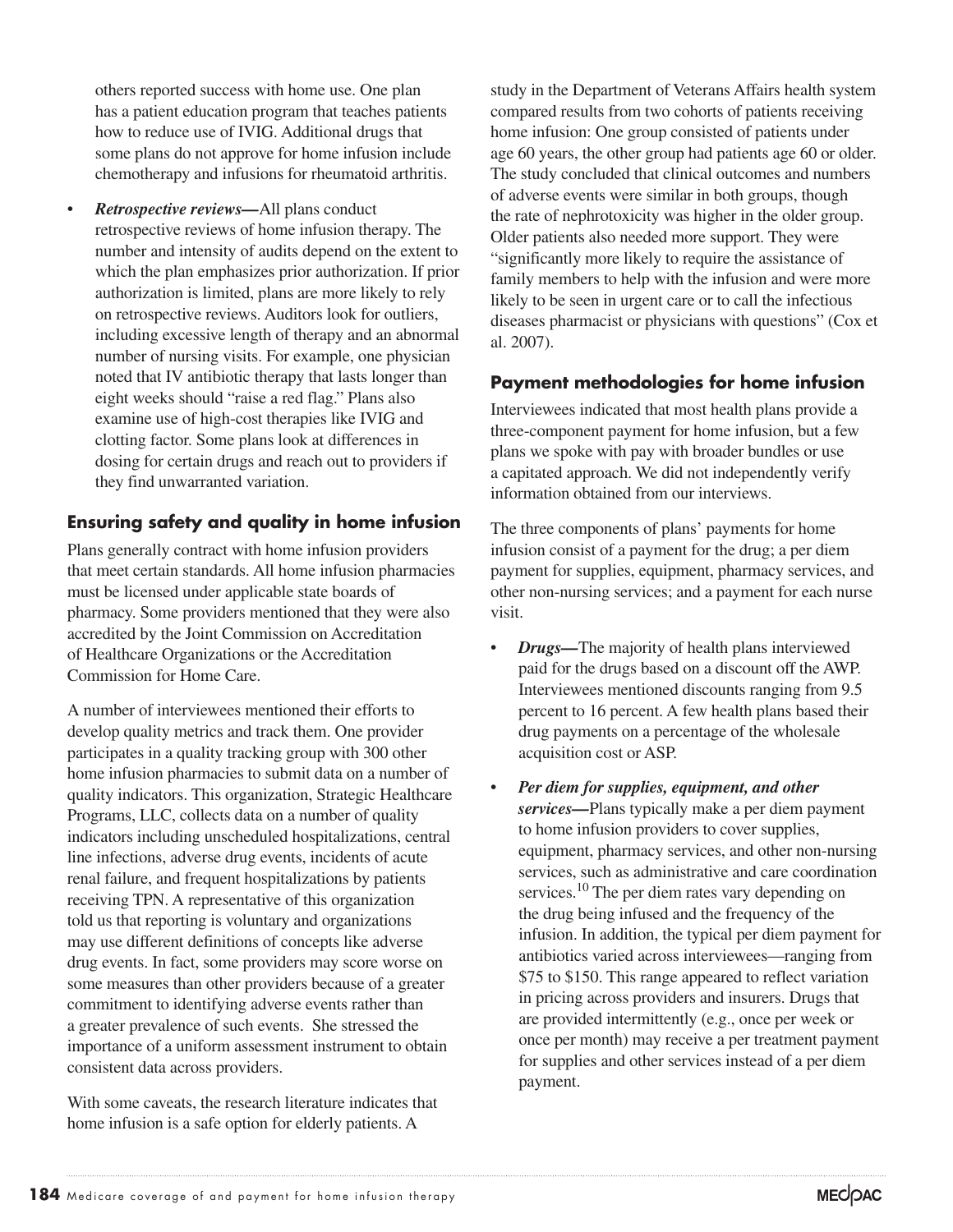• *Nursing*—Most commercial plans pay for nursing on a per visit basis. A few interviewees provided estimates of the typical payment rate for a nurse visit, which ranged from \$80 to \$120.

While much less common than the three-component payment approach, some health plans make payments in broader bundles. For example, one large provider told us that some plans bundle nursing into the supply per diem, although this practice reportedly has become less common in recent years. One plan interviewed bundled the cost of certain relatively inexpensive antibiotics into the per diem for supplies. Another plan bundled nursing and supplies into the drug payment in some cases. Two plans interviewed used a capitated approach, making a per member per month payment to either a home infusion provider or a medical group to cover plan members' home  $\int$ infusion services.<sup>11</sup>

The amount of cost sharing for home infusion varies by health plan. Plans and providers interviewed indicated that commercial plans normally have some cost sharing for home infusion but characterized it as typically not large. A few plans interviewed charge no cost sharing for home infusion, while some plans reportedly have very high member liability for home infusion.

# **Medicare beneficiary experience**

Interviews of discharge planners, providers, and physicians provide insight into Medicare beneficiaries' experience accessing home infusion services, given the program's assortment of coverage rules under various benefits. According to the accounts of interviewees, beneficiaries' use of infusion services at home and in other settings varies regionally and across providers. This variation in part may reflect the multiple interpretations of Medicare coverage rules that we heard from discharge planners, home infusion providers, and home health agencies. For example, when Medicare covers only the drug, some discharge planners and providers told us that some providers offer beneficiaries lower prices or payment plans for supplies and equipment. Other providers told us that they were not allowed to do that. Interviewees also differed in their understanding of Part B coverage for supplies and equipment, with some believing that supplies and equipment coverage under the Part B DME benefit and Medicare home health benefit was more expansive than others.

For FFS beneficiaries, interviewees reported that out-ofpocket costs for home infusion are sometimes prohibitive and influence the site of care for some beneficiaries. We heard this statement for drugs covered by Part D and for IVIG covered by Part B. We generally did not hear concerns about out-of-pocket costs for home infusion drugs covered by the Part B DME benefit and prosthetic benefit, which also cover supplies and equipment. FFS beneficiaries with Medicaid coverage or employersponsored supplemental insurance that covers all components of home infusion generally have the easiest access to home infusion. For FFS beneficiaries without such coverage, discharge planners and providers gave varied accounts of the type and amount of out-of-pocket costs and the extent to which they lead beneficiaries to receive care at alternative sites.

- **Supplies and equipment—Some discharge planners** and providers indicated that the out-of-pocket cost for the per diem supply fee (typically \$75 to \$150 per day) made home infusion not an option for some beneficiaries. For example, a home infusion provider told us that its patients never pay out of pocket for home infusion because the per diem is cost prohibitive and they are not permitted to selectively discount. In contrast, other discharge planners indicated that outof-pocket costs for supplies did not typically influence the site of care because some providers offer patients reduced prices, charity care, or payment plans, or they find other ways to provide the supplies if the patient does not have insurance coverage for the per diem payment. For example, one discharge planner told us that area providers would offer a per diem of \$30 to \$60 (depending on whether the drug was given once per day or multiple times per day) for beneficiaries with only Part D drug coverage and that most patients' families would pay that amount to avoid a nursing home stay.
- *Part D***—**For those home infusion drugs not covered by Part B, interviewees indicated that Part D coverage was essential for access to home infusion. However, some providers and discharge planners told us that drugs prescribed were sometimes not on Part D plan formularies and that affected whether beneficiaries received home infusion. Discharge planners and providers also had varied perspectives on the Medicare Part D coverage gap. Some discharge planners indicated that the Part D coverage gap was the most significant out-of-pocket cost associated with home infusion and affected whether some beneficiaries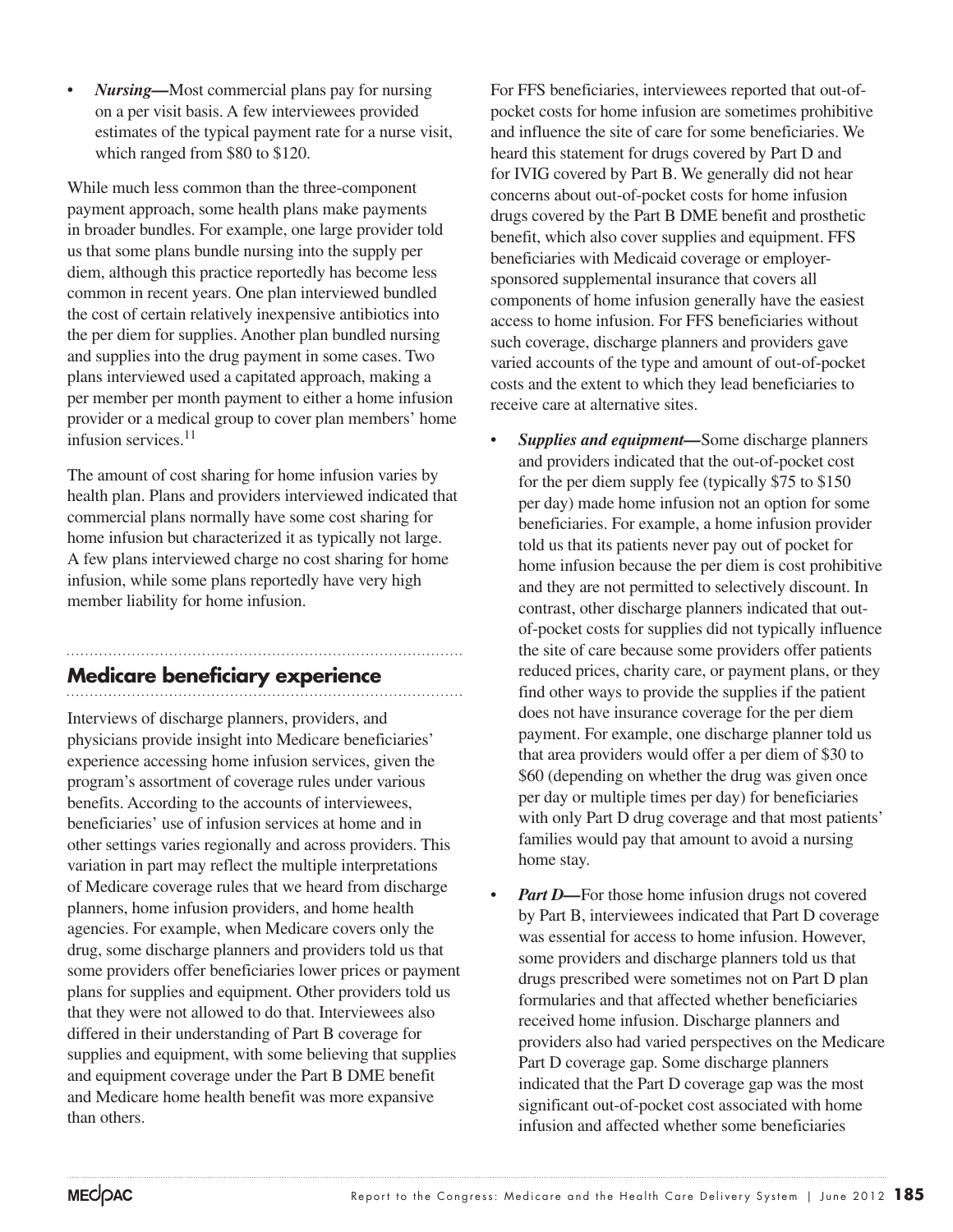received home infusion, while other discharge planners said they rarely encountered issues with the coverage gap.

• *Nursing*—Except for IVIG, out-of-pocket costs associated with nursing services were rarely mentioned as a barrier to access for home infusion. With regard to antibiotics, most discharge planners indicated that patients who have been hospitalized in almost all cases meet the homebound requirement and can receive coverage for nursing through the Medicare home health benefit.

According to discharge planners and infectious disease physicians, some beneficiaries who would be candidates for home infusion of antibiotics receive infusions in SNFs and outpatient clinics (e.g., HOPDs and physician offices) because of the out-of-pocket costs associated with home infusion. The proportion of these beneficiaries going to SNFs versus outpatient clinics varied substantially across interviewees. Some interviewees told us that beneficiaries mostly went to SNFs if they faced out-of-pocket costs for home infusion that they could not afford. Others said it was more mixed, with some of these patients going to outpatient clinics and some going to SNFs. Still others said that beneficiaries would be unlikely to go to a SNF solely because of the financial costs of home infusion and would mostly receive infusions in outpatient clinics if home infusion was not a financial option. Whether these patients received care in SNFs or in outpatient clinics seemed to be influenced by a variety of factors related to the local health care market and the patient's individual situation (e.g., travel time to outpatient clinics and hours of operation, infusion frequency, access to transportation and physical mobility, availability of SNF beds and willingness or unwillingness of SNF providers to admit patients needing infusions, complexity of the patient's other medical needs, and patient and family preferences for outpatient care versus SNF care). A few discharge planners told us that occasionally a patient would stay in the hospital longer for infusions if alternative sites were not options.

Access to home infusion services also varies across MA plans, according to interviewees. Some told us that MA plans in their area provide home infusion coverage very similar to commercial plans, while others told us that MA plans' coverage of home infusion was limited. A few interviewees noted that the Part D coverage gap can sometimes be a barrier to home infusion use by MA enrollees in plans that cover home infusion under Part D.

# **Potential for abuse of a Medicare home infusion benefit**

We were asked to consider issues surrounding potential abuse of possibly broader home infusion coverage under Medicare. This issue is of interest because home infusion is at the crossroads of several areas of the Medicare program that have been vulnerable to fraud and abuse: home health, DME, and infusion drugs. In general, Medicare has had less ability to monitor care provided in the home than in facility settings and it has been more difficult to create payment systems with incentives for appropriate utilization.

Interviews with private health plans indicate that in their experience, fraud and abuse has not been more prevalent in the area of home infusion than in any other type of service. A few plans mentioned that contracting with a single home infusion provider helped facilitate oversight. In addition, plans' utilization review activities—prior authorization and postpayment review—help deter and prevent abuse. One health plan described the need to look at home infusion utilization on a case-by-case basis to ensure it is appropriate and stated that in Medicare this kind of oversight would be complicated, as the separate entities administering the various benefits that included one or more home infusion components would need to coordinate their efforts. A physician interviewed thought that concerns about potential abuse if Medicare broadened coverage of home infusion were legitimate but that they could be addressed through utilization management, such as prior authorization. A few physicians mentioned utilization patterns that might be flags for possible abuse, such as IV antibiotics prescribed for conditions without supporting clinical evidence or antibiotic prescriptions exceeding six or eight weeks. While private payers have not found fraud to be a problem in the home infusion industry, a broad, unmanaged expansion of Medicare FFS coverage could lead to fraudulent actors entering the field.

One health plan interviewed reported encountering small issues with inappropriate billing for home infusion. According to the plan, some providers were double billing for drugs under the pharmacy benefit and the medical benefit, which the plan said was the result of a lack of understanding of the billing processes in some cases and purposeful in other cases. The plan put in edits to eliminate the issue. Some providers billed for more expensive prepackaged drugs when they actually furnished drugs made with ingredients from a bulk vial.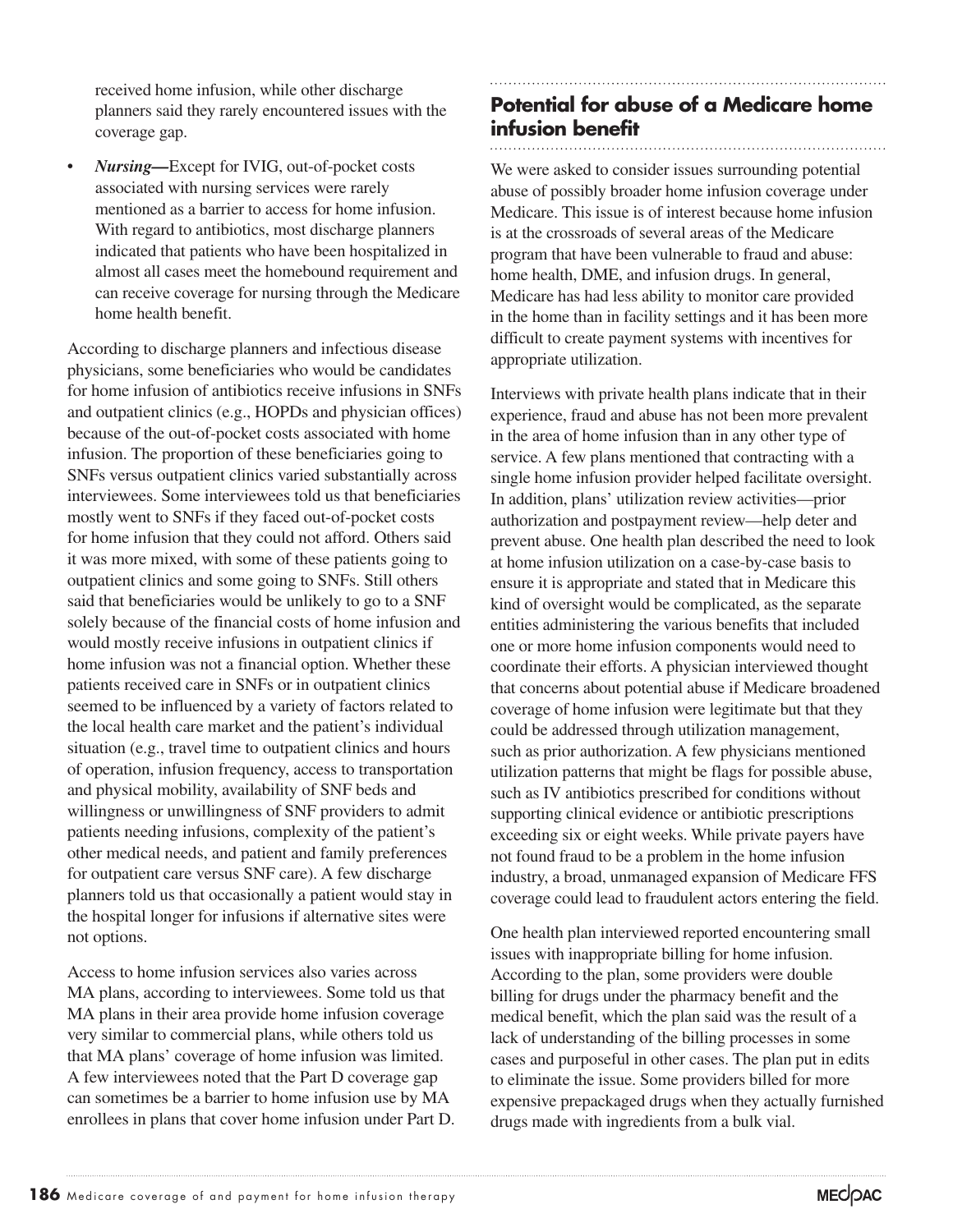Our analysis of Medicare claims data and Part D prescription drug data found instances of unusual billing patterns that may merit further investigation and illustrate some of the potential vulnerabilities in Medicare. We found Part D claims for IV drugs dispensed while beneficiaries were in a Part A SNF stay. Drugs provided in a Part A SNF stay are covered under the Part A payment or are billable in some cases to Part B, not Part D. Thus, these Part D claims may represent double billing and merit further examination. A separate analysis of the Part B claims data found roughly 50 percent more beneficiaries receiving Part B–covered external infusion pumps than Part B–covered home infusion drugs. Part B covers pumps only to be used in conjunction with Part B–covered home infusion drugs, thus raising questions about the appropriateness of coverage for the pumps and warranting further scrutiny.

# **Assessment of cost data**

The Congress requested that the Commission assess sources of data on the costs of home infusion therapy that might be used to construct payment mechanisms in the Medicare program. Data on the cost associated with providing home infusion services are limited. A study sponsored by the National Home Infusion Association that estimated the per diem costs of home infusion has methodologic limitations that reduce its utility for rate setting. Data on Medicare payment rates for similar services, such as home health and DME, might be a source of benchmarks. For example, the Medicare home health benefit has a payment rate for individual nurse visits (when four or fewer visits are provided in a home health episode). The DME fee schedule has payment rates for infusion pump rental and supplies, although the DME fee schedule is generally perceived to be above the costs of an efficient provider. Another avenue for obtaining cost information might be competitive bidding, as discussed later in this chapter. Also, the feasibility of obtaining data on providers' acquisition costs or manufacturers' sales prices for equipment and supplies could be explored.

The National Home Infusion Association sponsored a study conducted by Abt Associates to estimate the per diem costs associated with home infusion services (National Home Infusion Association 2006). The per diem was defined to include supplies, equipment and "all other services (e.g., referral processing, intake qualification and documentation setup, care coordination, verifying

physician order set, sterile compounding, packaging, delivery, patient education, clinical monitoring, insurance administration, etc.)" For the study, Abt obtained survey data from seven home infusion providers, five national companies, and two others. The home infusion providers submitted information on their aggregate per diem cost (combined for all types of patients, drugs, and frequencies of administration), share of patients by S-code (i.e., by drug and frequency of administration), supply costs by S-code, equipment costs by type of equipment, average salary and benefits by type of employee, and average delivery charges. Abt used this survey information, along with assumptions about the amount and type of labor and type of equipment involved with each S-code, to estimate per diem costs at the S-code level. The study reports average per diem costs by S-code based on its estimate of four components of cost: labor, supplies, equipment, and delivery. Costs for the four components are not reported separately. For antibiotics, the study reported an average per diem cost in 2004 ranging from \$70 to \$102, depending on the frequency of administration. For immunotherapy like IVIG, the study reported a cost per administration of \$554 in 2004, not including the cost of the drug and nurse visits.

Some aspects of the study limit its utility as a source of cost data for rate setting. The study estimates per diem costs using mostly aggregate cost data extrapolated to the S-code level based on assumptions about the amount of labor and type of equipment involved in each S-code. Ideally, cost information for rate setting would be more granular, such as actual data on the cost or amount of labor and type of equipment involved in each S-code. The per diem cost definition used in the study overlaps with some services covered through Medicare Part D (Table 6-2, p. 188). To avoid duplicate payment, any cost data that might be used to price expanded home infusion coverage should reflect only the expanded services to be covered, not services that are covered under another Medicare payment system. Some of the cost estimates in the study are at levels that raise questions about whether they are accurate and reflect efficient provision of care. For example, the study estimates a cost of \$554 per IVIG administration in 2004, not including the cost of the drug and nurse visits. Beyond the delivery and equipment pickup costs (estimated at \$38 each), the study does not break out the roughly \$500 in remaining costs. It is unclear to us what would explain costs at this level. Finally, the study is based on data from seven home infusion companies—ideally, cost information would come from a broader set of providers.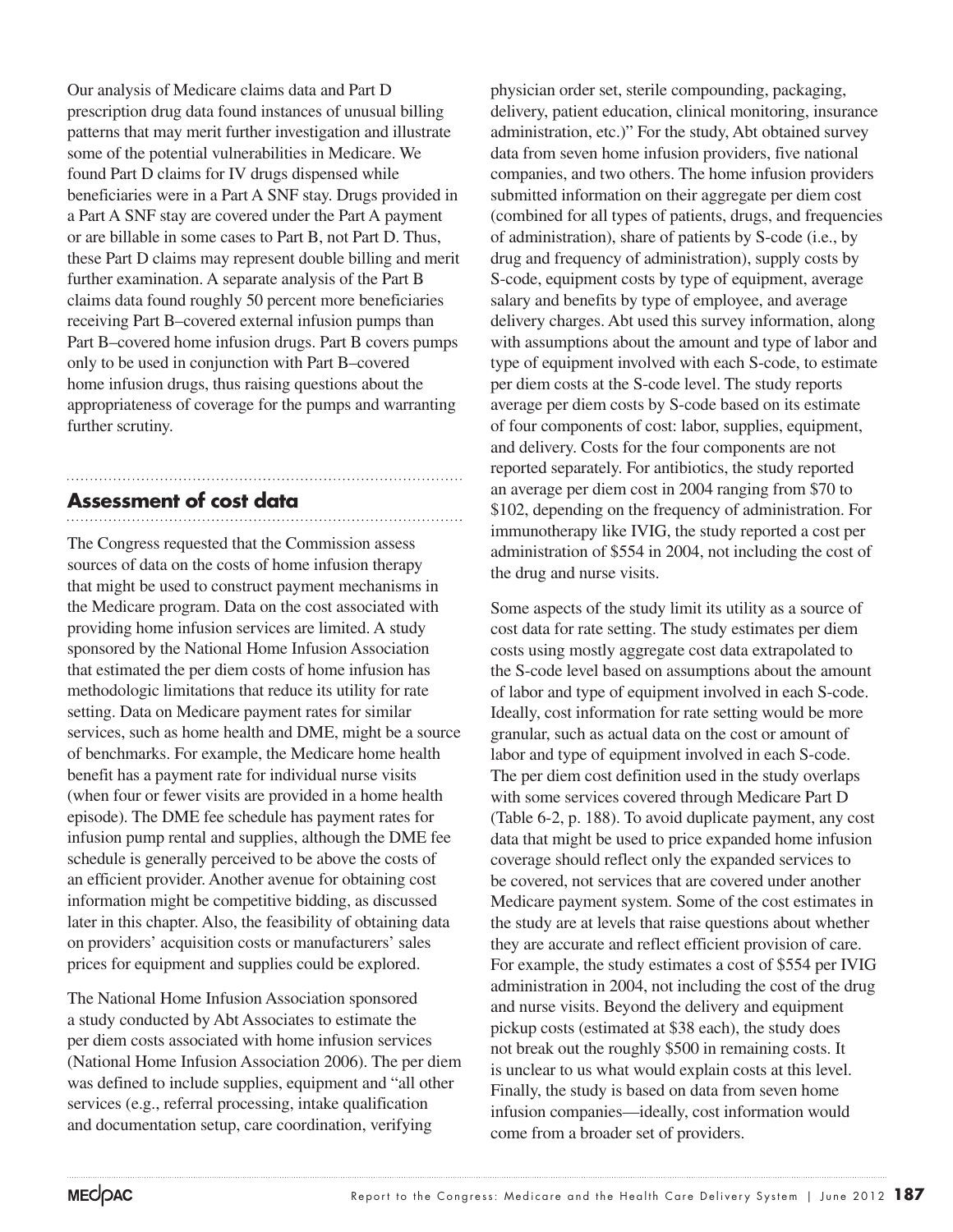

# **6–2 Overlap between Part D dispensing fee and home infusion per diem**

### **Part D dispensing fee (42 CFR 423.10) NHIA definition of per diem**

Dispensing fees mean costs that (1) are incurred at the point of sale and pay for costs of a covered Part D drug each time a covered Part D drug is dispensed; (2) include only pharmacy costs associated with ensuring that possession of the appropriate covered Part D drug is transferred to a Part D enrollee. Pharmacy costs include, but are not limited to, any reasonable costs associated with a pharmacy's time in checking the computer for information about an individual's coverage, performing quality assurance activities consistent with 42 CFR 423.153(c)(2), measurement or mixing of the covered Part D drug, filling the container, physically providing the completed prescription to the Part D enrollee, delivery, special packaging, and overhead associated with maintaining the facility and equipment necessary to operate the pharmacy.

All other services (not including drugs and direct infusion nursing services)(e.g., referral processing, intake qualification and documentation setup, care coordination, verifying physician order set, sterile compounding, packaging, delivery, patient education, clinical monitoring, insurance administration), supplies, and equipment provided in conjunction with home infusion therapy.

Note: CFR (Code of Federal Regulations), NHIA (National Home Infusion Association).

Source: Code of Federal Regulations and National Home Infusion Association.

# **Cost implications of expanded home infusion coverage in Medicare**

To examine the possibility that broader home infusion coverage under Medicare could save money by shortening or avoiding hospital or SNF stays, we conducted interviews with health plans, reviewed the relevant literature, developed a conceptual framework of the possible effects expanded home infusion coverage could have on Medicare expenditures, and constructed scenarios in which broader Medicare home infusion coverage may yield savings or additional expenditures compared with infusion in other settings.

# **Interviews**

Health plans interviewed generally viewed home infusion as being cost-effective. Plans' perceptions of costeffectiveness were based on their sense of the relative payment rates; most plans had not conducted quantitative analyses to examine the comparative cost of infusions in the different settings. Compared with inpatient hospital and SNF settings, almost all plans indicated that home infusion was less expensive. One plan, which generally covers home infusion nurse visits only for homebound individuals (but makes medical exceptions), indicated that it is still evaluating whether home infusion is cost-effective compared with a SNF. Several plans also indicated that the

overall amount they paid for infusions in the home was less than the amount paid to HOPDs for infusions. A few also indicated that home infusion was less expensive than infusion in physician offices.

Some plans said they took cost-effectiveness into account when deciding whether to grant prior authorization. For example, some plans have a set number of nurse visits that they would expect for a particular drug regimen. If a home infusion provider requests more visits than the standard, the health plan may take into account the cost of the additional visits relative to the cost of receiving care in an alternative setting in deciding whether to approve the visits.

Caution must be exercised in extrapolating information on cost-effectiveness for private plans to Medicare. Medicare and private payers may have different payment structures or different relative payment levels across settings. For example, many private payers save money from shortened hospital stays because they pay hospitals on a per diem basis. Medicare makes a diagnosis related group (DRG) payment—that is, a fixed prospective payment—for a hospital stay and thus would not generally save as a result of a reduced hospital length of stay. Similarly, some plans interviewed indicated that their drug payment rates to HOPDs and physician offices were high relative to home infusion rates. In contrast, Commission analyses suggest that the rates paid for drugs by Part D plans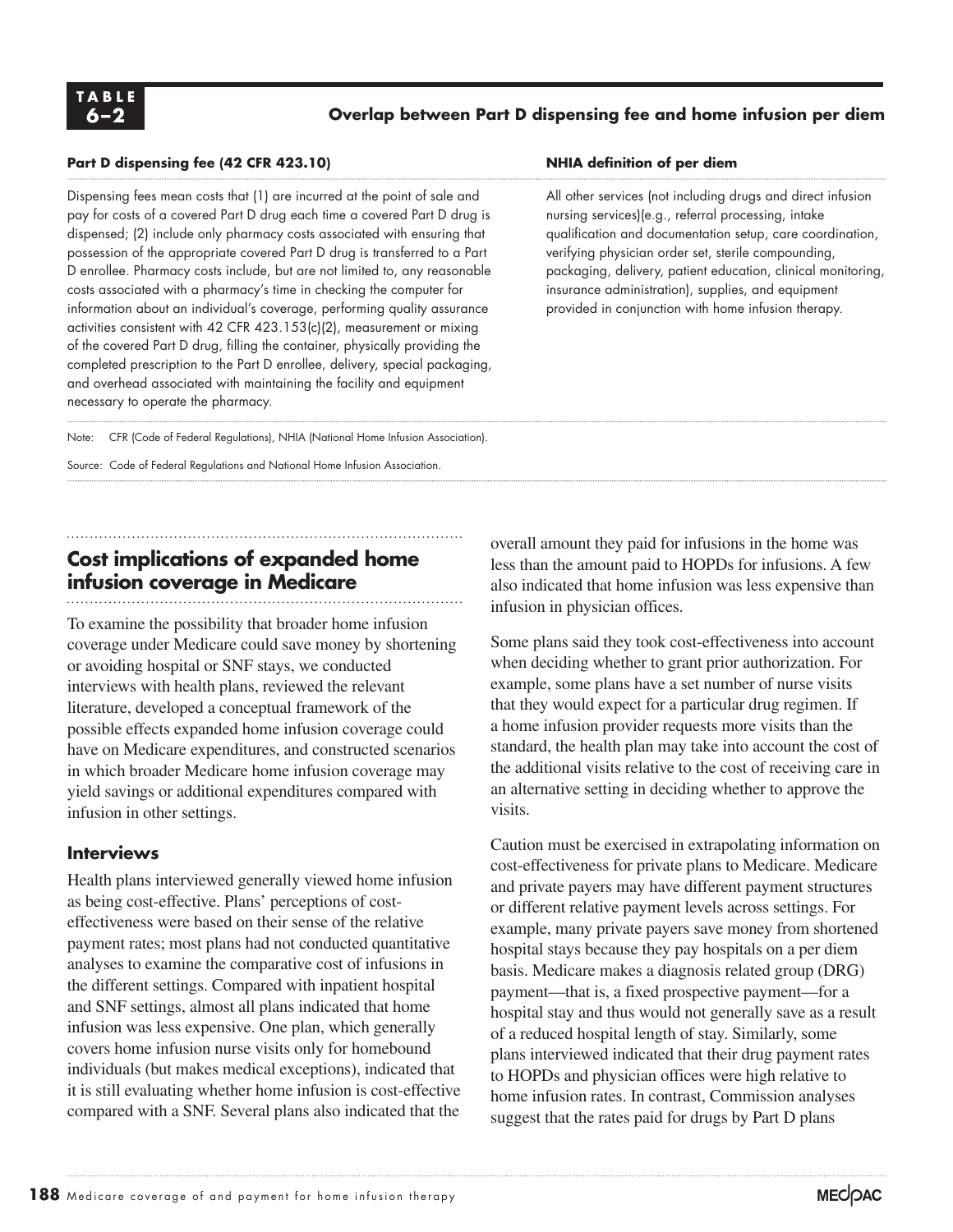(which cover IV drugs in the home not covered under Part B) are generally higher than the rates paid by Medicare to physicians (ASP plus 6 percent) and by extension HOPDs (ASP plus 4 percent in 2012) (Medicare Payment Advisory Commission 2007).12

# **Literature on cost implications of home infusion**

Though there is some literature on the costs of home infusion, most studies are old and do not estimate the costs of a home infusion program under Medicare's FFS payment systems. The key finding is that a day of home infusion therapy is less expensive on a per diem basis than a day of hospital or SNF care (Dalovisio et al. 2000, Nguyen 2010, Paladino and Poretz 2010, Poretz 1995, Tice 2000). One study pointed out that Medicare could end up making a "double payment" for patients discharged from the hospital with home infusion therapy (Medicare would pay the original DRG in addition to payments under a home infusion benefit) and suggested that Medicare would want to "reduce the possibility" of double payments if implementing a home infusion benefit (Poretz 1991).

Another study, conducted by infectious disease physicians, attempted to model the effect of a hypothetical new home infusion benefit on Medicare spending (Tice et al. 1998). The model assumed an unexpected increase in costs, or a "woodwork effect," resulting in increased use of the Medicare home infusion therapy benefit due to changes in prescribing behavior. The model also assumed a decrease in hospital admissions, expecting that some patients would be prescribed home infusion therapy in an outpatient setting rather than being admitted to a hospital. According to the study, the new benefit yielded Medicare savings, which were produced largely by eliminating hospital stays. The paper states, "if hospital admissions cannot be decreased to the level forecast in the model, Medicare savings will be significantly diminished." The model also includes a sensitivity analysis that shows—depending on assumptions about the extent of the woodwork effect, the per diem rate paid by Medicare, the number of avoided hospitalizations, and the hospital length of stay—a home infusion therapy benefit may lead to savings or increased costs for the Medicare program. This study predates changes in the Medicare payment system, such as the outpatient prospective payment system (PPS), the home health PPS, Medicare Part D, and Medicare's change in payment for Part B drugs from AWP to ASP, which lowered Part B drug spending substantially. Additionally, the study does not consider that costs would be shifted to

Medicare from other payers who currently pay for home infusion, such as Medicaid and employer supplemental insurance plans.

# **Conceptual framework**

Whether expanded Medicare coverage for home infusion would save money or cost additional money depends on several factors related to drug type and setting shift, potential changes in prescribing patterns, and a potential crowd out of spending by other payers. To examine these factors, we developed a conceptual framework unifying a discussion of potential effects under three key questions.

# **1. To what extent would expanded home infusion coverage shift infusion services from non-home settings (e.g., hospitals, SNFs, HOPDs, physician offices) to the home and would such shifts increase or decrease Medicare expenditures?**

The idea that home infusion coverage may generate cost savings is based on the premise that home infusion would substitute for care in more costly settings. Whether that is the case depends on whether patients shift from alternative sites to the home for infusion services and how Medicare payment rates for infusions in those alternative sites compare with payment rates that Medicare would establish for home infusion services.

If Medicare home infusion coverage were expanded, it is likely that some beneficiaries would shift from alternative settings to the home for infusions but we do not have data to determine how large a group of beneficiaries would make such a shift. Data are limited in two ways. First, the availability of data on the number of beneficiaries currently receiving infusions of a specific drug varies by setting. In settings where drugs are separately paid (physician offices and for drugs with a cost greater than \$75 per day in the HOPD), claims data are a good source of information on how many beneficiaries receive infusions of a particular drug in that setting. In settings where drugs are not separately payable, data are much more limited. For example, SNFs report administering an infusion drug through the Minimum Data Set but do not indicate the type of drug infused. Second, we would not expect all patients receiving infusions in a non-home setting to be candidates for home infusion and we do not have data to distinguish which beneficiaries would be capable of receiving infusions in the home.

Depending on the relative payment rates for infusions in the various settings, shifting beneficiaries from an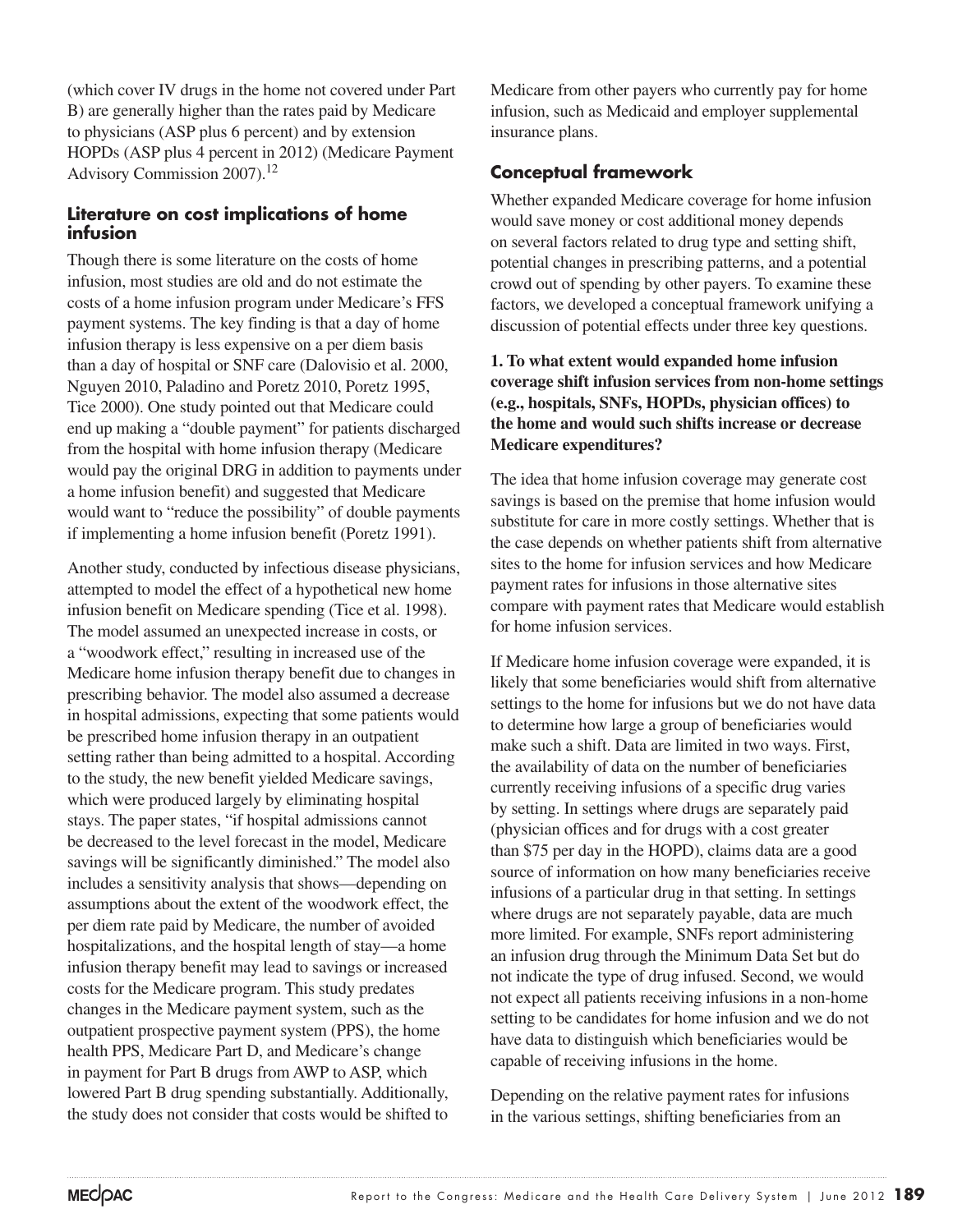alternative setting to the home might increase or decrease Medicare expenditures for these beneficiaries. Table 6-3 shows the payment rates across non-home settings for drugs and drug administration in 2012. Settings vary in terms of whether drugs are paid separately or are included in the payment for another service. Whether a shift in site of care leads to an increase or decrease in expenditures depends on the effect on combined expenditures for the drug itself, any supplies and equipment, and administration services. The change in expenditures will depend on the payment rates Medicare establishes for home infusion services, the level at which cost sharing is set, and how that compares with payment rates and cost sharing in other settings. This calculus will also depend in part on the unit cost of the drug, the dosage, how frequently the drug is administered, and the length of time for each infusion. Consequently, cost implications may differ by drug and in some cases by drug and diagnosis (if dosage and administration frequency vary by diagnosis).

*Possible savings from reduced SNF admissions for antibiotics—*To the extent that some beneficiaries are candidates for home infusion but are admitted to SNFs for infusion services, opportunities likely exist to achieve savings on the costs of care for these beneficiaries by providing infusions in the home. Antibiotics seem to have the most potential for possible savings from reduced SNF admissions. A SNF stay must be preceded by a three-day hospital stay to be covered by Medicare. Consequently, SNFs are likely to be a potential site of care only for patients with acute illnesses needing time-limited infusion therapy, such as IV antibiotics for infections. For patients receiving IV drugs periodically for a chronic condition (e.g., IVIG or alpha-1 proteinase inhibitor), SNFs are unlikely to be a site of care for infusions and thus would not present an opportunity to shift care from nursing facilities to the home for these types of drugs. Medicare pays more than \$200 per day for care in SNFs for patients receiving infusions (\$223 to \$451 per day).<sup>13</sup> Whether shifting a patient from a SNF to the home saves money on care for these beneficiaries depends on the cost of the drug (since drugs are separately payable in the home but are incorporated in the SNF prospective payment); Medicare payment rates for home infusion nursing, supplies, and equipment; and frequency of home nurse visits.

*Significant savings from reduced length of hospital stay or reduced admissions are unlikely—*Expanded coverage of home infusion may reduce hospital length of stay for some beneficiaries, but it is unlikely to yield significant reductions in Medicare spending for most of these beneficiaries and it could lead to additional spending for some of them. Because Medicare makes a DRG payment for a hospital stay, Medicare payments to hospitals are unaffected by a shorter length of stay except in certain circumstances.<sup>14</sup> Under the inpatient PPS post-acute care transfer policy, Medicare payment to a hospital is prorated on a per diem basis for certain DRGs when the length of stay is more than one day below the national average (geometric mean) length of stay for the DRG and the patient is transferred to a post-acute care site (e.g., SNF, home health care).<sup>15,16</sup> For some hospitalized patients who need IV antibiotics, broader home infusion coverage might lead to shorter lengths of stay, but Medicare inpatient hospital spending would be reduced only to the extent that these beneficiaries are in DRGs covered by the post-acute care transfer policy and their use of home infusion shortens their length of stay to more than one day below the average length of stay for the DRG. However, length of stay may not fall enough to trigger reduced DRG payments, especially if patients who need a course of IV antibiotics tend to have medical issues of higher acuity than the typical patient within the DRG. For beneficiaries whose length of stay is reduced but not to this point or who are in DRGs not covered by the transfer policy, hospital payments would not change, while Medicare home infusion expenditures would increase. Shorter hospital stays could result in lower Medicare expenditures for physician services, as patients typically see a physician each day in the hospital. In some cases, the lower physician costs might offset the additional expenditures on home infusion; in other cases, Medicare expenditures would increase.

Some stakeholders have suggested that expanded home infusion coverage would reduce hospital admissions because some patients could be referred directly to home infusion rather than admitted to the hospital for infusions. While we do not have data on which to assess this potential, physicians and hospital discharge planners we interviewed told us that patients admitted to the hospital who receive IV antibiotics typically have serious medical issues that require a hospital level of care. Thus, we would not generally expect home infusion to substitute for hospital admissions. While some home infusion providers indicate that some privately insured patients who need IV antibiotics are directly admitted to home infusion without a hospital stay, we do not believe that necessarily implies that hospital stays would be averted if Medicare expanded home infusion coverage. It is not clear that patients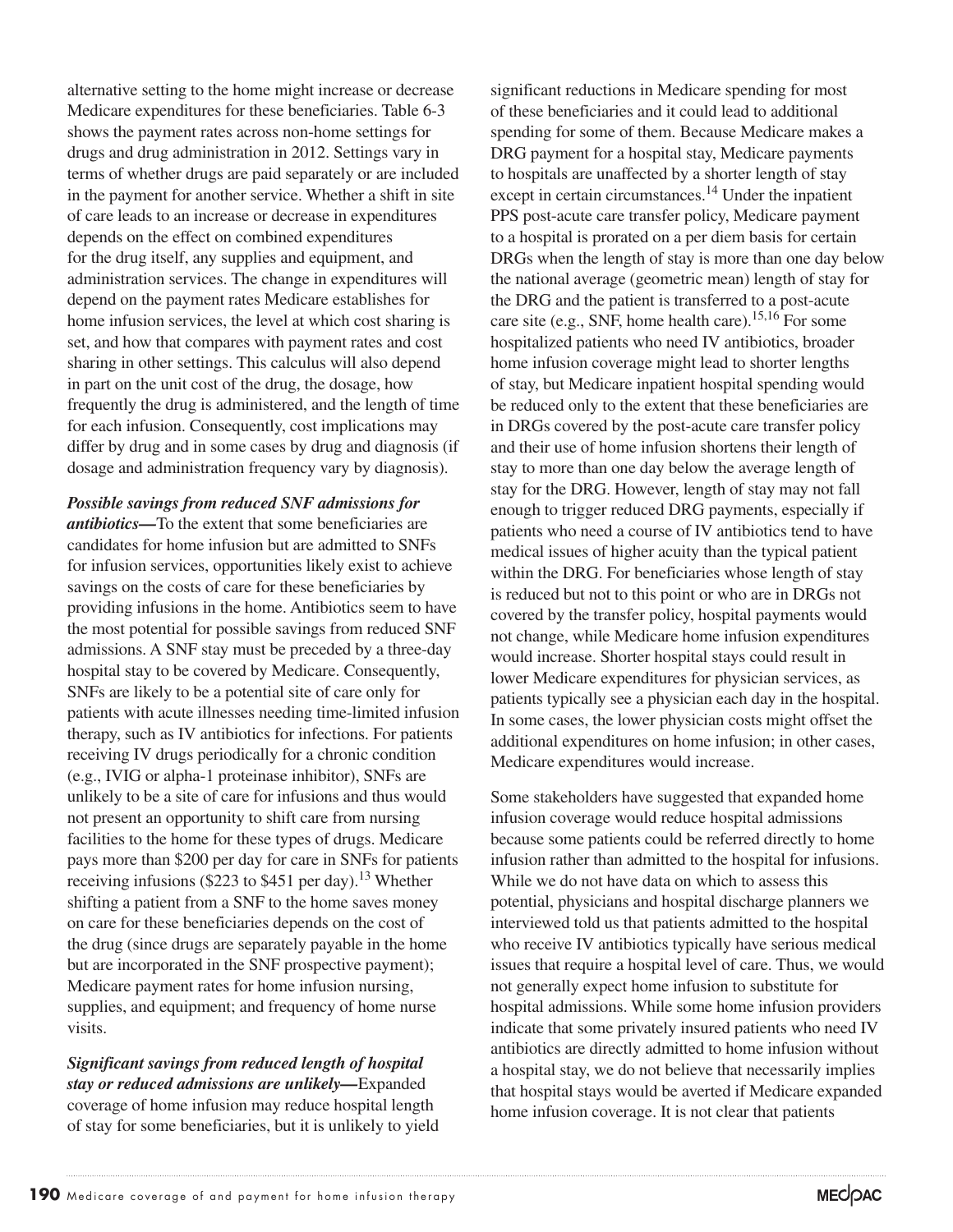**TA B L E**

# **6–3 Medicare payment rates for intravenous drug infusions across settings, 2012**

|                           | <b>Inpatient</b><br>hospital                                                                                                                                                                                  | <b>SNF</b>                                                                                                                                                                                                                                                         | <b>HOPD</b>                                                                                           | Physician<br>office                                      | <b>Home health care</b>                                                                                                                                                                                                                                                                                                                                        |
|---------------------------|---------------------------------------------------------------------------------------------------------------------------------------------------------------------------------------------------------------|--------------------------------------------------------------------------------------------------------------------------------------------------------------------------------------------------------------------------------------------------------------------|-------------------------------------------------------------------------------------------------------|----------------------------------------------------------|----------------------------------------------------------------------------------------------------------------------------------------------------------------------------------------------------------------------------------------------------------------------------------------------------------------------------------------------------------------|
| Drug                      | Packaged in DRG<br>payment to hospital                                                                                                                                                                        | Packaged in SNF<br>PPS payment*                                                                                                                                                                                                                                    | $ASP + 4\% * * for$<br>drugs with a cost<br>per day greater<br>than \$75                              | $ASP + 6%$                                               | Paid separately to pharmacy:<br>95% AWP if DME covered<br>drug                                                                                                                                                                                                                                                                                                 |
|                           |                                                                                                                                                                                                               |                                                                                                                                                                                                                                                                    | Packaged in the<br>drug administration<br>payment for drugs<br>with a cost per day<br>of \$75 or less |                                                          | $ASP + 6\%$ if IVIG for PID<br>Part D negotiated rate for other<br>drugs                                                                                                                                                                                                                                                                                       |
| Supplies and<br>equipment | Packaged in DRG<br>payment to hospital                                                                                                                                                                        | Packaged in SNF<br>PPS payment                                                                                                                                                                                                                                     | Packaged in<br>payment for<br>administration                                                          | Packaged in<br>payment for<br>administration             | Limited supply coverage for<br>gravity infusions under home<br>health benefit                                                                                                                                                                                                                                                                                  |
| Drug<br>administration    | Packaged in DRG<br>payment to hospital<br>Payment amount<br>varies depending<br>on patient diagnosis<br>and is not affected<br>by the provision of<br>infusion drugs or<br>in most cases by<br>length of stay | Packaged in SNF<br>PPS payment<br>Per diem rate for<br>relevant RUG groups:<br>$$223.19$ or<br>\$261.74 per day<br>(patient needing IV<br>medication)<br>\$281.02 per day<br>(patient with foot<br>ulcers)<br>\$470.55 per day<br>(patient requiring<br>isolation) | \$126.64 first hour<br>\$34.81 each<br>additional hour                                                | \$72.50 first<br>hour<br>\$21.44 each<br>additional hour | Packaged in home health PPS<br>payment<br>\$2,808 for 60-day episode on<br>average if 5+ visits<br>\$112.88 per nurse visit<br>if 4 or fewer visits                                                                                                                                                                                                            |
| Cost sharing              | Inpatient hospital<br>deductible of<br>\$1,156                                                                                                                                                                | None for days 1-20<br>and \$144.50 per<br>day for days 21-100                                                                                                                                                                                                      | 20%                                                                                                   | 20%                                                      | None for home health<br>Part D beneficiary cost sharing<br>is actuarially equivalent to 25%<br>but varies based on formulary<br>tier; where the patient is<br>relative to the deductible,<br>standard benefit, coverage<br>gap, and catastrophic limit;<br>and whether the patient<br>receives the low-income subsidy<br>20% for DME drugs and IVIG<br>for PID |

Note: SNF (skilled nursing facility), HOPD (hospital outpatient department), DRG (diagnosis related group), SNF PPS (skilled nursing facility prospective payment system), ASP (average sales price), DME (durable medical equipment), AWP (average wholesale price), IVIG (intravenous immune globulin), PID (primary immune deficiency), RUG (resource utilization group), IV (intravenous).

\*While most drugs are packaged in the SNF PPS payment, certain chemotherapy drugs are paid separately.

\*\*In the hospital outpatient prospective payment system, new drugs receive transitional pass-through status for two to three years during which time they are paid the average sales price plus 6 percent.

Source: MedPAC analysis of Medicare payment rates and cost sharing.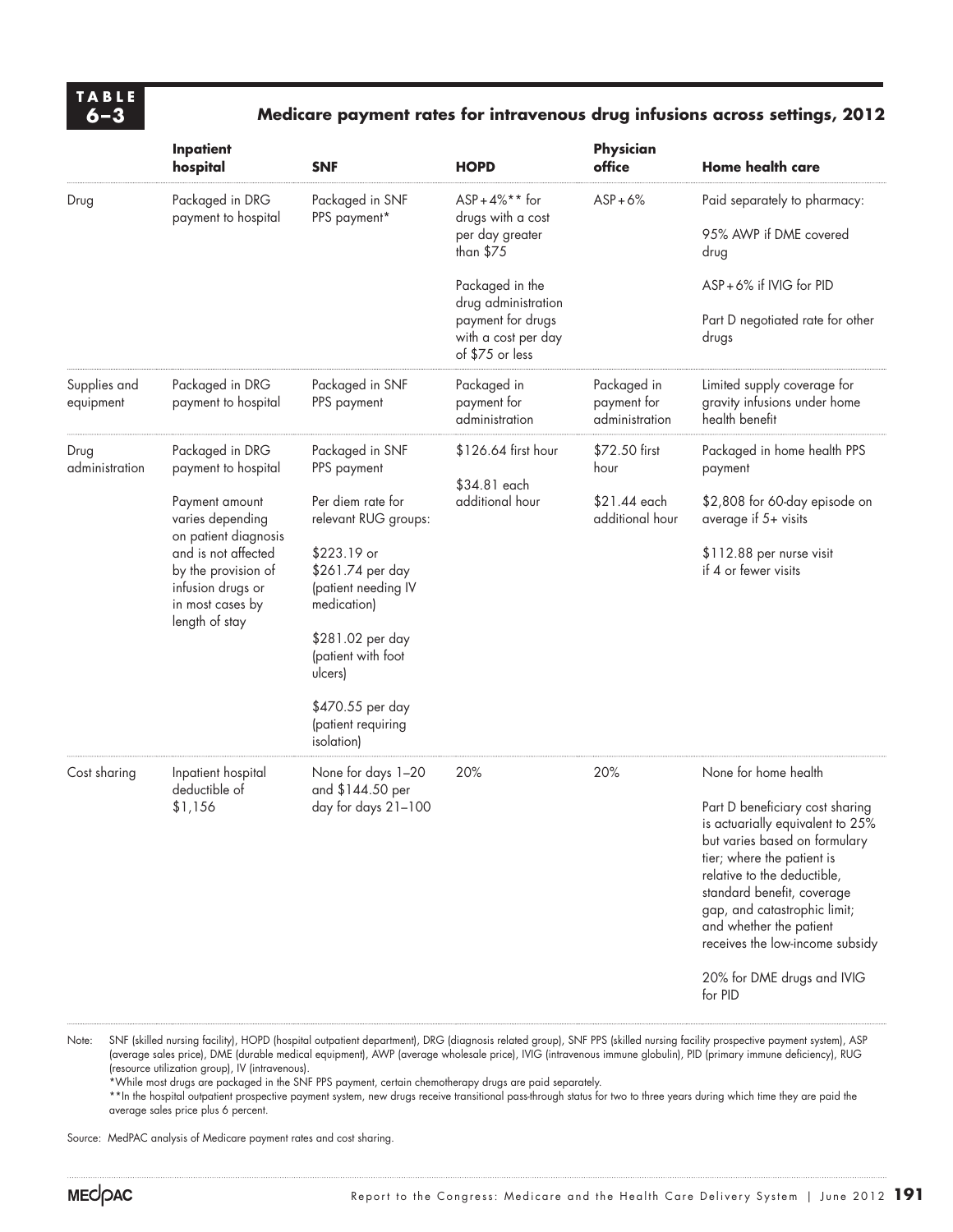directly admitted to home infusion would have received care in a hospital rather than in an ambulatory setting absent coverage for home infusion. For example, one physician we interviewed indicated that patients directly admitted to home infusion tend to have less complex conditions, which may suggest they would otherwise be candidates for care in an ambulatory setting. With respect to immune-compromised patients, whether home infusion has the potential to reduce hospital admissions by reducing exposure to germs present in facilities is unknown. The literature has not compared infection rates among patients receiving infusions in the home versus other settings.

*Shifting infusions from ambulatory clinics to the home may increase or decrease expenditures depending on relative payment rates—*Whether home infusion would result in savings for patients currently receiving infusions in HOPDs and physician offices would depend on the payment rates that were established for home infusion supplies, equipment, and nursing. How would the rates compare with the drug administration payment rates in other ambulatory settings, and how much of a differential in drug payment rates exists across settings? Drug payment rates are slightly lower in HOPDs than in physician offices (ASP plus 4 percent in 2012 for HOPDs vs. ASP plus 6 percent for physician offices). Commission work at the beginning of the ASP system suggests that Part D drug payment rates are generally higher than ASP plus 6 percent, which would make drugs covered by Part D in the home higher cost than in the other settings (Medicare Payment Advisory Commission 2007). Differences in drug payment rates across Part B and Part D could influence whether overall Medicare saves or incurs additional costs from expanded coverage for home infusion, particularly for high-cost biologics for which modest percentage differences in payment rates can have a substantial impact in dollar terms. Drug administration payment rates are lower in physician offices than in HOPDs; however, these payment rates are not entirely comparable. The drug administration payment rate in HOPDs includes payment for low-cost drugs (with a cost of \$75 dollars per day or less) while such drugs receive a separate payment over and above the drug administration payment when administered in physician offices. Payment rates and cost-sharing amounts for home infusion services would have to be established and how those rates compare with payment rates in other settings would in large part determine whether home infusion generated savings or costs. It would also depend on the frequency of nurse visits. If a visiting nurse is needed periodically, a

possibility for savings may exist depending on the other factors discussed. In contrast, if a nurse is required for each drug administration in the home, shifting infusions from ambulatory settings to the home is likely to increase Medicare expenditures.

# **2. To what extent would broader coverage of home infusion services result in beneficiaries receiving IV medications in situations where they previously did not?**

Often referred to as the woodwork effect, expanded coverage of home infusion may result in more beneficiaries receiving IV medications in situations where they previously received oral medications or other therapies. We do not anticipate this increase being driven by patient demand because IV drugs are not something that we generally expect patients to seek out.17 Also, prescribing an IV medication has inherent risks (e.g., bloodstream infections) and we do not expect physicians to take these prescribing decisions lightly. Nevertheless, to the extent that several different drugs are available for a specific condition, some IV and some oral (or other forms), and these drugs are perceived to have different clinical advantages, expanded coverage of home infusion would likely lead to more beneficiaries receiving IV medications. In general, more beneficiaries using IV medications would be expected to increase Medicare expenditures (except when an inexpensive IV drug substitutes for an expensive oral drug or other type of drug). The extent of the woodwork effect would likely vary by drug. Drugs with a narrow indication and precise diagnostic criteria (e.g., IVIG for PID) would be less subject to a woodwork effect than drugs with broad uses or less precise diagnostic criteria (e.g., antibiotics, as discussed later in this chapter). Also, to the extent that fraud occurs, it could be another factor contributing to increased use of IV drugs.

# **3. To what extent are beneficiaries currently receiving infusions in the home funded by other payers for which Medicare would assume responsibility under expanded coverage?**

More than 100,000 Medicare beneficiaries receive home infusion drugs paid by Part D as of 2009. For these beneficiaries, expanding Medicare coverage for home infusion would represent additional costs, not savings, to the federal government through a crowd-out effect. Medicare would be assuming responsibility for services (e.g., supplies, equipment, and nursing) that otherwise would have been paid by other payers or by beneficiaries.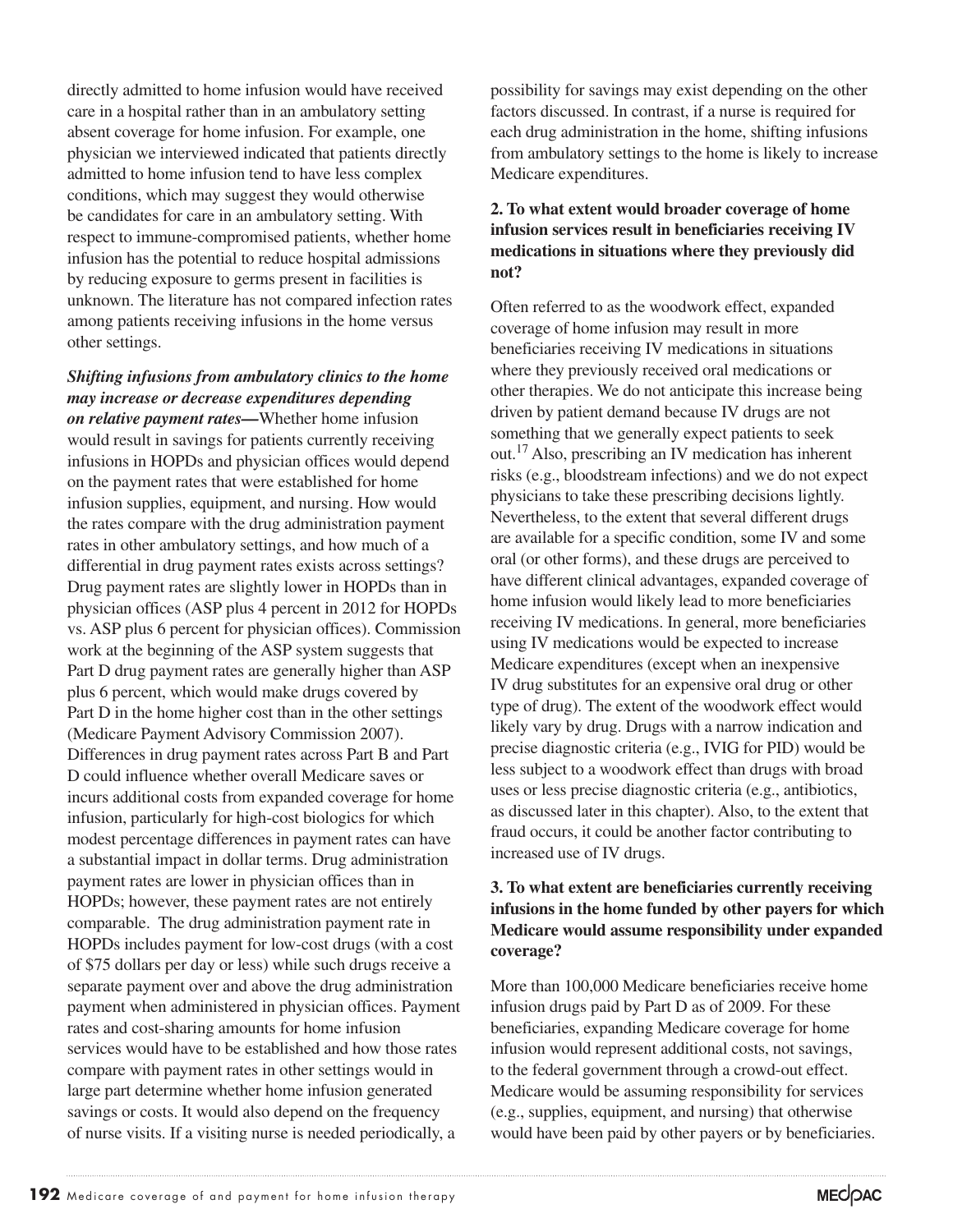For dual-eligible beneficiaries, the amount of expenditures shifted to the federal government would be lessened by the fact that the federal government pays more than half of Medicaid expenditures.

For expanded home infusion coverage to realize savings for Medicare, any shifts in site of service would need to result in savings that exceed additional costs associated with crowd-out and woodwork effects.

# **Illustrative scenarios**

The cost implications for Medicare of expanded home infusion vary by drug. As a result, a targeted expansion of home infusion coverage focusing on a subset of drugs would have more likelihood of savings than a broad expansion for all drugs. Factors that increase the possibility of savings are:

- if home infusion substitutes for SNF admissions:
- if home infusion substitutes for infusions in HOPDs or physician offices, nurse visits are needed periodically but not for each administration, and drugs are inexpensive or drug payment rate differences between Medicare Part B and Part D are small; and
- if some beneficiaries currently receive the Medicare home health benefit only because they need assistance with home infusion, then nursing might be provided less expensively through separately paid nurse visits for home infusion.

To explore the implications of broader coverage for home infusion, we developed illustrative scenarios of how the cost of infusions might vary across sectors for hypothetical patients for two products: antibiotics covered by Part D and IVIG covered by Part B for patients with PID. We chose these products (and diagnoses in the case of IVIG) because we believe they may offer a possibility, although not a certainty, of savings that would merit further exploration.

To create these scenarios, we made assumptions about how much Medicare would pay for supplies, equipment, and nursing if coverage for home infusion were expanded. The assumptions are meant to illustrate possible financial effects only and do not reflect an appropriate price or the best way to structure payments. For supplies and equipment, we assume that Medicare would pay a per diem amount for each day of an infusion, similar to the most common approach in the private sector. For potential payment rates, we assume three hypothetical per diem rates—\$30, \$60, and \$75—to

illustrate how different payment levels affect overall expenditures. The \$75 per diem is based on the lower end of the range that was typical for private payers we interviewed. The \$60 per diem is based on the current DME fee schedule rates for infusion pump rental and supplies. This amount may be an inflated benchmark, as DME fees generally are thought to be higher than the costs incurred by an efficient provider. The \$30 per diem is based on our interviews with discharge planners about the per diem rates offered by home infusion providers to their patients and reflects the low end of the range of those interviewed.

For simplicity, we assume Medicare would pay for each nurse visit on a FFS basis similar to the most common approach in the private sector. We assume a payment rate of \$113 per visit, based on the rate Medicare pays for individual nurse visits under the Medicare home health benefit when four or fewer visits are provided. While our example is based on a per visit payment methodology for nursing, this approach would create financial incentives for providers to furnish many visits and our example is not intended to imply that payment for nursing would be best structured in this way. To blunt these incentives, one approach that could be considered is to pay a per diem for nurse visits regardless of the number of visits provided. An alternative way to interpret our illustrative examples is that they indicate the amount Medicare would pay if nurse visits were paid on a per diem basis with the per diem rate set based on an assumption of an average number of visits per week. For example, the illustrative example for vancomycin could be interpreted as estimating Medicare payment if nurse visits were paid on a FFS basis and two visits per week were provided or if Medicare paid a per diem amount for nursing with the per diem rate established assuming an average of two visits per week. For patients who are homebound and need nursing care for needs beyond infusions (e.g., wound care), we assume all nursing is provided through the Medicare home health benefit at an average rate of  $$2,808$  per 60-day episode.<sup>18</sup>

# **Scenarios for antibiotics**

Opportunities for savings might exist if Medicare expanded home infusion coverage to IV antibiotics for some beneficiaries. However, whether those savings would be large enough to offset the additional costs that expanded coverage would yield for other beneficiaries is unclear. We compared IV antibiotic infusion in the home with infusion in other settings: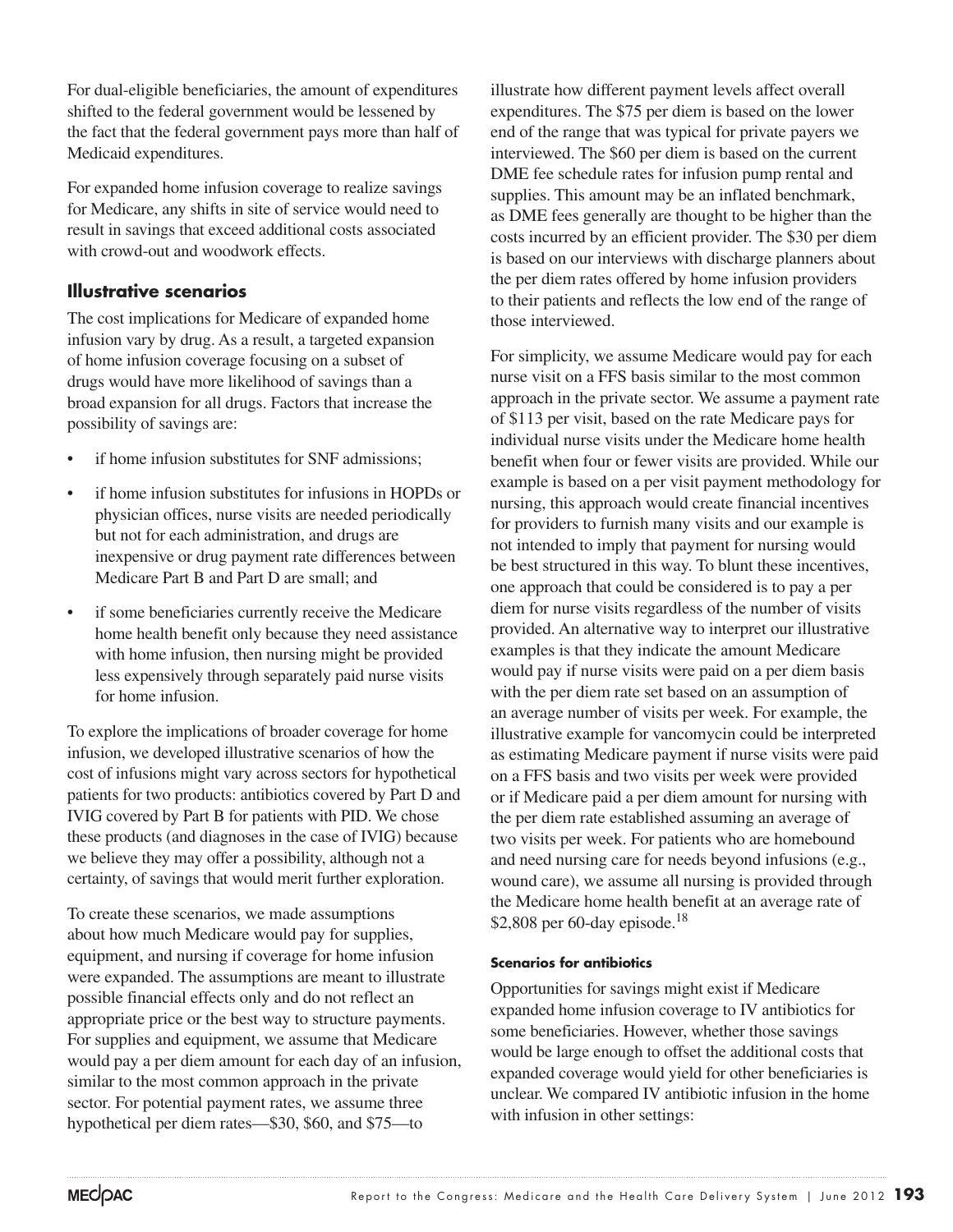- *SNFs*—For patients who need low-cost IV antibiotics like vancomycin, home infusion is likely to be substantially less expensive for Medicare than care in a SNF.19 How much could be saved from avoided SNF care depends on how many patients are admitted to SNFs who are candidates for infusions at home. Data are not available on this subject.
- *HOPDs***—**Providing antibiotic infusions at home instead of in an HOPD may yield savings or additional costs depending on several factors. Home infusion is likely to increase Medicare expenditures compared with an HOPD if a nurse is required to be present at each administration. Alternatively, home infusion may cost less than infusions in an HOPD if nurse visits are needed periodically and those nurse visits are paid separately rather than through the home health benefit.
- *Home health care*—Some savings on home health expenditures may be possible for beneficiaries who currently receive infusion nursing through home health care if expanded home infusion coverage meant that nurse visits for infusions were paid for separately and beneficiaries avoided a home health episode. For beneficiaries who receive home health care for more than just infusion services, expanded home infusion coverage would likely increase Medicare costs because Medicare would now make additional payments for supplies and equipment above and beyond expenditures on the home health benefit.
- *Net savings or cost***—Overall**, whether Medicare would save or incur additional costs from expanded coverage for home infusion of antibiotics is uncertain. It depends on whether providing infusions at home instead of in a SNF and possibly other settings yields savings that exceed the added costs Medicare would likely incur due to the crowd-out effect and the woodwork effect.

To examine costs, we developed the hypothetical example of a patient receiving 28 days of IV vancomycin administered once per day in different settings including at home (Table 6-4). Under various payment scenarios, we estimate Medicare payments for providing vancomycin infusions at home to be less than payments for infusions in a SNF or an HOPD. (Estimated payments in physician offices are also shown in Table 6-4, although very few beneficiaries receive vancomycin in physician offices.) The largest potential savings are for patients admitted to a SNF solely for infusions in the scenario

where they (or their family members) are trained to selfadminister antibiotics at home and receive an average of two nurse visits per week. If such a patient received nursing through the Medicare home health benefit due to broader nursing needs beyond infusions, we estimate Medicare would still save relative to SNF care under our assumptions, although the savings would be smaller.

Under our assumptions, home infusion with two separately paid nurse visits per week is estimated to cost Medicare less than infusions provided through an HOPD. If we had assumed daily nurse visits instead of two nurse visits per week, Medicare payments for home infusion would have been higher than payments for infusions in an HOPD under a \$60 or \$75 per diem rate.<sup>20,21</sup> Home infusion with nursing provided through the Medicare home health benefit is estimated to cost more than infusions in an HOPD.<sup>22</sup> If infusions are needed more than once per day and home nurse visits are needed periodically, home infusion (regardless of whether the beneficiary receives the Medicare home health benefit) is estimated to be less expensive than infusions in an HOPD (not shown in Table 6-4). $^{23}$ 

Table 6-4 also helps illustrate the additional Medicare expenditures that would result from Medicare assuming responsibility for services whose costs otherwise would have been borne by supplemental insurers, Medicaid, or beneficiaries. In 2009, more than 56,000 beneficiaries received IV antibiotics paid for by Part D. Most received Medicare home health simultaneously. In our hypothetical example, expanding Medicare coverage to include equipment and supplies for a beneficiary who receives nursing through home health care would increase Medicare expenditures by at least \$672 (\$3,751 minus \$3,079). However, savings could accrue for a subset of beneficiaries currently receiving nursing for IV antibiotics through the home health benefit if expanded home infusion coverage meant they would no longer receive home health services and instead would receive separately paid nurse visits for infusions. In our hypothetical example, we estimate current spending for home health care at \$3,079 and spending for home infusion with separately paid nurse visits between \$1,666 and \$2,674. For beneficiaries receiving Part D–covered IV vancomycin at home but not through the Medicare home health benefit, Medicare expenditures in our hypothetical example are estimated to increase by at least \$1,395 (\$1,666 minus \$271) if Medicare-expanded coverage included supplies, equipment, and nursing.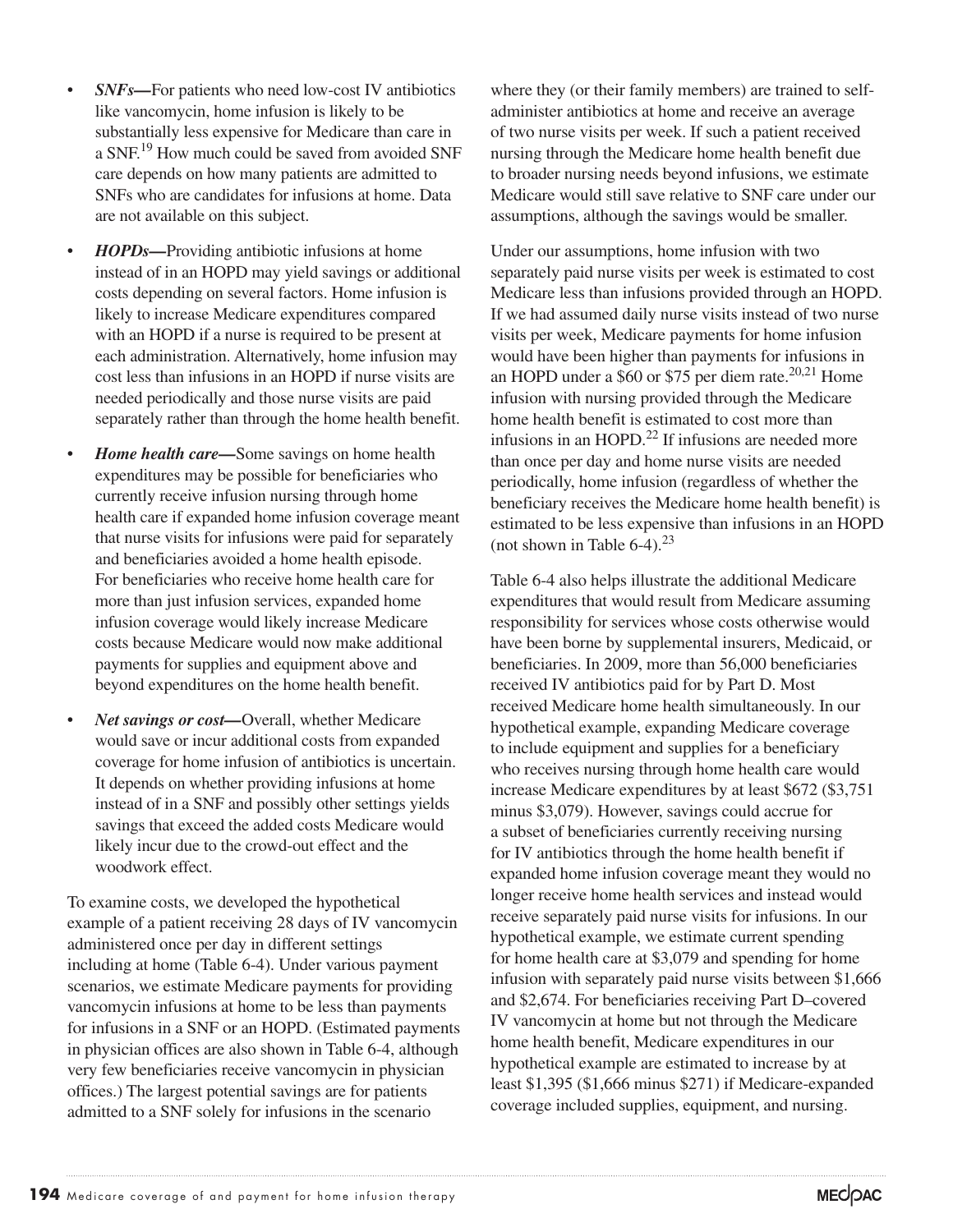### **6–4 Hypothetical example of Medicare payments for vancomycin for a patient receiving four weeks of once daily infusions**

|                                                               |                                |                               |                                                   | Home                                                                          |                                                                                                                |  |
|---------------------------------------------------------------|--------------------------------|-------------------------------|---------------------------------------------------|-------------------------------------------------------------------------------|----------------------------------------------------------------------------------------------------------------|--|
|                                                               |                                |                               |                                                   | 3 scenarios for<br>Medicare coverage of:                                      |                                                                                                                |  |
| <b>SNF</b>                                                    | <b>HOPD</b>                    | Physician<br>office           | Current<br>policy                                 | Supplies,<br>equipment,<br>and nursing at<br>hypothetical<br>rates            | <b>Supplies and</b><br>equipment at<br>hypothetical<br>rates and nursing<br>through the home<br>health benefit |  |
| Packaged                                                      | Packaged                       | $$10.73$ per<br>day           | \$12.89 per<br>day                                | $$12.89$ per day                                                              | \$12.89 per day                                                                                                |  |
| Packaged                                                      | Packaged                       | Packaged                      | \$0                                               | (i) $$30*$ per day<br>(ii) $$60*$ per day<br>(iii) $$75$ <sup>*</sup> per day | (i) $$30*$ per day<br>(ii) $$60*$ per day<br>(iii) \$75* per day                                               |  |
| Packaged in<br>SNF per diem<br>$$223.19-$<br>\$470.55 per day | \$161.45 per<br>administration | \$93.94 per<br>administration | \$0 or \$2,808<br>if home health<br>benefit       | \$113* per visit<br>(assume 2 visits/<br>week)                                | \$2,808 per 60-day<br>home health episode                                                                      |  |
| \$6,249-\$13,175                                              | \$4,521                        | \$2,931                       | $$361$ or<br>\$3,169 if<br>home health<br>benefit | (i) $$2,105*$<br>(ii) $$2,945*$<br>(iii) \$3,365*                             | (i) $$4,009*$<br>(ii) $$4,849*$<br>(iii) \$5,269*                                                              |  |
| \$5,093-\$12,019                                              | \$3,616                        | \$2,345                       | \$271 or<br>\$3,079 if<br>home health<br>benefit  | (i) $$1,666*$<br>(ii) $$2,338*$<br>(iii) \$2,674*                             | (i) $$3,751*$<br>(ii) $$4,423*$<br>(iii) \$4,759*                                                              |  |
|                                                               |                                |                               |                                                   |                                                                               |                                                                                                                |  |

Note: SNF (skilled nursing facility), HOPD (hospital outpatient department). Estimates assume a patient receiving intravenous vancomycin for 28 days, 30 milligrams per kilogram (weight 70 kilograms), once per day. Cost sharing is assumed to be 25 percent for Part D drugs and 20 percent for home infusion equipment, supplies, and separately payable nurse visits. Cost sharing for physician office and outpatient services is 20 percent, for SNF services is \$144.50 per day for days 21-28, and for the Medicare home health benefit is zero. Average Part D payment rate is not net of rebates, if any. \*Based on hypothetical payment rates for illustrative purposes.

Source: MedPAC analysis of Medicare fee schedules, and Part D data from Acumen, LLC.

We would also expect increased expenditures because of a woodwork effect. That is, we anticipate more Medicare patients would receive IV antibiotics than otherwise would be the case because of expanded coverage of home infusion. As noted previously, a study by infectious disease physicians that modeled the financial impact of expanded home infusion coverage for antibiotics assumed a woodwork effect to account for changes in prescribing patterns (Tice et al. 1998). Antibiotics may be particularly susceptible to a woodwork effect because research suggests they are sometimes prescribed

by physicians without appropriate clinical indications. Analyses of antibiotic use have consistently shown that inappropriate use of antibiotics is a contributing factor to growing microbial resistance to antibiotics (Avorn and Solomon 2000, Cadieux et al. 2007, Colgan and Powers 2001). One meta-analysis of methods to improve antibiotic prescribing practices in hospitals noted that as much as one-half of antibiotic use in hospitals is inappropriate (e.g., used to treat viral infections) (Davey et al. 2009). As noted previously, one study specifically looking at prescribing patterns for IV antibiotics in one hospital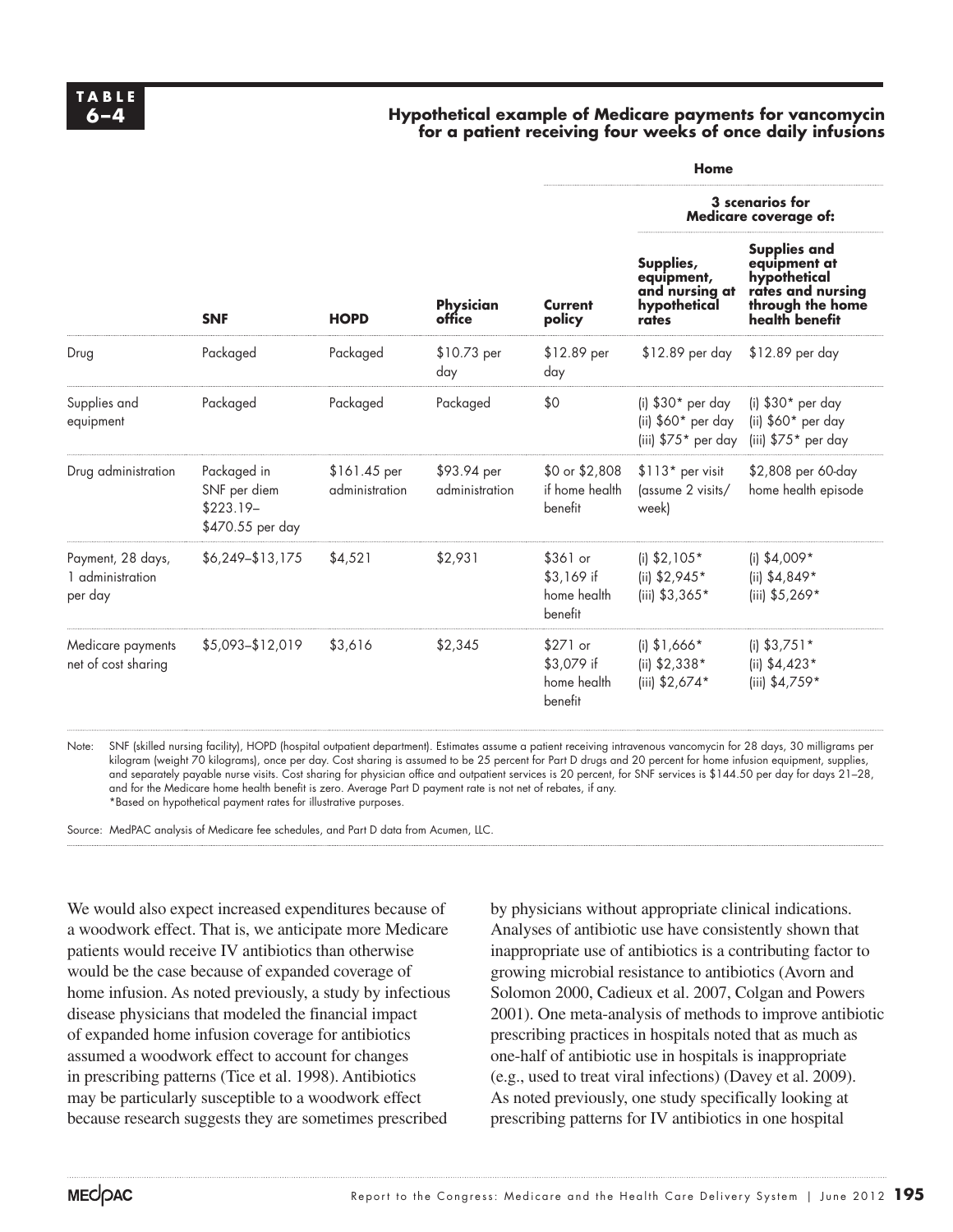found that 27 percent of the time they were prescribed inappropriately when antibiotics were not indicated, when an equally effective oral product was available, or for other reasons. We also heard similar concerns from some interviewees. For example, one infectious disease specialist noted that he comes across cases in which infused antibiotics are prescribed for patients with infected devices or joint replacements. Unless the infected device is removed, antibiotics cannot fight the infection. One health plan reported that the plan always requires prior authorization for infused antibiotics even if the drugs are inexpensive. The goal is to prevent inappropriate antibiotic use leading to further development of drug-resistant bacteria. Given this fact, we would expect expanded coverage of home infusion for antibiotics to increase prescriptions for IV antibiotics, and that would increase program costs. Overall, whether Medicare costs increase or decrease with expanded home infusion coverage depends on the relative size of all the dynamics discussed. To make this determination, we need certain data that are currently lacking. We lack data on the number of beneficiaries who would shift from alternative settings to the home under broader coverage of home infusion and the amount of increased utilization that would occur due to a woodwork effect. Another source of uncertainty is that the amount of savings or additional costs that would occur for beneficiaries who shift to the home depends on many factors, including the payment rates that would be established for home infusion.

It may be possible to collect additional data to fill in some of the information gaps, although at least one gap would be very difficult to fill. We do not know how many beneficiaries in SNFs receive IV antibiotics, which antibiotics, and for how long. Potentially, SNFs could be required to report more detailed data on antibiotic infusions on claims or the Minimum Data Set. A second gap concerns how many patients currently receiving infusions in non-home settings would be candidates for home infusion. A survey of hospital discharge planners, who are likely best positioned to know placement options for patients, could be considered. Such a survey would need to be nationally representative and would likely be expensive. We also lack data to estimate the size of the woodwork effect and it is unlikely that data could be collected to predict what changes in prescribing patterns would occur under broader coverage.

# **IVIG for primary immune deficiency**

In another hypothetical example, we examined the possible effects of expanded coverage for nursing,

supplies, and equipment for patients receiving IVIG for PID in the home. While uncertain, our hypothetical example suggests savings might exist from expanded coverage for home infusion for the PID population because of potential substitution of IVIG for subcutaneous immune globulin. Currently, for beneficiaries with PID, Medicare covers IVIG in the home under Part B but does not cover supplies, equipment, and nursing. Interviewees told us that IVIG must be administered by a trained medical professional. A substitute product—subcutaneous immune globulin is covered in the home, along with supplies and equipment, through the DME benefit. Nursing is not covered for subcutaneous immune globulin because it is considered self-administered. As of 2009, we estimate that about 2,000 beneficiaries with PID received immune globulin at home; two-thirds of them received the subcutaneous product and one-third received IVIG. This pattern of use differs from that in the private sector, where IVIG is reportedly more common than subcutaneous immune globulin in the home according to interviewees. As shown in Table 6-5, the subcutaneous product is much more expensive than IVIG. If beneficiaries shifted from using subcutaneous immune globulin to IVIG, savings to Medicare for those beneficiaries would be sizable (at least \$882 per patient per 4-week period in our hypothetical example). The subcutaneous product is very expensive for two reasons: Medicare pays for subcutaneous immune globulin at 95 percent of AWP (the policy for drugs covered under the DME benefit), and the labeled dosage of the subcutaneous product is 37 percent to 53 percent higher than the IVIG dosage.

Our hypothetical example also shows that there would be increased costs for some beneficiaries if Medicare expanded coverage for home infusion services for patients with PID receiving IVIG. Home infusion is estimated to be more expensive for Medicare (i.e., additional cost ranging from just under \$20 to \$75 per patient per 4-week period) than infusions in HOPDs and physician offices. Also, for those beneficiaries currently receiving IVIG at home, if Medicare expanded coverage to include supplies and equipment, we estimate Medicare program expenditures would increase by at least \$114 per patient per 4-week period (\$1,785–\$1,671) due to the crowd-out effect. We anticipate that the woodwork effect would be minimal in the case of IVIG for PID. Physicians we spoke to indicate that the laboratory criteria for diagnosing PID are very specific and IVIG is the only treatment option for most patients diagnosed with PID. $^{24}$  Overall, whether expanded coverage of home infusion services for patients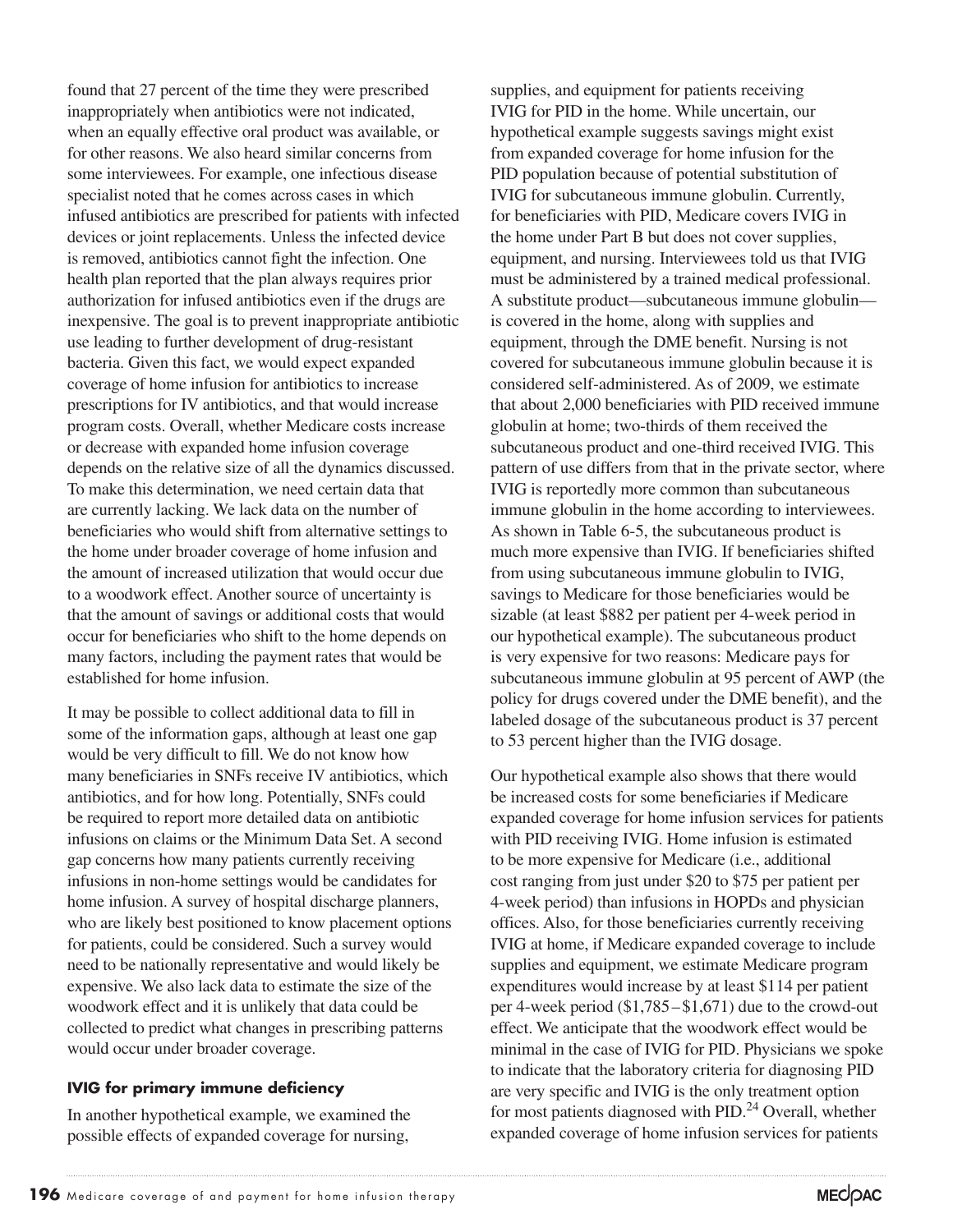# **6–5 Hypothetical example of Medicare payments for immune globulin across settings for patient with primary immune deficiency per four-week period**

|                                          | <b>IVIG HOPD</b> | <b>IVIG</b><br>physician<br>office | <b>Subcutaneous</b><br><b>IG</b> home | <b>IVIG at home</b> |                                                                                                                     |  |
|------------------------------------------|------------------|------------------------------------|---------------------------------------|---------------------|---------------------------------------------------------------------------------------------------------------------|--|
|                                          |                  |                                    |                                       | Current<br>policy   | <b>3 illustrative scenarios if</b><br>Medicare covered supplies,<br>equipment, and nursing at<br>hypothetical rates |  |
| Drug                                     | \$2,049          | \$2,088                            | $$3,304 - $5,055$                     | \$2,088             | \$2,088                                                                                                             |  |
| Supplies and<br>equipment                | Packaged         | Packaged                           | \$29                                  | \$0                 | (i) $$30*$<br>(ii) $$60*$<br>(iii) $$75*$                                                                           |  |
| Drug administration                      | \$161            | \$94                               | Not applicable                        | \$0                 | \$113* per visit (assume visit for<br>each administration)                                                          |  |
| Total payment for a<br>four-week period  | \$2,210          | \$2,182                            | $$3,333-$5,084$                       | \$2,088             | (i) $$2,231*$<br>(ii) $$2,261*$<br>(iii) \$2,276*                                                                   |  |
| Medicare payments<br>net of cost sharing | \$1,768          | \$1,746                            | $$2,667 - $4,068$                     | \$1.671             | (i) $$1,785*$<br>(ii) $$1,809*$<br>(iii) \$1,821*                                                                   |  |

Note: IVIG (intravenous immune globulin), IG (immune globulin), HOPD (hospital outpatient department). For IVIG, estimates assume 28 grams administered for 2 hours once every 4 weeks (based on a dosage of 400 milligrams/kilogram for person with weight of 70 kilograms). For subcutaneous IG, estimates assume a dose ranging from 100 percent to 153 percent of the IVIG 4-week dose divided by 4 and administered weekly. Payment rates reflect the first quarter of 2012. For drug payment rates, the median payment rate across available drug products is used. For the hospital outpatient department, we assume IVIG is paid average sales price plus 4 percent. \*Based on hypothetical payment rates for illustrative purposes.

Source: MedPAC analysis.

with PID who use IVIG would increase or decrease Medicare program expenditures depends on whether the savings from patients shifting from subcutaneous immune globulin to IVIG would be enough to outweigh additional costs from patients potentially shifting from HOPDs and physician offices to home and from the crowd-out effect. Similar to the antibiotics example, we are unable to draw a conclusion about the potential net effect on Medicare expenditures because of a lack of data (e.g., we lack data on the share of beneficiaries with PID who would shift from subcutaneous immune globulin to IVIG and from infusions in ambulatory settings to the home).

# **Design considerations for expanded home infusion coverage in Medicare**

Although Medicare beneficiaries have access to infusion therapy at multiple sites of care, they may have more

difficulty receiving infusion therapy at home than privately insured individuals. Coverage gaps in FFS Medicare result from the way coverage is divided between Part A and Part B benefits and among separate payment systems, each with its own benefit design and coverage rules.

We examined two approaches for increasing access to home infusion: filling in the gaps in current coverage and setting up a demonstration project to test the effects of providing an integrated home infusion benefit for beneficiaries needing infused antibiotics. Each approach has advantages and drawbacks. We examined the gapfilling approach by considering policies for IVIG under Part B and antibiotics under Part D. We examined the integrated benefit approach through a project that would test quality and efficiency under an integrated home infusion benefit for antibiotics. The project could also test the ability of CMS to administer a targeted prior authorization policy.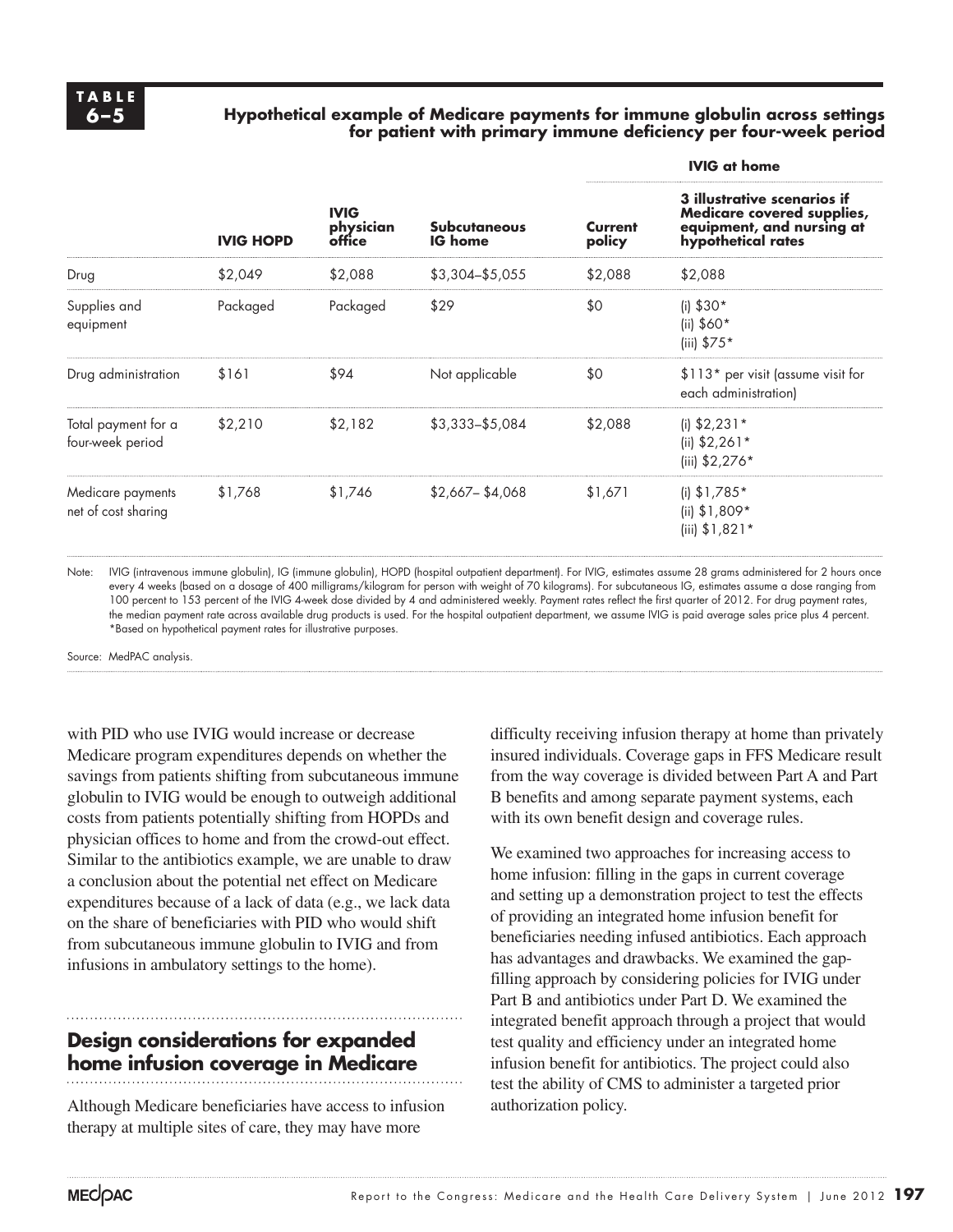# **Filling in the gaps**

Medicare home infusion coverage is determined by the required medication, necessary equipment, and patient diagnosis. Coverage gaps exist for some of the elements needed to access home infusion, including supplies, equipment, and nursing. If the Congress wished to expand coverage for home infusion, it could fill in coverage gaps that prevent some beneficiaries from accessing home infusion therapy. Such changes could be incremental and limited or broader in scope.

A single policy may be inappropriate to cover all home infusions. Some products are more dangerous to infuse at home, require multiple daily infusions, or are provided as chronic periodic infusions. We focused our review on policies related to two products—immune globulin and antibiotics—as immune globulin accounts for a small number of users but entails a high cost per user and is covered under both Part B and Part D, whereas IV antibiotics covered under Part D account for the largest number of users of Medicare-covered home infusion drugs.

# **Coverage expansion for IVIG**

Individuals with PID need immune globulin periodically on an ongoing basis. It can be provided intravenously (IVIG) or subcutaneously. By statute, beneficiaries with this diagnosis can receive IVIG under Part B at home. However, nursing and other supplies and services needed for this therapy are not covered. In general, a nurse must infuse IVIG directly into the patient's vein during each administration. Without access to nursing services, beneficiaries may be unable to use the home infusion benefit.

Beneficiaries sometimes substitute subcutaneous immune globulin for IVIG and self-administer. The pump needed to administer the therapy is covered by Medicare. However, this method is not appropriate for all patients. It is also more expensive as IVIG is paid at a rate of ASP plus 6 percent under Part B and subcutaneous immune globulin is paid at 95 percent of AWP under the DME benefit, a considerably higher rate. CMS has declined to include infusion drugs under its DME competitive bidding program. Further, subcutaneous administration currently requires more immune globulin per treatment.

Filling the gap in coverage for home infusion of IVIG for patients with PID could have the following advantages:

• It would apply to a small number of beneficiaries and its costs could be measured relative to beneficiaries

receiving IVIG in other settings or subcutaneous immune globulin.

- Some physicians told us that home infusion is the safest setting for individuals with compromised immune systems. Others said it was more a matter of convenience. Studies on this issue are lacking.
- It could reduce the use of immune globulin as fewer beneficiaries would need to receive the product subcutaneously.

Potential disadvantages exist, namely:

- Adverse events can result from infusions of IVIG and therefore it must be administered by a trained nurse. There may be fewer resources in the home to treat complications. Some private plans do not cover IVIG at home because of concern about wastage of the product if it is not handled properly. (Other plans provide home coverage and think it is a more efficient method.)
- If rates for nursing services, supplies, and equipment were set too high or if more nursing hours were needed than anticipated, the coverage expansion would increase costs.

# **Coverage expansion for IV antibiotics**

Gap filling could also apply to IV antibiotics, covering the broadest proportion of beneficiary infusion users. The drugs, mostly inexpensive, are covered under Part D but Medicare does not cover any of the supplies and equipment needed for this infusion. To self-infuse antibiotics, beneficiaries need an infusion set and other supplies required for the gravity method of infusion or disposable pumps. They also need someone to teach them how to infuse and check on their progress periodically, including the results of lab tests. Nursing services are also not covered under Part D.

If the Congress wished to expand home infusion coverage for antibiotics, Medicare could provide coverage for the necessary supplies, equipment, and services. Generally, the gaps are twofold: coverage for supplies and equipment and coverage for other services frequently paid by private payers as a per diem amount, including lab monitoring and care coordination. Our data indicate that most beneficiaries receiving IV antibiotics under Part D are also receiving home health benefits including skilled nursing services. The home health benefit includes limited coverage of infusion supplies for infusions using the gravity method.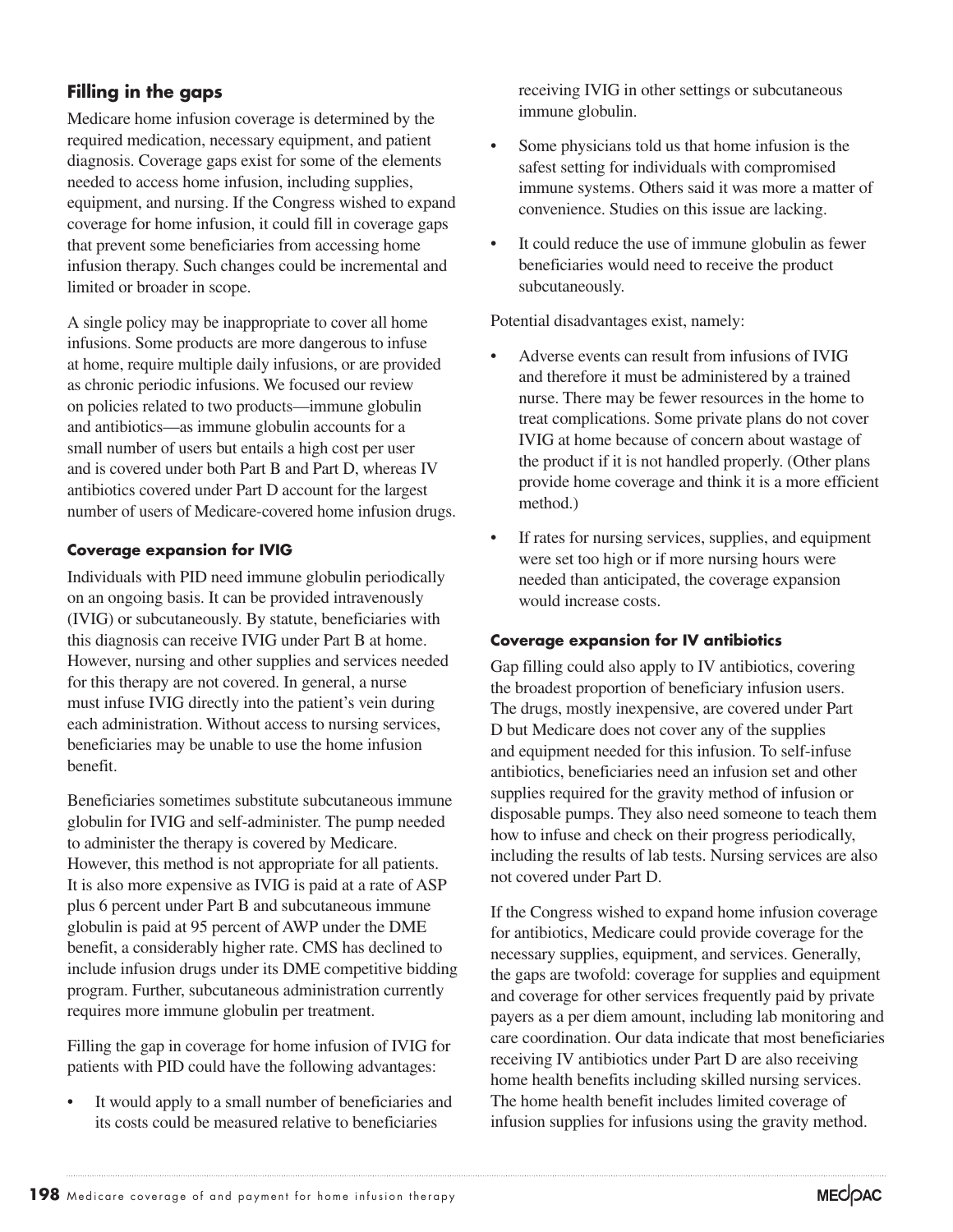However, CMS guidance is not specific, and it is not clear that all required supplies and equipment are covered. CMS could clarify explicitly what is and is not covered, and if there are gaps, coverage could be expanded to the supplies (and possibly equipment) covered under the home health benefit.

Beneficiaries who are not homebound can receive lab tests, catheter and line care, education, and monitoring services through their physician's office. Several integrated plans that we interviewed preferred this method to coordinate patient care. One infectious disease specialist that we spoke to said it was the best way to ensure quality care. Patients come weekly to his office where the staff provides all necessary services. No home-based nursing is required.

There is some ambiguity about the extent to which other services needed for home infusion are covered through Part D (see Table 6-2, p. 188). CMS guidance states that the dispensing fee for covered Part D drugs includes any reasonable costs associated with a pharmacy's costs for checking information about an individual's coverage, performing quality assurance activities, measuring or mixing of the covered drug, filling the container, delivery, special packaging, and overhead associated with maintaining the pharmacy. These activities are included in the National Home Infusion Association definition of services covered through the per diem they usually receive from private payers.

A second gap relates to Medicare's payment for dispensing fees. Some home infusion providers we interviewed told us that the dispensing fees paid by Part D plans did not cover their costs for drug delivery and other aspects of pharmacy dispensing and indicated that they agreed to participate in Part D networks only because beneficiaries with Medicaid and some employer supplements had additional coverage for supplies, equipment, and other services. Beneficiaries without this additional coverage may not be able to obtain home infusion drugs from pharmacies in their Part D plans. We are unable to determine whether the dispensing fees that Part D plans negotiate with home infusion pharmacies are high enough to cover the services listed as required under the Part D guidance. On average, our data show that infusion pharmacies are paid about \$4 per drug, similar to the dispensing fee paid to retail pharmacies. Although CMS cannot require plans to negotiate dispensing fees that reflect the costs of providing mandated services, it can require plans to have adequate home infusion pharmacy networks that provide these required services without

additional payments. Such a requirement would not include the costs of supplies, equipment, and ongoing lab monitoring.

There are several advantages to such a requirement:

- • Coverage for these services is already required under Part D.
- Ensuring coverage for these services through Part D may be the most efficient coverage method because it builds on tools such as prior authorization that plans already have in place to manage infusion drugs.

Disadvantages to this requirement:

- Plan bids could rise for all beneficiaries to account for the extra cost of providing these services, although the number of beneficiaries receiving home infusion is comparatively small.
- This approach would not fill the gap in coverage for supplies and equipment.

A third coverage gap relates to necessary home infusion supplies and equipment that are not covered under the DME fee schedule. Supplies needed to use the gravity method and disposable pumps are not covered under DME and it is unclear to what extent they are covered for home health recipients. The Congress could extend the DME fee schedule to cover these supplies and equipment, including tubing, disposable pumps (specifically for home infusion of antibiotics), and infusion poles.

There are two advantages to covering supplies and equipment:

- • Physicians told us that home infusion is the standard of care for infused antibiotics, although it is not appropriate for all patients. Some beneficiaries, particularly those not homebound, would have greater access if supplies were covered.
- Because the coverage of infusion supplies and equipment would foster greater use of the home setting, Medicare might be able to realize cost savings from those beneficiaries who otherwise would have been admitted to SNFs only for the purpose of receiving infusion therapy.

This approach has several potential disadvantages:

• Discussions among policymakers and the industry suggest that prices under the DME fee schedule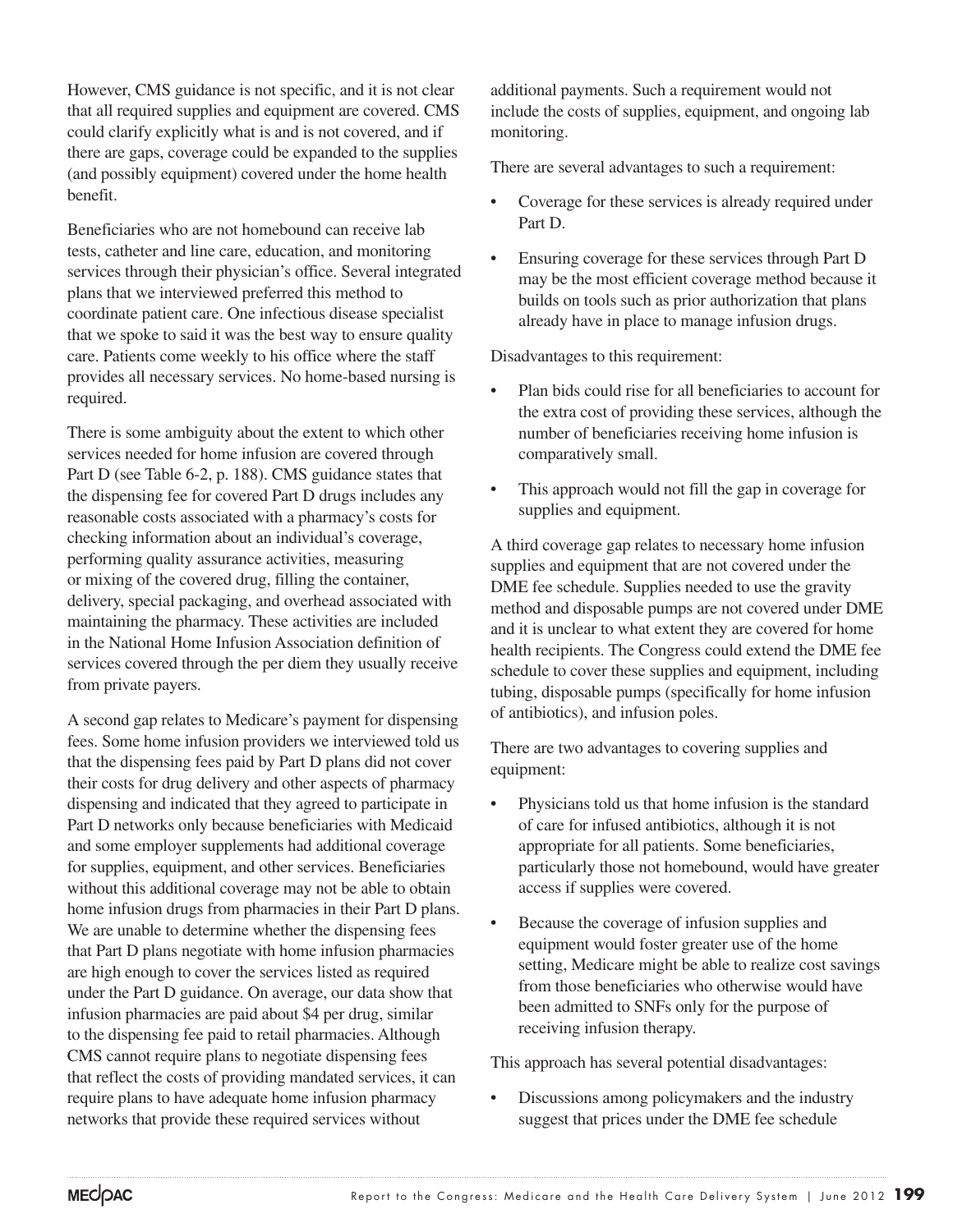are not accurate. DME has been transitioning to a competitive bidding system but infusion drugs and associated equipment and supplies have not been included in the program up to this point. $^{25}$  Would policymakers want to increase the number of items paid for under a currently flawed payment system?

- Because DME has been implicated in a disproportionately large number of fraud cases, policymakers could be reluctant to increase the number of products covered through the benefit.
- It could be hard to ensure that all beneficiaries receiving these products required home infusion, as utilization management is difficult under a FFS payment system. There is greater potential for a woodwork effect in which individuals who could be taking oral drugs instead receive infusion therapy or receive infusion therapy for longer periods of time than appropriate in the absence of effective management of the benefit.

# **Home infusion antibiotic therapy demonstration**

In its study of home infusion therapy, GAO recommended that the Secretary of Health and Human Services conduct a study of the advantages and disadvantages of including a comprehensive home infusion benefit under Medicare (Government Accountability Office 2010). Given the lack of data to analyze this issue, CMS could design a project under the Innovation Center to test the quality and efficiency of providing an integrated home infusion benefit for antibiotics. An integrated benefit has the potential to better coordinate patient care.

Such a project, if it could be properly designed, would allow an evaluation of whether a home infusion benefit improves quality and saves money compared with the current options beneficiaries face. The project would have to take into account the effects of crowding out current payers (e.g., retiree benefits) and the woodwork effect. It might also test multiple models to determine the most efficient way to deliver the benefit. Designing such a demonstration would require addressing several challenges.

The project would need management controls, including prior authorization, to ensure that antibiotics are being used properly. Plans we interviewed included prior authorization for some or all drugs used in home infusion. Physicians we interviewed did not find current plan prior authorization protocols overly burdensome or

time-consuming. This management tool is most easily implemented in an MA plan and some MA plans already include an integrated home infusion benefit. Since the plans take financial risk for all their enrollees' medical costs, they have the incentive to account for the woodwork effect in their benefit design. Plans have the authority to provide an integrated home infusion benefit under current law and are not candidates for a demonstration project.

A project testing provision of a home infusion therapy benefit would have the added advantage of testing Medicare's ability to implement a targeted prior authorization program. Implementing management controls within FFS Medicare poses a challenge. CMS or its contractor could provide oversight but, given its limited resources, CMS will be challenged to implement prior authorization and other management tools. Although private plans have well-developed algorithms to determine appropriateness under prior authorization programs, these algorithms are proprietary so the agency would need to develop its own tools. By developing and publishing prior authorization policies according to evidence-based guidelines, the agency could improve the transparency of the process for beneficiaries and providers. Additionally, prior authorization can be labor intensive and require considerable resources. For CMS, savings resulting from management would accrue to the Medicare program but management costs would come from its administrative budget. However, targeted prior authorization could be a useful tool to control inappropriate utilization not just in home infusion but in other areas as well. If CMS is able to administer a targeted prior authorization program, benefits would accrue to the program as a whole.

Home infusion therapy could also be implemented through an accountable care organization, which might be appropriate to manage home infusion therapy, as it assumes broad accountability for care and expenditures for its patients. Whether accountable care organizations would be interested in participating in this type of project is uncertain, given that home infusion of IV antibiotics would likely be relevant to a small share of their patients. If accountable care organizations were interested in participating, details would have to be worked out on how they would be paid for home infusion services and how payment would factor into the shared savings calculations.

One of the biggest challenges to a project under the Innovation Center would be determining an appropriate control group. One option might be to select demonstration areas. An independent evaluator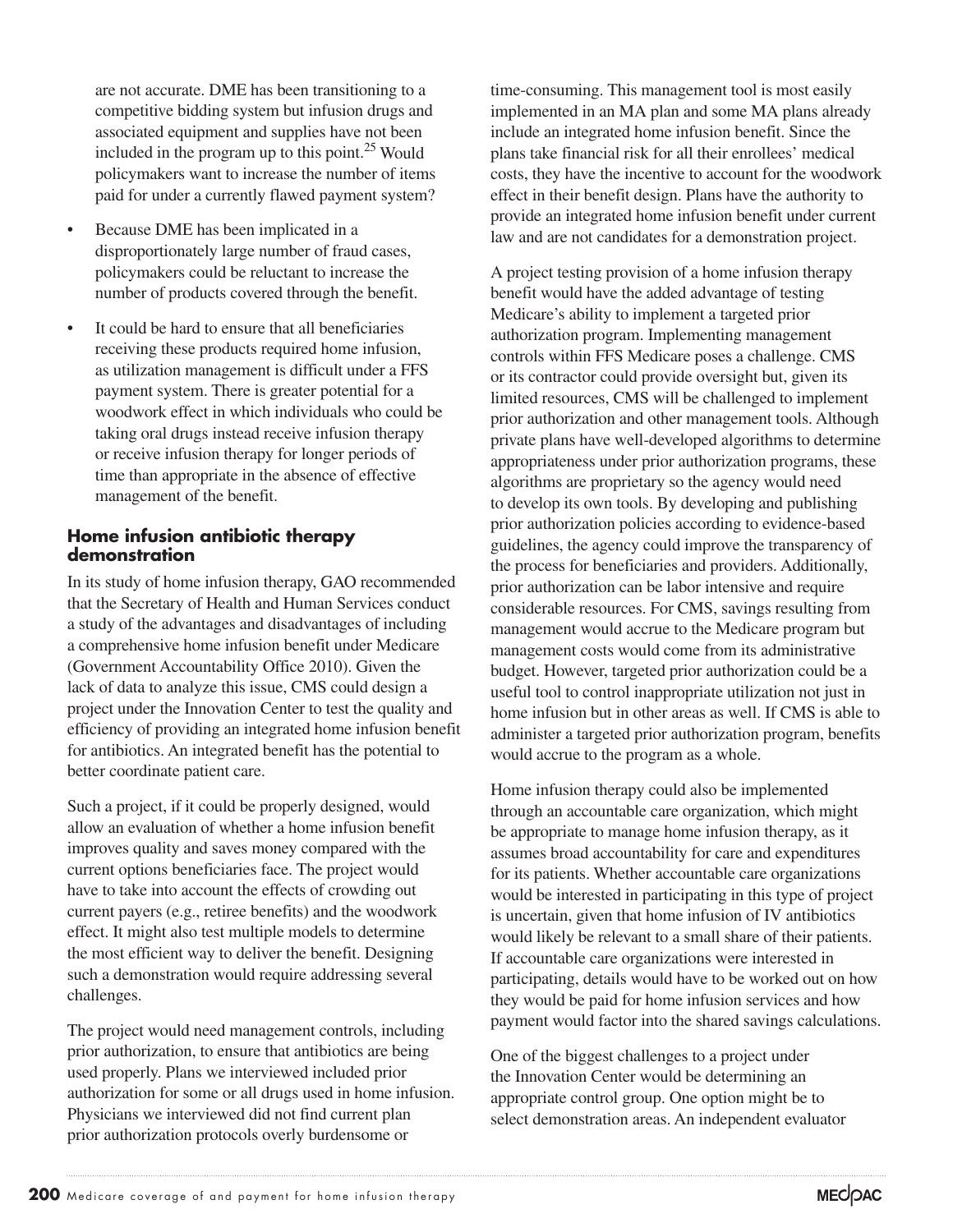could identify diagnoses that are associated with the use of IV antibiotics and measure Medicare payments for all beneficiaries in the area with these diagnoses. The evaluator could then compare these payments with Medicare payments in similar areas outside the project for beneficiaries with the same diagnoses. It could also look at changes in spending for the selected diagnoses over time in the project and control areas. Although not perfect, this design would take into account shifts in costs to Medicare, the woodwork effect, and the fact that not all beneficiaries who need antibiotic infusion therapy are candidates for home infusion. However, it may be difficult to disentangle the effect of the project from unrelated effects if IV infusions are a low-frequency event for beneficiaries with the selected diagnoses or infusion-related costs account for a small share of their overall expenditures. Focusing on episodes of care and expenditures and service use by type of service might help isolate the effects. The evaluator would have to address additional methodologic challenges as well.

Participants would have to report quality measures to ensure that beneficiaries are receiving appropriate care. Some home infusion providers told us that they report quality measures to a benchmarking group, while others depend on pharmacy certification standards in their state. CMS, perhaps with the help of the National Committee for Quality Assurance, would have to develop a set of measures to determine the quality of care participating beneficiaries receive. Measures could include adverse events, hospital readmissions for infections including catheter and line infections, and postutilization reviews of the appropriateness of the therapy. CMS or its contractor would also have to survey beneficiaries to determine their satisfaction with their care.

Some fundamental design issues would need to be addressed:

**Who would participate in the project?** As we have discussed, home infusion requires coordination. Any project participant would have to coordinate among multiple providers—including physicians, home infusion providers, home health nurses, and hospital discharge planners—and some applicants might propose partnerships among eligible providers. Physicians with expertise in infectious diseases might take the lead in the demonstration, as they have the most expertise in determining which patients need infused antibiotics and which therapies are most appropriate. Alternatively, home infusion providers

might have the most interest in participating in a demonstration. Unlike the other providers, home infusion is their core business and they have the most expertise in preparing medications and coordinating care for their patients.

- **What would the payment cover?** Payment could cover supplies and equipment, needed services including nursing, and drugs. If the payment included the cost of drugs, participants would have to coordinate with the beneficiary's Part D plan, which would be responsible for the beneficiary's other medications. Similarly, the relationship between the project participant and any home health agency providing additional care (e.g., wound care) would have to be determined.
- **How would payment be set?** Similar to the private market's payment method for home infusion therapy, Medicare could make a separate payment for drugs, nursing, and a per diem payment for supplies, equipment, and services. Medicare could also bundle payment as part of an episode of care or bundle nursing along with supplies and equipment as part of a per diem amount. Alternatively, Medicare could use competitive bidding by project applicants to determine payment rates. As with other competitive bidding demonstrations, the payment could be set by the average bid of successful applicants, or demonstration participants could be paid their bid. Depending on how the project is designed, Medicare could pay a capitated rate for supplies, equipment, nursing, and other services if accountable care organizations participated in the demonstration.
- **• How would beneficiary out-of-pocket costs be determined?** Beneficiaries pay an average of 25 percent coinsurance during the initial coverage period for Part D drugs, although cost sharing varies by drug and plan and the benefit phase the beneficiary is in at the time of dispensing. Beneficiaries whose drug costs are above the catastrophic threshold face lower cost sharing. Under traditional Medicare, beneficiaries pay no cost sharing for the home health benefit and 20 percent for covered DME. CMS would have to determine appropriate cost sharing for a project.
- **• How would the population eligible for the project be selected?** Policymakers would have to define the patient population eligible to take part in the project. A participant might propose a service area to provide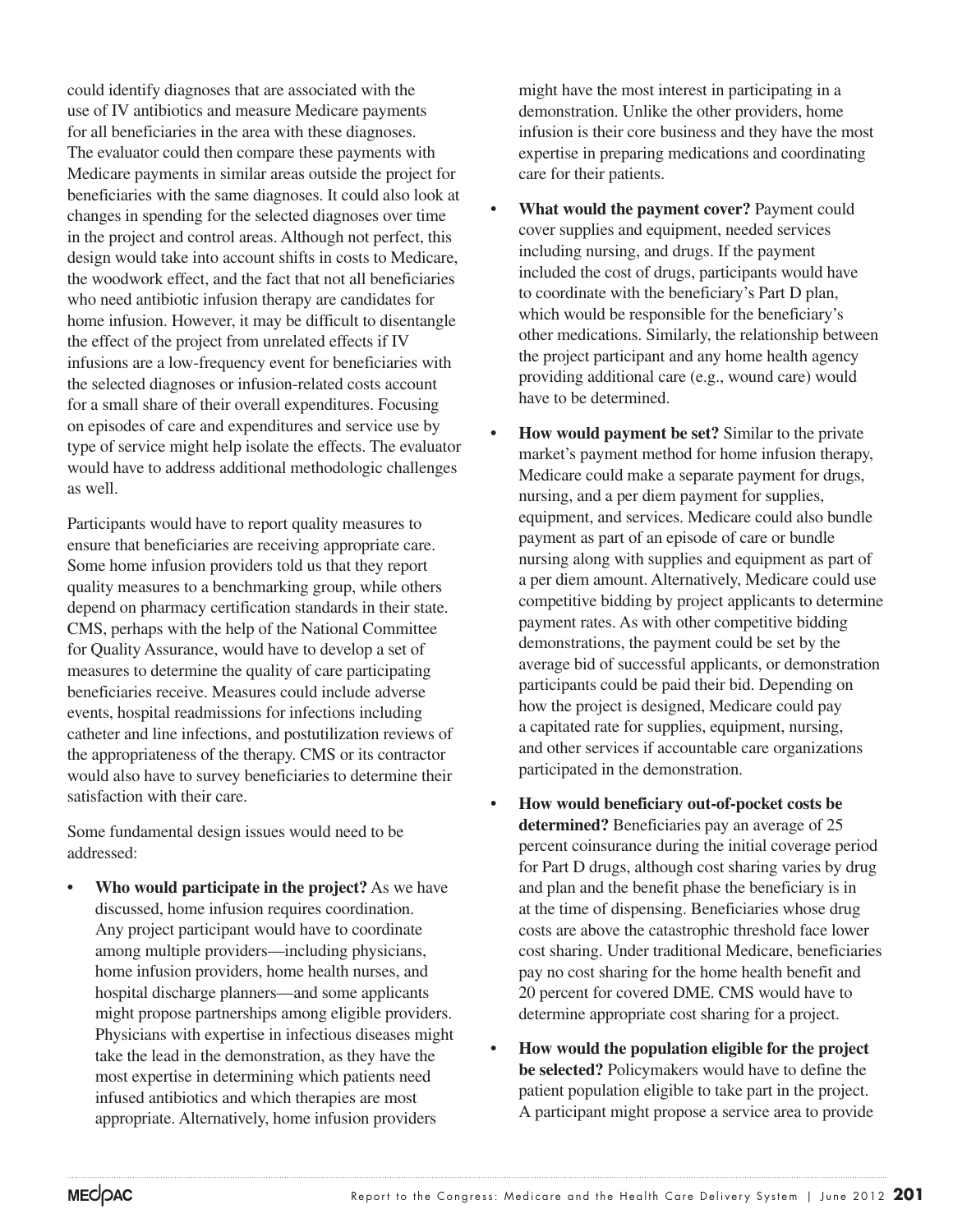home infusion services. FFS beneficiaries within that area would have the opportunity to participate in the project or continue current options if they needed infusion therapy. Patients without alternative sources of coverage would be likely to participate in the demonstration.26 Alternatively, a project approved under CMS's Innovation Center could allow an accountable care organization or other integrated delivery system to test an integrated home infusion benefit for its members.

**• Would the drug be included in the payment? If so, what would the payment rate be?** Currently, infused antibiotics are covered under Part D. Each drug plan negotiates its own price with manufacturers and home infusion pharmacies. The plan receives a capitated payment from Medicare and enrollees to cover all Part D drugs, including home infusion drugs. If the drugs are removed from Part D, participants may have to negotiate their own drug prices, an area in which some may not have expertise. Payment to Part D plans might also have to be adjusted. Also, beneficiaries with high out-of-pocket costs might not have the benefit of the Part D out-of-pocket cap. If the infusion drugs remained in Part D, project participants would have to abide by the formularies and management tools of their enrollees' plans. These requirements could conflict with the project participant's decisions about the best treatment for a patient.

Coordinated home infusion therapy is most applicable within a managed care environment. However, despite the many challenges of testing an integrated home infusion antibiotic project in FFS, the Medicare program and its beneficiaries could benefit if a well-designed project allows policymakers to determine whether increased beneficiary access to home infusion for antibiotics improves quality and saves money compared with the current situation. Testing the ability of CMS to implement a targeted prior authorization program could have broader utility.

If an antibiotic demonstration results in improved quality and lower costs, Medicare might consider extending the project to other products, but caution would be essential. Each product requires different supplies, equipment, and nursing services. Thus, potential costs or savings would differ. Although the most likely source of savings with home infusion of antibiotics would be avoided SNF stays, SNFs are not an alternative for many other kinds of infused therapies. Additionally, multiple studies have been done of home infusion for antibiotics, while less is known about trade-offs for other therapies using home infusion compared with other sites of care. The potential for a greater woodwork effect, leading to inappropriate use of home infusion therapy, would have to be evaluated.

# **Administrative issues**

In the course of our study, we found a number of instances in which CMS coverage policies and guidance are subject to conflicting interpretations. For example, when Medicare covers only the drug, some discharge planners and providers told us that some providers offer beneficiaries lower prices or payment plans for supplies and equipment while others said that they were not allowed to do so. Interviewees also differed in their understanding of Part B coverage for supplies and equipment, with some believing that coverage for supplies and equipment under the Part B DME benefit and Medicare home health benefit was more expansive than others. CMS should consider the need to clarify coverage policies for home infusion as well as other services to ensure that the program is administered consistently across the country. Additionally, CMS can require Part D plans to have adequate home infusion pharmacy networks that provide all required dispensing and delivery services (excluding supplies, equipment, and nursing) without additional payment.

# **Conclusion**

A lack of data impairs our ability to determine whether net savings would result from broader home infusion coverage, even in the case of a targeted expansion (e.g., antibiotics, or IVIG for PID). Although it is unsatisfactory to be unable to draw a conclusion about net savings or costs, collection of additional data might be possible to fill in some of the data gaps, but it would be difficult to collect all the data needed. Given the lack of necessary cost and utilization data, the Commission has not made any recommendations.

The specific questions the Congress asked the Commission to examine and the study's findings concerning these issues are:

**1. An assessment of the literature relating to the benefits and costs of providing coverage for home infusion therapy under the Medicare program, including an assessment of the possibility of**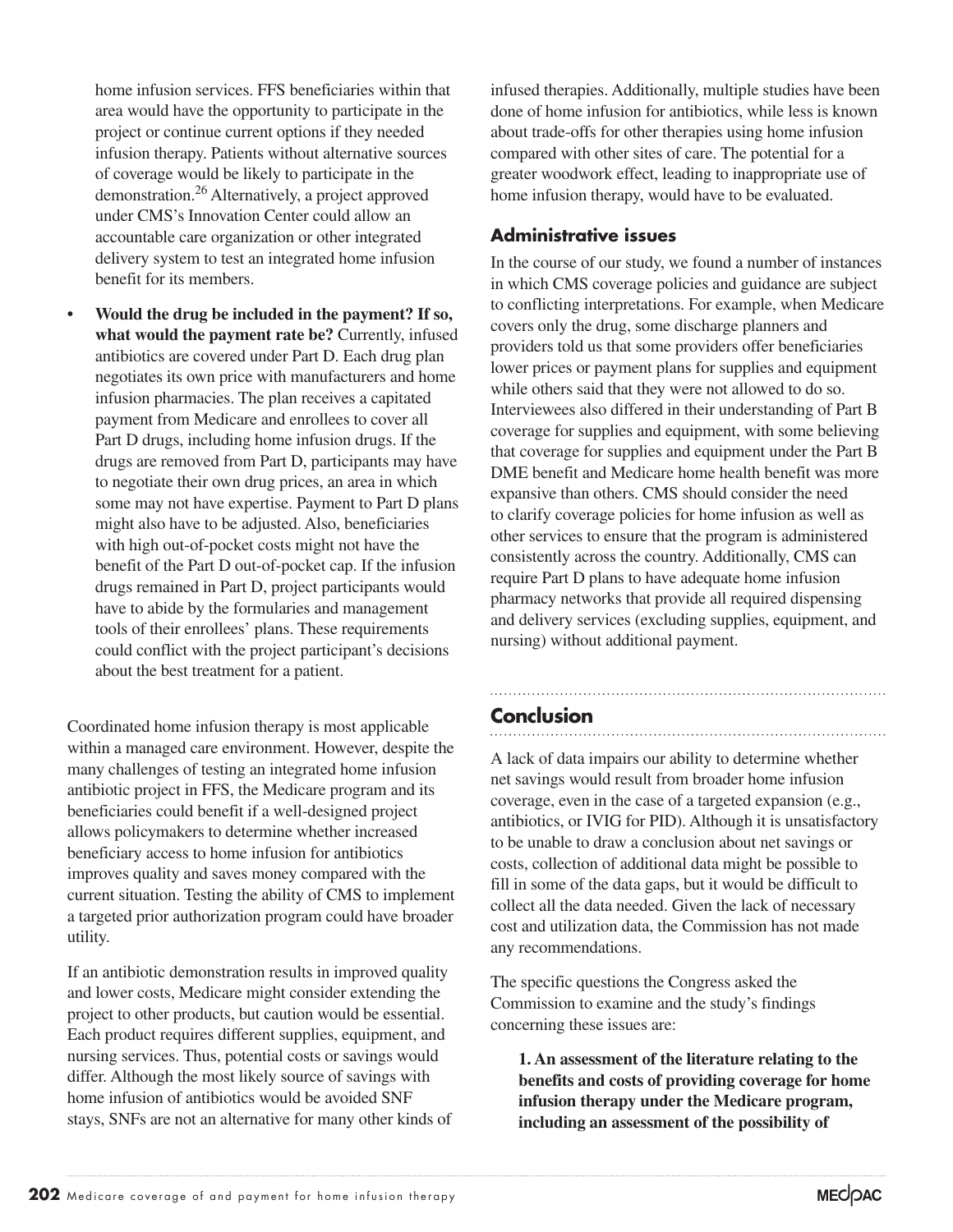# **achieving savings through avoided or shortened hospital or nursing home stays as a result of Medicare coverage of home infusion therapy**

Though there is some literature on the costs of home infusion, most studies are dated and do not estimate the costs of a home infusion program under Medicare's FFS payment systems. According to our analysis, whether home infusion yields Medicare savings or costs for an individual beneficiary depends on the setting where the beneficiary otherwise would have received infusions, the payment rates established for home infusion and how they compare with the payment rates in that alternative setting, how frequently the drug is infused, and how often home nurse visits are needed. To the extent that some beneficiaries are admitted to SNFs because of the out-of-pocket costs associated with home infusion, opportunities likely exist to achieve savings by providing care for these beneficiaries at home. Shifting infusions from HOPDs or physician offices to the home could yield net savings or costs depending on how frequently nurse visits are needed, how drug payment rates compare under Medicare Part B and Part D, and the payment rates established for home infusion. Savings from substituting home infusion for home health episodes may be possible in some circumstances. Inpatient hospital expenditures are not likely to be a significant source of savings because we do not anticipate substantial substitution of home infusion for hospital admissions. Some patients might be discharged earlier from the hospital as a result of broader home infusion coverage, but the impact on Medicare expenditures for such patients would vary, with savings expected for a small subset and little change or increased expenditures expected for most.

For expanded home infusion coverage to realize overall savings for Medicare, shifts in site of service would need to result in savings that exceed the additional costs associated with the crowd-out effect (i.e., Medicare assuming responsibility for home infusion services that otherwise would have been paid by other insurers or beneficiaries) and the woodwork effect (i.e., coverage of home infusion leading to more beneficiaries using IV drugs when they otherwise would have been treated with other therapies). The cost implications of broader home infusion coverage vary by drug. As a result, a targeted expansion of home infusion coverage focusing on a subset of drugs

would have more likelihood of savings than a broad expansion. However, a lack of data impairs our ability to determine whether net savings would result, even in the case of a targeted expansion (e.g., antibiotics, or IVIG for PID). Although it is unsatisfactory to be unable to draw a conclusion about net savings or costs, it might be possible to collect additional information to fill in some of the data gaps, but it would be difficult to collect all the data needed.

# **2. An assessment of sources of data on the costs of home infusion therapy that might be used to construct payment mechanisms in the Medicare program**

Data on the costs associated with providing home infusion services are limited. An industry-sponsored study that estimated the per diem costs of home infusion has methodologic limitations that reduce its utility for rate setting. Data on Medicare payment rates for similar services such as home health care and DME might be a source of some benchmarks. Another avenue for obtaining cost information might be competitive bidding. Also, the feasibility of obtaining data on providers' acquisition costs or manufacturers' sales prices for equipment and supplies could be explored.

**3. An assessment of private payment methodologies used by Medicare Advantage plans and private health plans for the provision of home infusion therapy and their applicability to the Medicare program, with reference to recent work by the Government Accountability Office**

We found that the most common payment method used by private health plans and MA plans included a payment for drugs, a separate payment for nursing as needed, and a per diem payment covering supplies, equipment, pharmacy services, and additional services. GAO did not discuss the applicability of this payment method to Medicare. This payment method could be applicable to Medicare depending on the payment rate chosen. Providers we interviewed described a wide range of payment levels for per diem services. Other payment methods may also be possible, including bundling (as part of an episode of care or bundling nursing along with supplies and equipment as part of a per diem rate) and competitive bidding.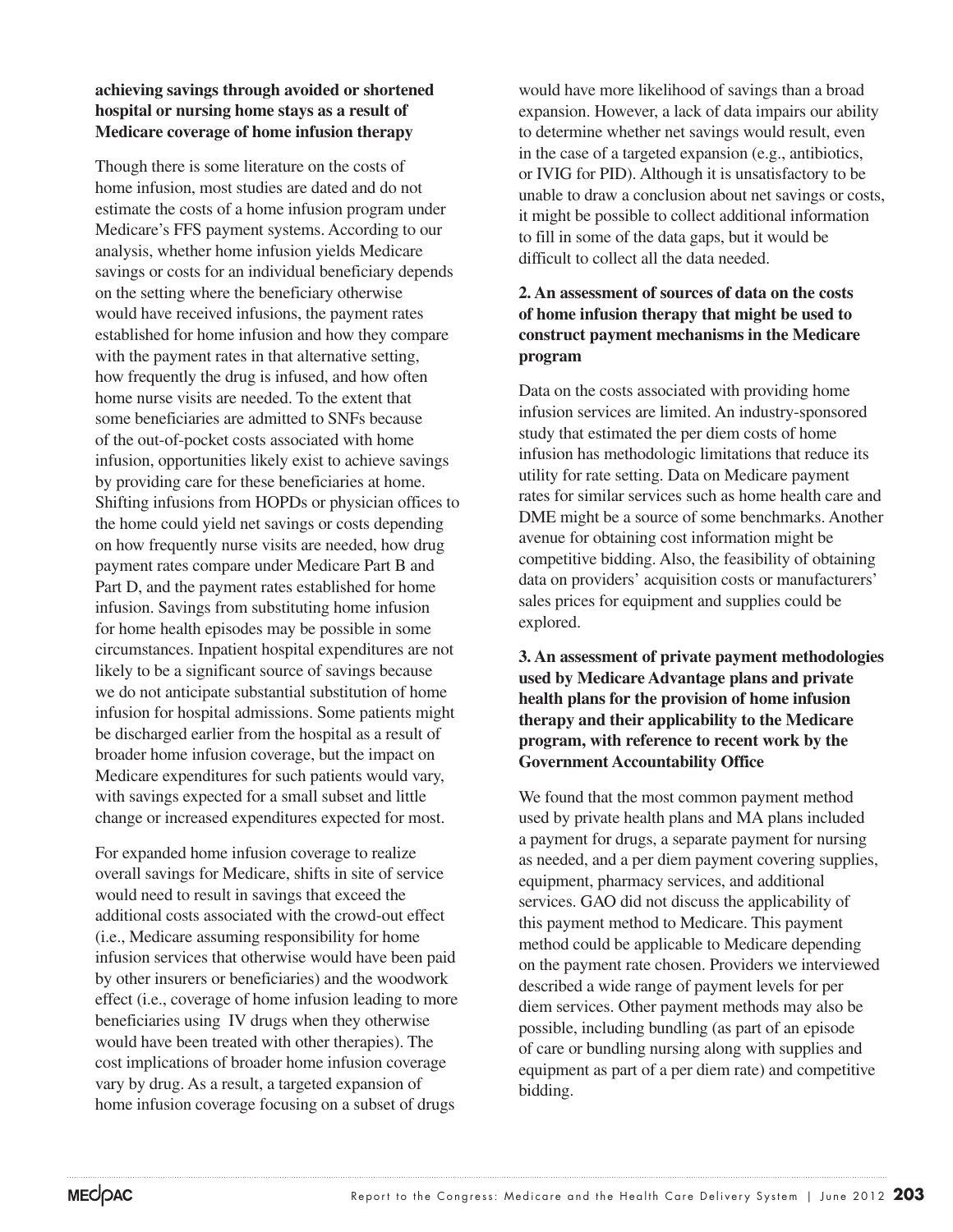Some technical issues would have to be resolved with any methodology selected. For example, some drugs are currently covered under Part B or Part D, using different payment methods. Services covered under the Part D dispensing fee overlap with some of the services provided under the per diem paid by private plans. In designing a payment method, policymakers would also need to be cognizant of the potential for increased expenditures because of the crowd-out effect and the woodwork effect.

# **4. A discussion of any issues surrounding the potential abuse of a home infusion therapy benefit in Medicare**

Private plan representatives did not report any evidence that fraud and abuse are more prevalent in the area of home infusion than in any other type of service. All plans use utilization management techniques, particularly prior authorization, to ensure that home infusion is provided appropriately. Plans generally ask physicians to report the diagnosis, prescribed drug, dosage, and expected duration of therapy. They may also request information about the patient's age, sex, and weight. Some plans require separate approval for a schedule of nursing visits. One health plan described the need to look closely at utilization of home infusion to ensure it is appropriate and noted this kind of oversight would present a challenge for FFS Medicare. In general, Medicare has had less ability to monitor care provided in the home than in facility settings and it has been more difficult to create payment systems with incentives

for appropriate utilization. While private payers have not found fraud to be a problem in the home infusion industry, a broad, unmanaged expansion of Medicare FFS coverage could lead to fraudulent actors entering the field.

Although we did not make any recommendations, we discussed two approaches for increasing access to home infusion: filling in the gaps in current coverage and setting up a demonstration project to test the effects of providing an integrated home infusion benefit for beneficiaries needing infused antibiotics. Each approach has advantages and drawbacks. We examined the gap-filling approach by considering policies for IVIG under Part B and antibiotics under Part D. We examined the integrated benefit approach through a demonstration project that would test quality and efficiency under an integrated home infusion benefit for antibiotics.

To ensure appropriate utilization, a project testing provision of a home infusion therapy benefit would require management controls such as prior authorization. This project could test the ability of CMS to administer a targeted prior authorization policy designed to improve quality of care and reduce costs. Since prior authorization can be labor intensive and require considerable resources, it would be a challenge for CMS. However, targeted prior authorization could be a useful tool to improve quality and control inappropriate utilization not just in home infusion but in other areas as well. If CMS is able to administer a targeted prior authorization program, benefits would accrue to beneficiaries and the program as a whole. ■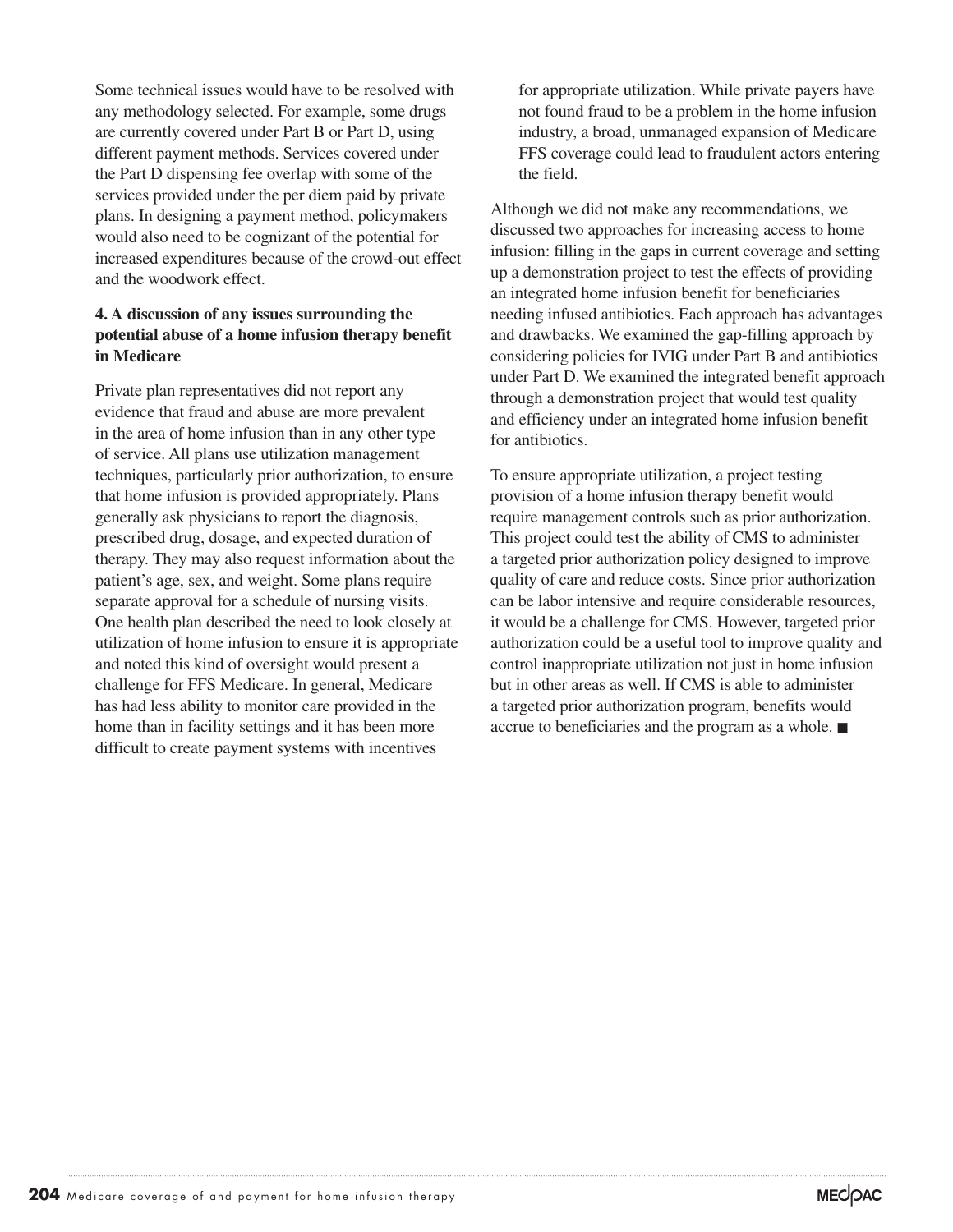# **Endnotes**

- 1 While home infusion typically involves IV infusions, some home infusion drugs are infused in other ways (e.g., subcutaneous infusion of insulin or immune globulin via a pump).
- 2 Drug administration services and drugs are generally bundled into the SNF prospective payment system payment, with the exception of some drugs (primarily chemotherapy) that are separately billable under Part B.
- 3 Whether a drug is covered by Medicare Part B or Part D depends on several factors, such as how the drug is administered, the location where it is administered, who procures the drug, and in some cases the patient diagnosis. Infusion drugs that are considered not usually selfadministered are covered by Part B when procured by a physician or HOPD and furnished in an office or facility. Part B also covers certain drugs infused in the home, including drugs that require a DME pump and for which home infusion has been determined reasonable and necessary; IV immune globulin for primary immune deficiency; and total parenteral nutrition for a permanently nonfunctioning gastrointestinal tract. Drugs not covered by Part B in a particular circumstance are potentially covered by Part D subject to the Part D plan's formulary and any prior authorization criteria.
- 4 Coverage of IVIG for home infusion under Part B works differently than other home infusion drugs covered under Part B. Part B covers only the IVIG, not the supplies or equipment. For beneficiaries who are homebound, the home health benefit covers nursing and, in some circumstances, limited supplies.
- 5 For DME drugs that did not exist as of October 1, 2003, Medicare pays 95 percent of the AWP at the product's launch. Since AWP is not a market-based price, this approach has the potential to lead to high payment rates for new products to the extent that they are developed and meet DME coverage criteria.
- 6 The net cost to Part D for these drugs would be lower than our \$422 million estimate because it is not reduced to reflect any rebates Part D plans may receive from drug manufacturers. This estimate reflects IV drugs paid by Part D for beneficiaries who did not reside in a long-term care facility when the prescription was filled. We assume these IV drugs were administered in the home, although we cannot rule out the possibility that some drugs may have been transported ("brown bagged") by beneficiaries to physician offices or HOPDs for administration.
- 7 It is uncertain whether lower Part D cost sharing for lowincome subsidy enrollees, Medicaid coverage for home

infusion supplies and other services, differences in patient characteristics, or other factors contribute to the higher use of Part D infusion drugs among low-income subsidy enrollees overall and within prescription drug plans.

- 8 Sometimes the referral goes to a home health agency, which coordinates with a home infusion provider.
- 9 Some Part D plans require physicians to submit a Part B claim and have it denied before they will cover the drug under Part D.
- 10 According to the National Home Infusion Association the per diem payment is intended to cover a broad range of services and costs such as dispensing (e.g., checking drug interactions, compounding, maintaining a "clean room"); clinical monitoring (e.g., reviewing test results and recommending medication changes); care coordination (e.g., coordinating with physician, home health agency, other providers; 24-hour/7-day phone availability of nurse and pharmacist for questions and issues); supplies and equipment; and administrative costs (e.g., verifying insurance, obtaining prior authorization, coordinating benefits, training staff, quality assessment, accreditation). Some of the services included in this definition of the per diem are services Medicare would consider covered under the Part D drug benefit (e.g., operational and administrative costs associated with dispensing a drug).
- 11 Both plans had a reconciliation process that took place periodically if actual costs were far off the expected amount. The plan that provided the capitation to a home infusion provider carved out certain low-frequency and high-cost drugs from the capitation.
- 12 Under the hospital outpatient prospective payment system, most drugs with a cost per day greater than \$75 are paid the ASP plus 4 percent in 2012. An exception is new drugs and biologicals that receive pass-through status and are paid the ASP plus 6 percent during the first two to three years after their launch.
- 13 The four resource utilization groups that seem to be most relevant to patients admitted to a SNF solely for home infusion have payment rates in 2012 of approximately \$223, \$262, \$281, and \$471. Data specific to patients receiving infusions are not available, but overall the percentage of SNF patients is highest in the lower paying case-mix groups.
- 14 One way Medicare inpatient hospital payments can be affected by length of stay is if the cost of a case becomes so high it reaches high-cost outlier status and Medicare provides outlier payments. In such a case, if length of stay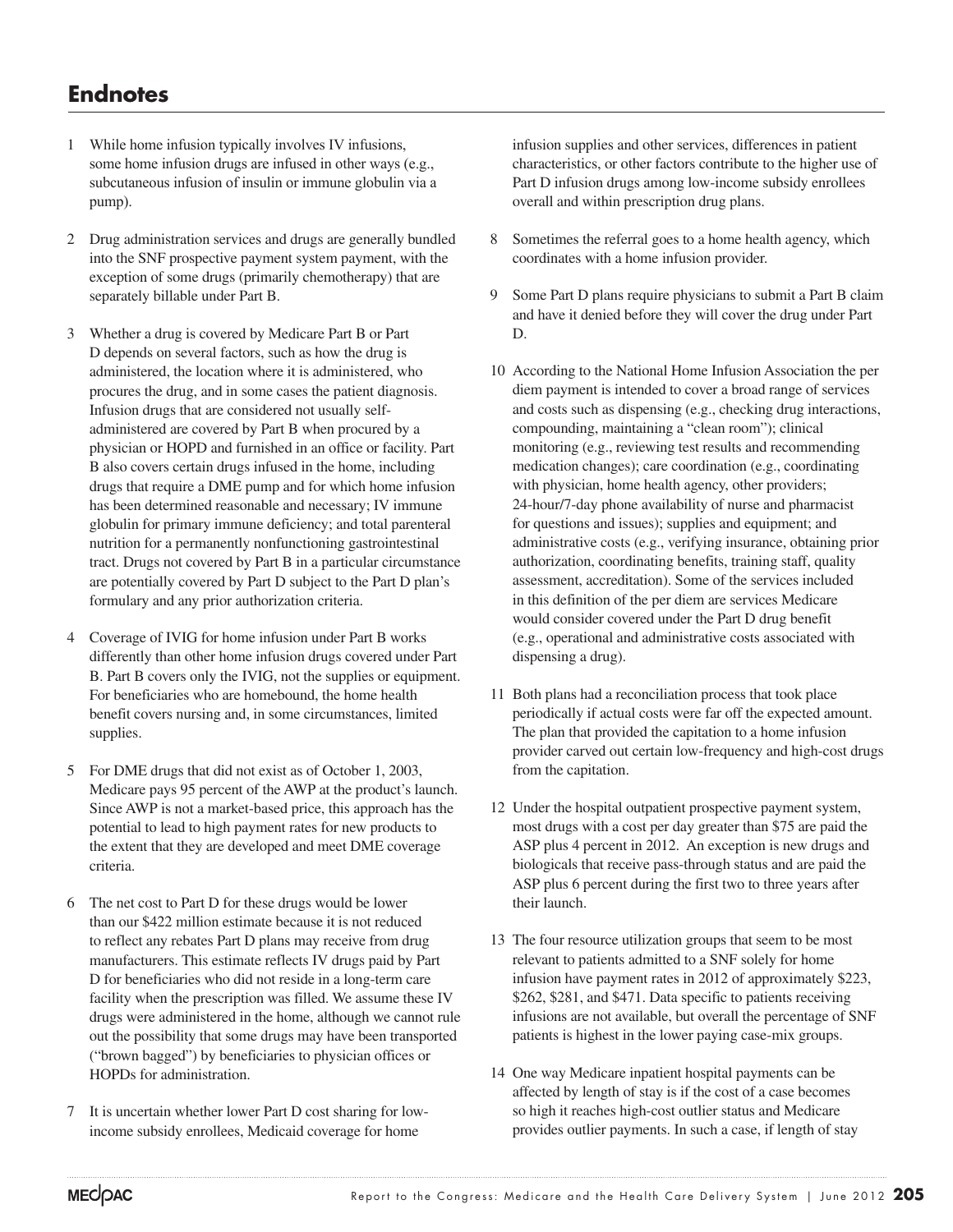payment. Because of the higher payment on the first day, the average amount saved each day below the geometric mean length of stay is less than the per diem. 16 It is unclear if under existing regulations the post-acute transfer policy applies to a patient discharged home to receive infusions but not provided through the Medicare home health benefit. If home infusion coverage were expanded, steps could be taken to ensure that the post-acute care transfer policy applies to patients discharged home for infusion therapy.

15 When payments are prorated, hospitals are generally paid two times the per diem for the first day and the per diem for each subsequent day, with payment capped by the full DRG

term savings.

were reduced because of broader home infusion coverage, Medicare outlier payments to the hospital might be reduced. However, savings from a reduction in outlier payments have only a short-term effect (two years) because once Medicare has data showing the unexpectedly lower outlier payments, Medicare recalibrates the outlier threshold for future years to result in outlier payments being a projected 5.1 percent of total DRG payments. Our interviews suggest that it is rare for a Medicare patient to receive multiweek infusions in the hospital when home care would be appropriate, so reductions in outlier payments are not likely to generate significant short-

- 17 For most IV drugs, we would not expect patient-driven demand to increase use, but for some drugs that may not be the case (e.g., pain medications and IVIG for off-label uses).
- 18 The home health 60-day episode payment amount cited reflects the average home health payment based on claims analysis. The 60-day episode payment rate under the home health PPS is not reduced for episodes less than 60 days. As long as more than four visits are provided, the entire episode payment is made.
- 19 Our hypothetical example focuses on vancomycin, the most common IV antibiotic covered by Part D and a very low-cost product. Cost difference across settings would likely differ for a drug with a higher cost. For example, daptomycin typically costs more than \$200 per day. In SNFs, nonchemotherapy drugs like daptomycin are not paid separately. Thus, depending on the beneficiary's case-mix group (the most relevant for these patients have 2012 payment rates of about \$223, \$262, \$281, and \$471), the Medicare payment to a SNF could be less than payments for home infusion, particularly if the beneficiary received assistance with infusion services through the Medicare home health benefit. Whether Medicare beneficiaries are receiving daptomycin in SNFs is unknown. We heard anecdotally in a few interviews about SNFs' reluctance to accept patients who need high-cost drugs.
- 20 In our hypothetical example, if we had assumed five nurse visits per week instead of two nurse visits per week, home infusion would have been more expensive than the HOPD under the scenario with a \$75 per diem amount.
- 21 From interviews, we heard that it was not typical to have daily nurse visits for antibiotics, but some plans indicated they would authorize daily visits if a patient needed them while others indicated they might consider such a patient better suited for receiving infusions in an alternative setting. It is unknown how much nursing would typically be needed among Medicare beneficiaries, who are older and may have more functional limitations than the working age population.
- 22 When comparing costs in an HOPD with home infusion with nursing provided through the Medicare home health benefit, it is important to note that our estimate of costs associated with care in an HOPD includes only the costs related to infusions. If a patient was getting assistance with infusions and wound care through home health care, the relevant comparison point for the HOPD would be our estimate of infusion costs plus an estimate of the costs of wound care provided by an HOPD.
- 23 Changing other aspects of our hypothetical scenario would also change the savings estimates. A shorter course of treatment would increase the payment differential between SNFs and home infusion because there would be fewer days with beneficiary cost sharing of \$144.50 per day (days 21 and onward in SNFs). Similarly, a longer course of treatment would decrease the differential between SNFs and home infusion. If we assume more nurse visits per week or a higher payment rate for nurse visits or home infusion supplies and equipment, the cost of home infusion increases.
- 24 Our assumption of a minimal woodwork effect for IVIG is due to the focus on a specific diagnosis: PID covered by Part B. Part D covers IVIG used for other purposes, including a number of off-label uses with varied levels of evidence supporting its use. If we were analyzing the cost implications of expanded home infusion coverage for Part D–covered IVIG, we would expect a substantial woodwork effect.
- 25 In April 2012, CMS announced that it planned to include infusion pumps and supplies in an upcoming round of the competitive bidding program.
- 26 If beneficiaries who have existing coverage choose to opt out, the demonstration would understate the extent of the crowdout effect that would occur if these services were permanently added to the Medicare benefits package and an evaluation of a demonstration would likely need to make an adjustment to take this factor into account.